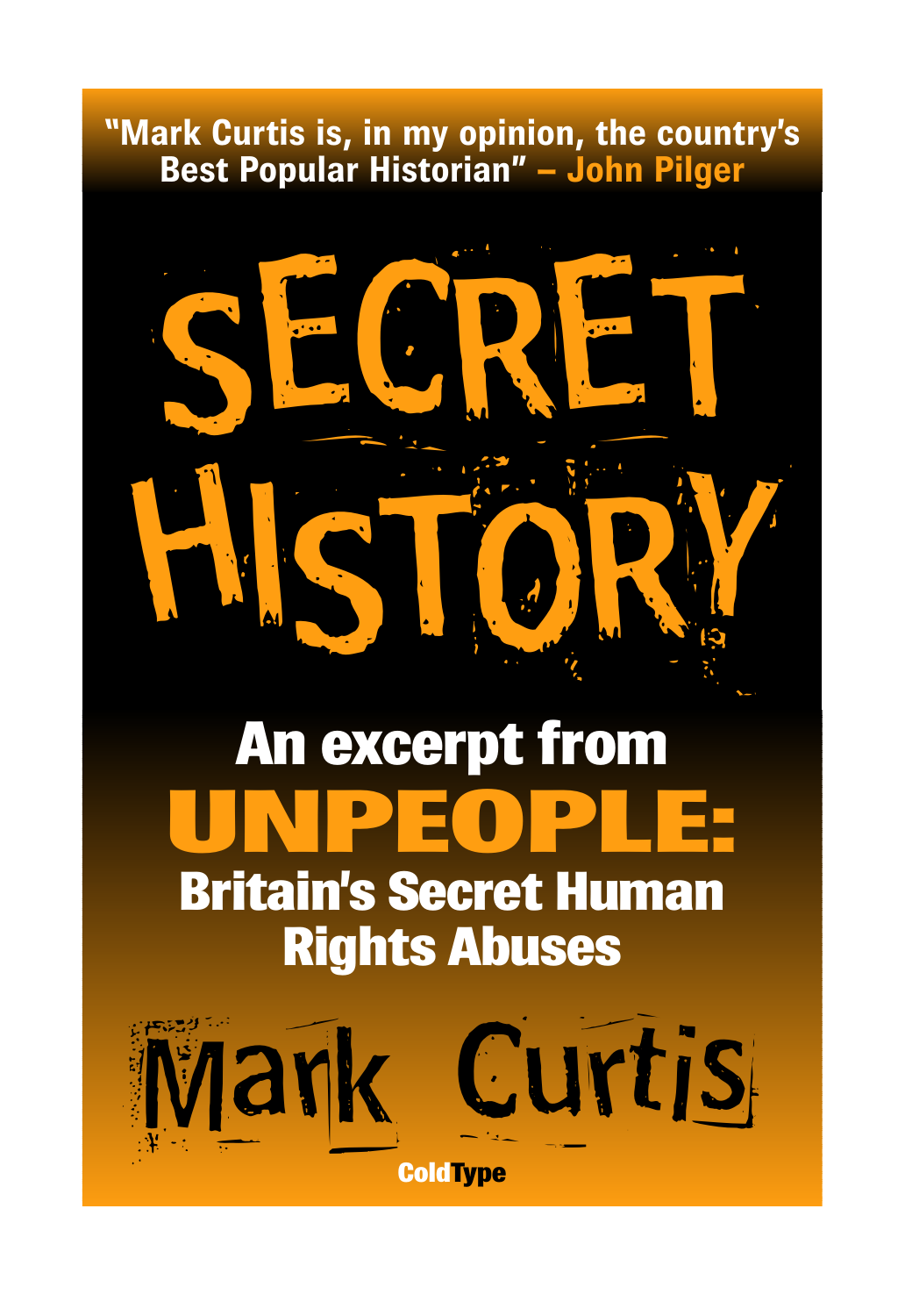

# An excerpt from **UNPEOPLE BRITAIN'S SECRET HUMAN RIGHTS ABUSES**

### Published by Vintage, a division of Random House, London

ISBN 0 099 46972 3

© Mark Curtis 2004 Published by permisison of the author

# **ColdType**

WRITING WORTH READING FROM AROUND THE WORLD www.coldtype.net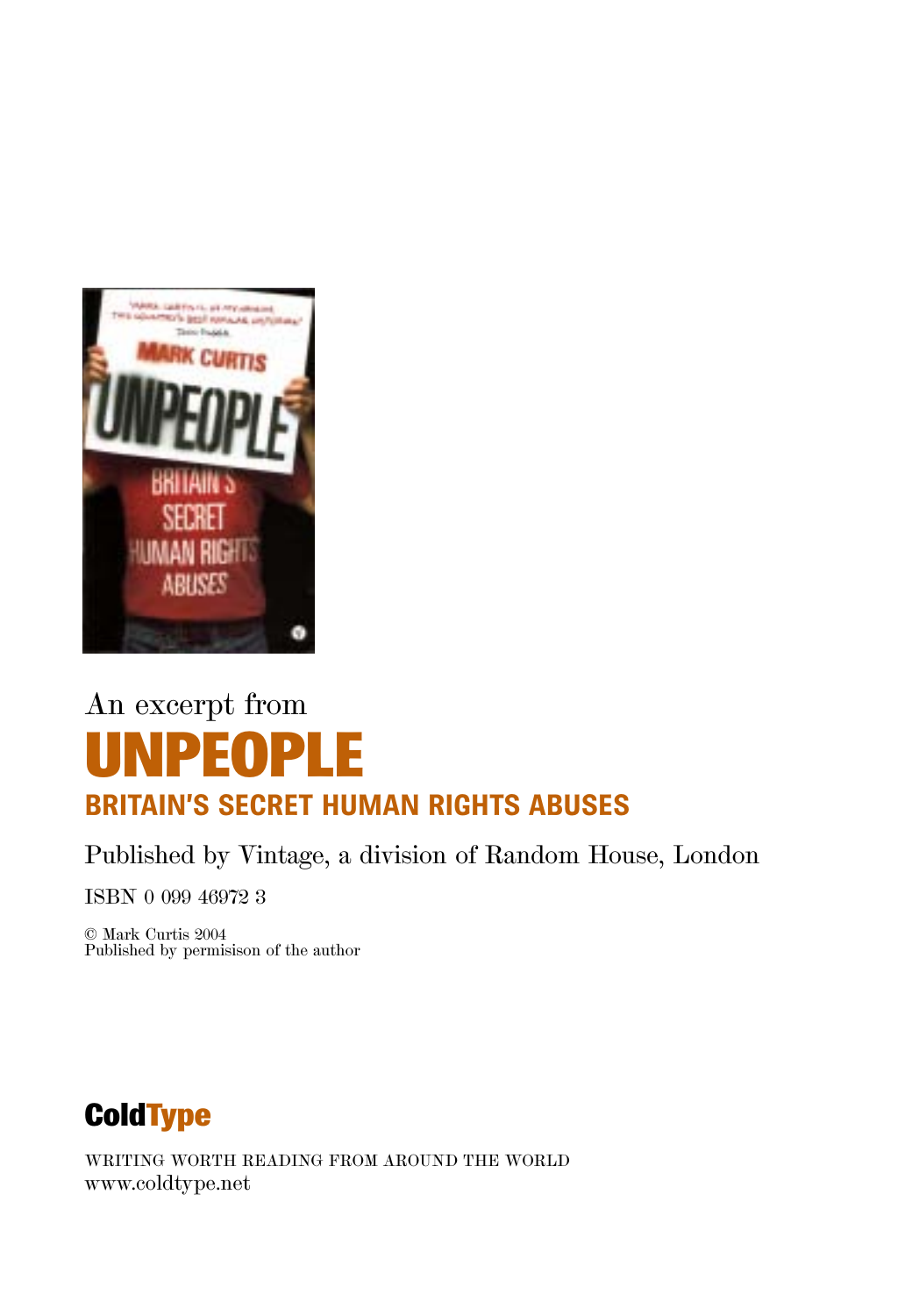# The Author

Mark Curtis is a former Research Fellow at the Royal Institute of International Affairs (Chatham House) and has written extensively on British and US foreign policies. His books include *The Ambiguities of Power: British Foreign Policy since 194S* (Zed, London, 1995); *The Great Deception: Anglo-American Power and World Order* (Pluto, London, 1998); *Trade for Life: Making Trade Work for Poor People* (Christian Aid, London, 2001); and *Web of Deceit. Britain's Real Role in the World* (Vintage, London, 2003). He has worked in the field of international development for the past 11 years and is currently Director of The World Development Movement.

His web site is: www.markcurtis.info.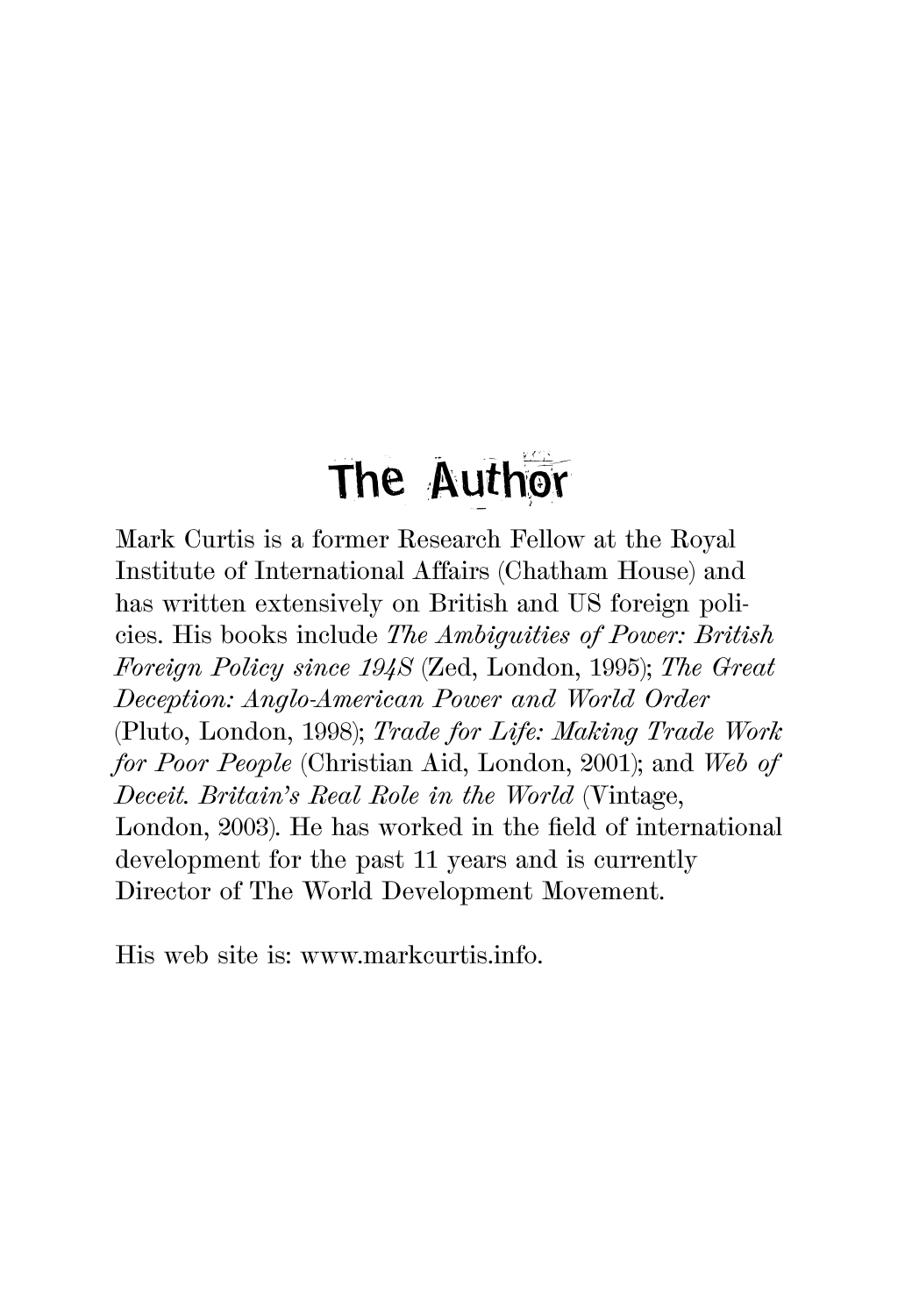# The Excerpt

This excerpt consists of the *Introduction* and Chapters 4 and 5 – *The new Ministry of Offence* and *Massacres in Iraq: The Secret History* – from the first section of Unpeople. *Unpeople* also has sections on *Propaganda, Reality; Terror, Aggression;* and *Coups, Dictators*. Each of the chapters has full notes for reference (the notes have been omitted from this excerpt)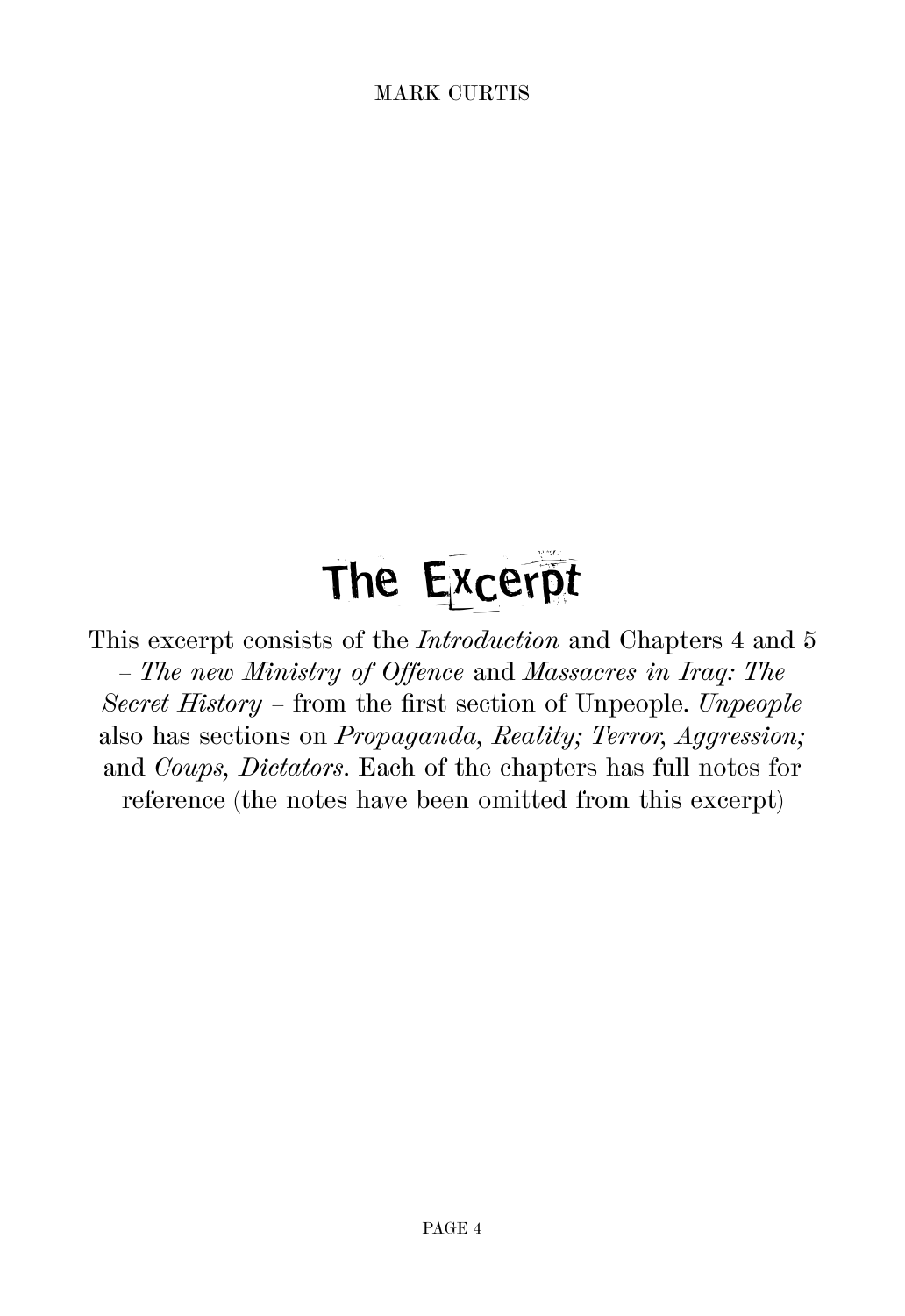# *<u>Atroduction</u>*

Impeople is an attempt to uncover the reality of British foreign policy since the invasion of Iraq in 2003. It also analyses several major episodes in Britain's past foreign policy, exploring in detail formerly secret gove of British foreign policy since the invasion of Iraq in 2003. It also analyses several major episodes in Britain's past foreign policy, exploring in detail formerly secret government files which have been ignored by main-

stream commentators. They expose the truth behind British governments' supposed commitment to grand principles such as human rights, democracy, peace and overseas development.

Britain is bogged down in an unpopular occupation in the Middle East, the state has become widely distrusted by the public, accusations of spying on the UN have further undermined its international role, while Britain has effectively been marginalised in the EU. Seen from within the establishment, Tony Blair has become the greatest public liability since Anthony Eden, whose mistake was not his invasion of a foreign country (normal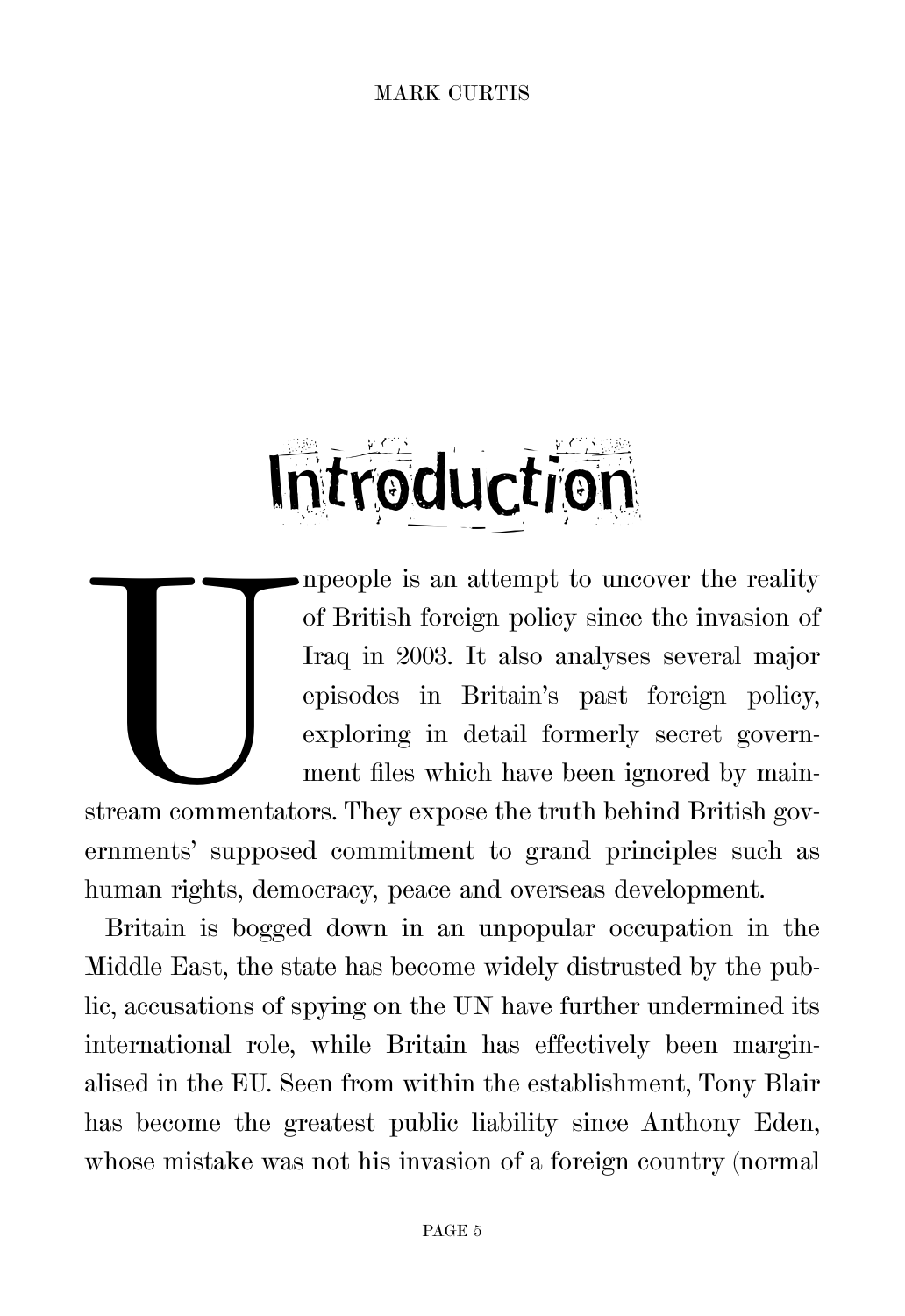British practice) but his defeat, in the Suez crisis Of 1956.

Massive public opposition to the invasion of Iraq has troubled the government and may prove to have deterred it from other ventures. Yet the course of New Labour's foreign policy since the invasion has been disastrous in terms of human rights, and is continuing to occur outside, any meaningful democratic scrutiny. British foreign policy is guided by a tiny elite – not just the handful of ministers in successive governments, but the civil servants, ambassadors, advisers and other unaccountable Whitehall mandarins around them, who set the country's agenda and priorities, and define its role within the world. Since March 2003, these decision-makers have been implementing a series of remarkable steps: first, Britain is deepening its support for state terrorism in a number of countries; second, unprecedented plans are being developed to increase Britain's ability to intervene militarily around the: world; third, the government is increasing its state propaganda operations, directed towards the British public; and fourth, Whitehall planners have in effect announced they are no longer bound by international law.

The principal victims of British policies are Unpeople – those whose lives are deemed worthless, expendable in the pursuit of power and commercial gain. They are the modern equivalent of the 'savages' of colonial days, who could be mown down by British guns in virtual secrecy, or else in circumstances where the perpetrators were hailed as the upholders of civilisation.

The concept of Unpeople is central to each of the past and cur-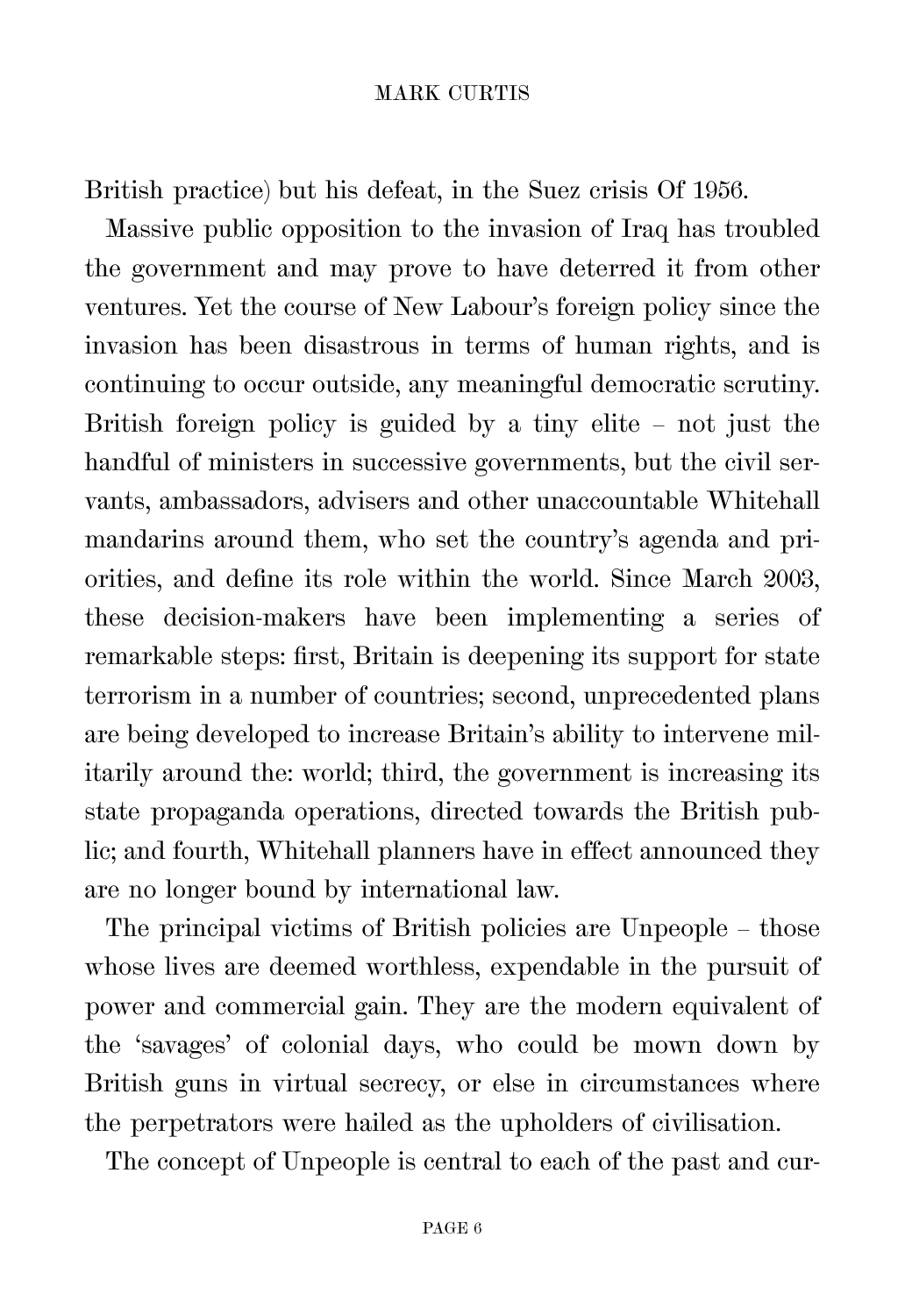rent British policies considered in this book. Through its own intervention, and its support of key allies such as the United States and various repressive regimes, Britain has been, and continues to be, a systematic and serious abuser of human rights. I have calculated that Britain bears significant responsibility for around 10 million deaths since 1945 (see table), including Nigerians, Indonesians, Arabians, Ugandans, Chileans, Vietnamese and many others. often, the policies responsible are unknown to the public and remain unresearched by journalists and academics.

In this book, I aim to document for the first time the secret record of certain episodes in government planning. The declassified files to which I refer are instructive not only for the light they throw on the past. They are also directly relevant to current British foreign policy surrounding Iraq, military intervention and the 'war against terror'. British interests and priorities have changed very little over time; essentially, the only variation has been in the tactics used to achieve them.

Of the basic principles that guided the decisions taken in these files, there are three which seem particularly apposite when considering current events.

The first is that British ministers' lying to the public is systematic and normal. Many people were shocked at the extent to which Tony Blair lied over Iraq; some might still be unable to believe that he did. But in every case I have ever researched on past British foreign policy, the files show that ministers and officials have sys-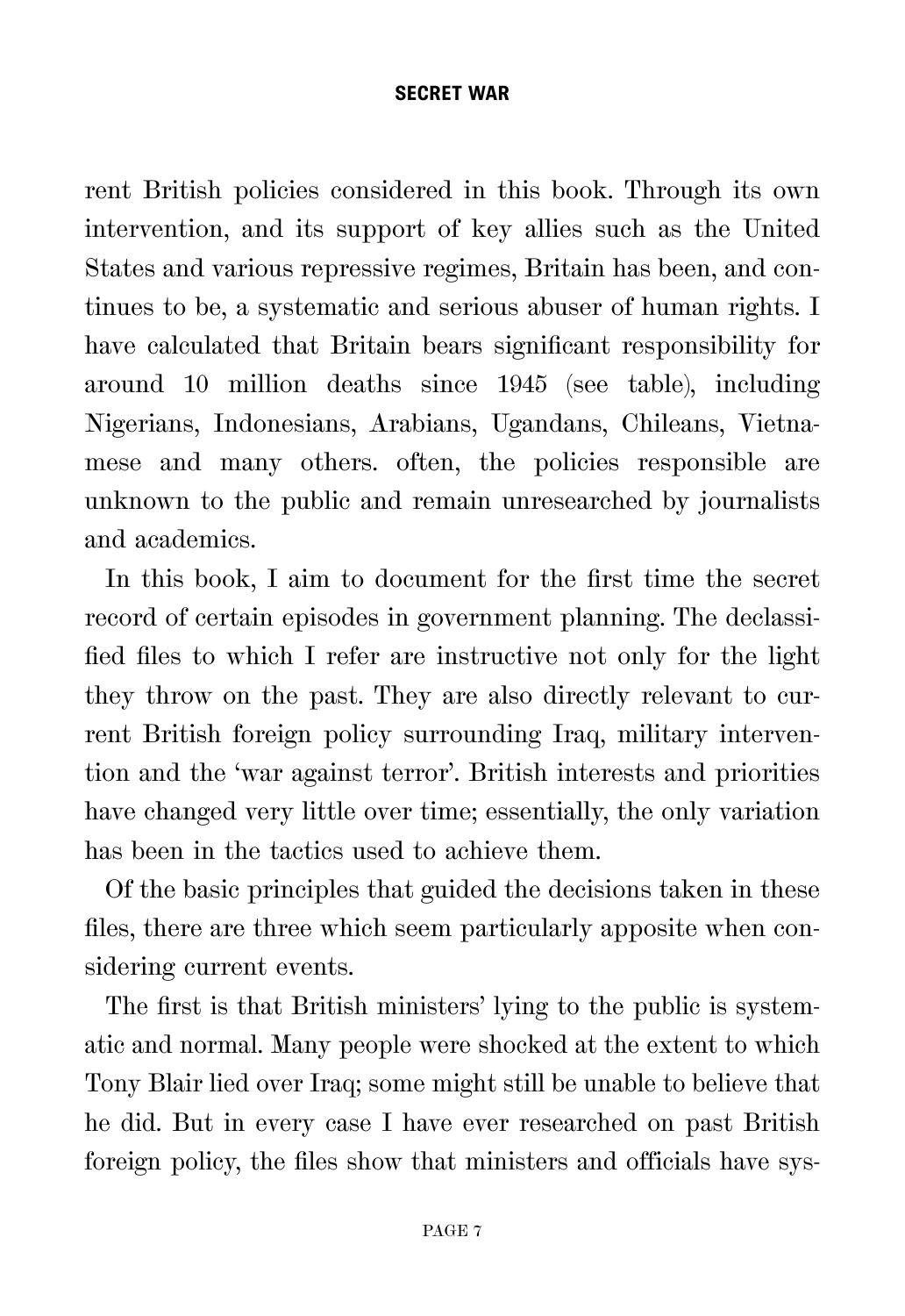tematically misled the public. The culture of lying to and misleading the electorate is deeply embedded in British policy-making.

A second, related principle is that policy-makers are usually frank about their real goals in the secret record. This makes declassified files a good basis on which to understand their actual objectives. This gap between private goals and public claims is not usually the result, in my view, of a conscious conspiracy. Certainly, planned state propaganda has been a key element in British foreign policy; yet the underlying strategy of misleading the public springs from a less conscious, endemic contempt for the general population. The foreign-policy decision-making system is so secretive, elitist and unaccountable that policy-makers know they can get away with almost anything, and they will deploy whatever arguments are needed to do this.

The third basic principle is that humanitarian concerns do not figure at all in the rationale behind British foreign policy. In the thousands of government files I have looked through for this and other books, I have barely seen any reference to human rights at all. Where such concerns are invoked, they are only for publicrelations purposes.

Currently, many mainstream commentators would have us believe that there is a 'Blair doctrine', based on military intervention for humanitarian purposes. This is an act of faith on the part of those commentators, a good example of how the public proclamations of leaders are used unquestioningly to set the framework of analysis within the liberal political culture. If there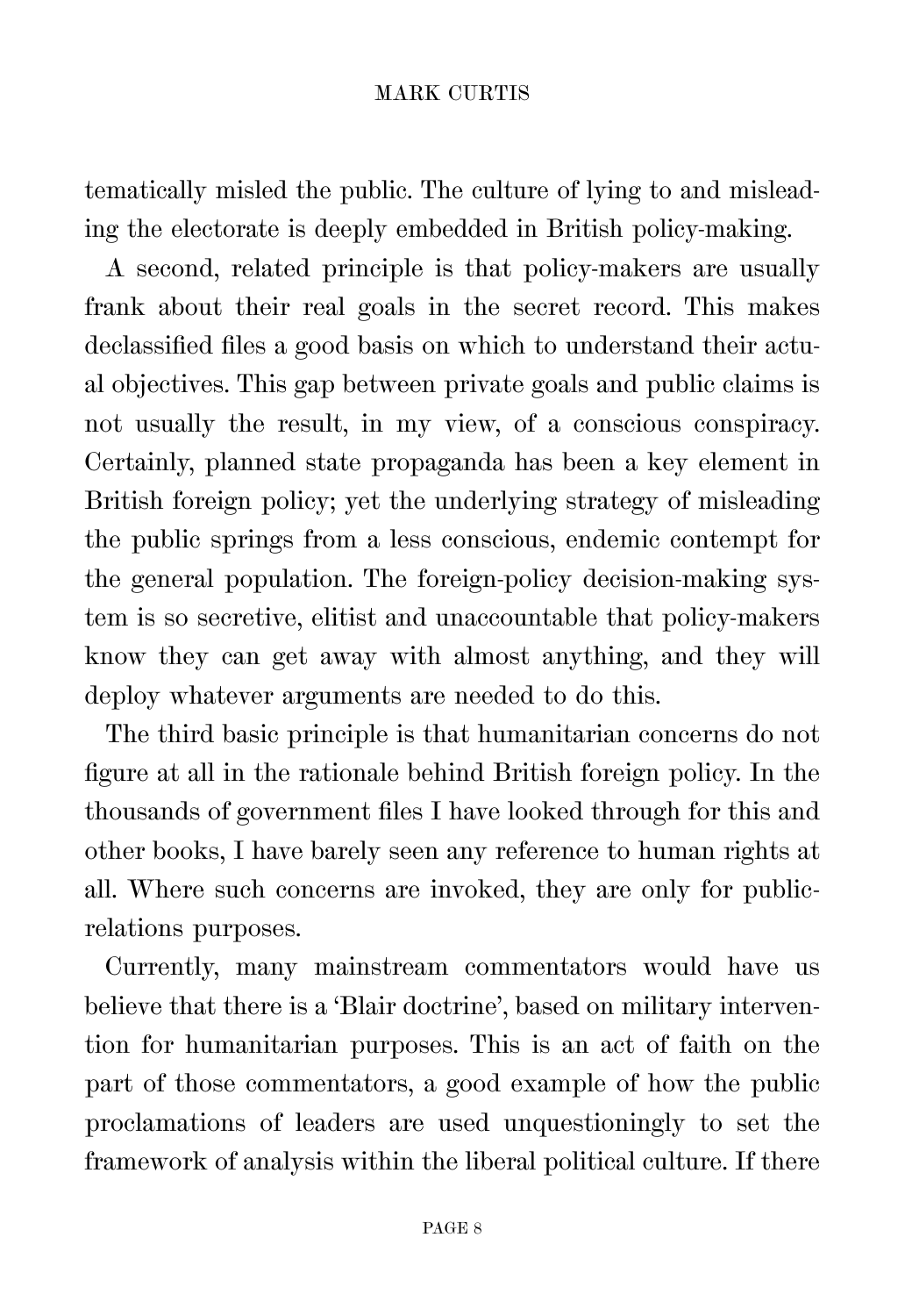is a Blair doctrine, it does indeed involve an unprecedented degree of military intervention – but to achieve some very traditional goals. The actual impact of foreign policies on foreign people is as irrelevant now as it ever has been.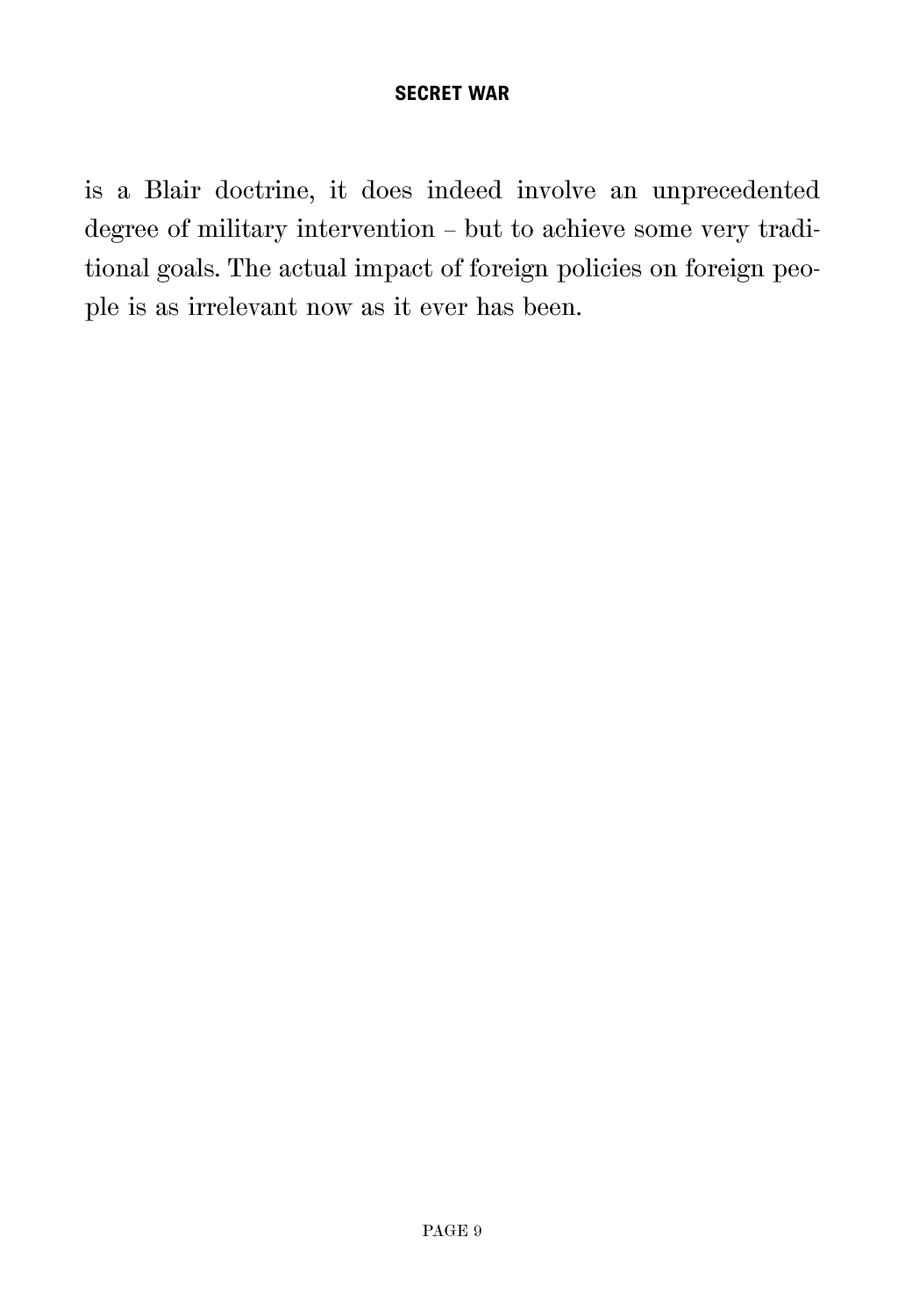# The new Ministry ffence

Example 1 t is rarely difficult to discover plausible reasons for government actions; the invasion of Iraq is no exception. A good starting point is to ignore official explanations and the media commentary they provoke and to look at what the government is saying elsewhere. Two important documents have recently been produced by the government, which help to explain possible reasons for the invasion. Both have been virtually ignored in the mainstream media. Together they offer a worrying insight into the current thinking of British foreign policy planners.

## *Securing foreign energy supplies*

As Tony Blair, Jack Straw and others were swearing that war with Iraq could not possibly have anything to do with oil, the government published a document in February 2003, just weeks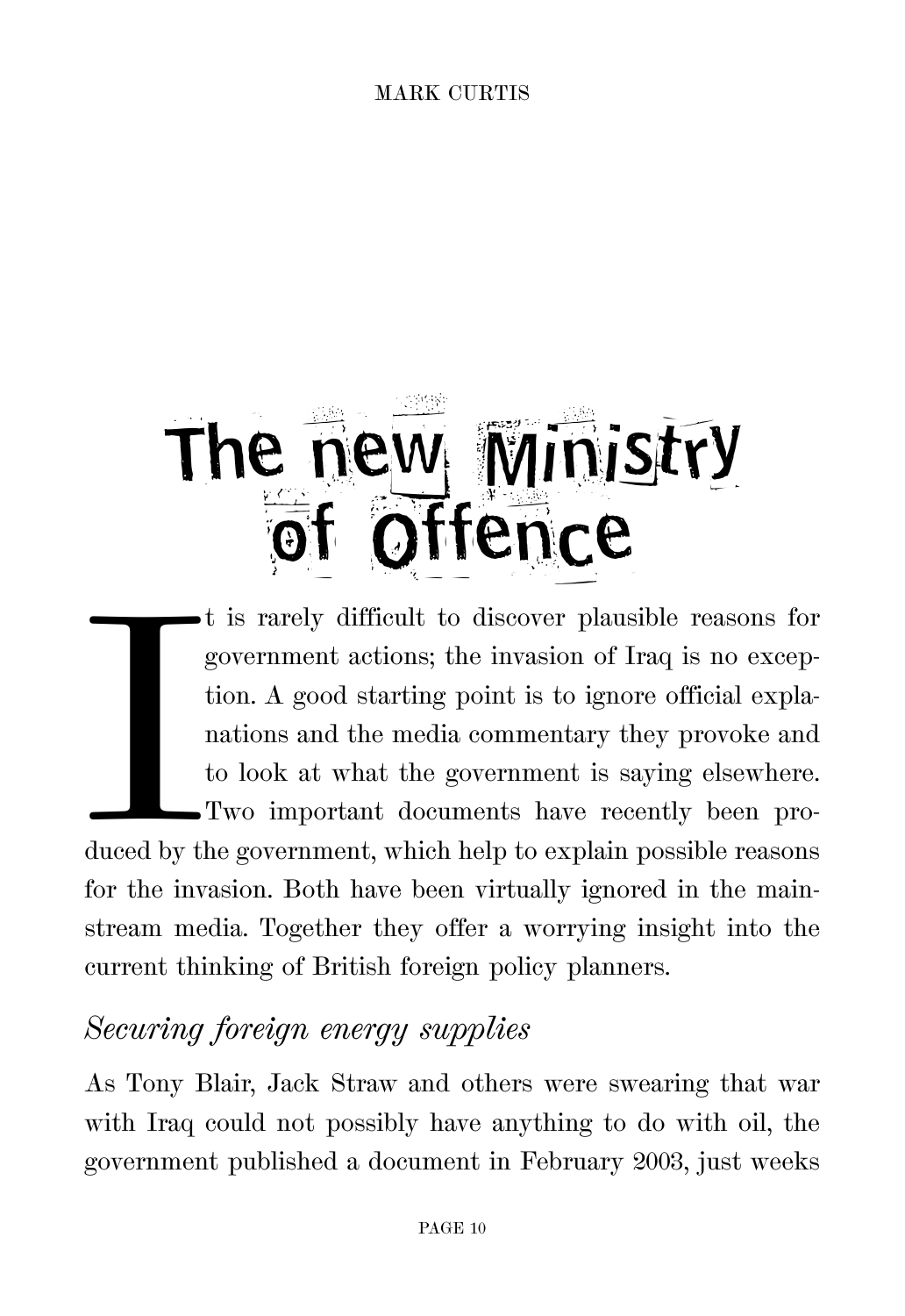before the invasion began, showing how concerned it is with securing foreign energy supplies.

The document is the Department of Trade and Industry's white paper called *Our energy future Creating a low carbon economy.* Tony Blair's foreword to the document notes that Britain faces 'new challenges' and that 'our energy supplies will increasingly depend on imported gas and oil from Europe and beyond'. The document then outlines the central dilemma that 'as a country we have been a net exporter of energy . . . but this will change.' Britain, it says, is set to become a net importer of gas by around 2006 and of oil by around 2010:

By 2010 we are likely to be importing around three-quarters of our primary energy needs. And by that time half the world's gas and oil will be coming from countries that are currently perceived as relatively unstable, either in political or economic terms.

Therefore, the report continues, 'moving from being largely self-sufficient to being a net importer of gas and oil requires us to take a longer term strategic international approach to energy reliability'.

One solution emphasised strongly in the report is to diversify sources of energy and 'avoid the UK being reliant on too few international sources of oil and gas'. The key gas-supplying countries and regions will be Russia, the Middle East, North and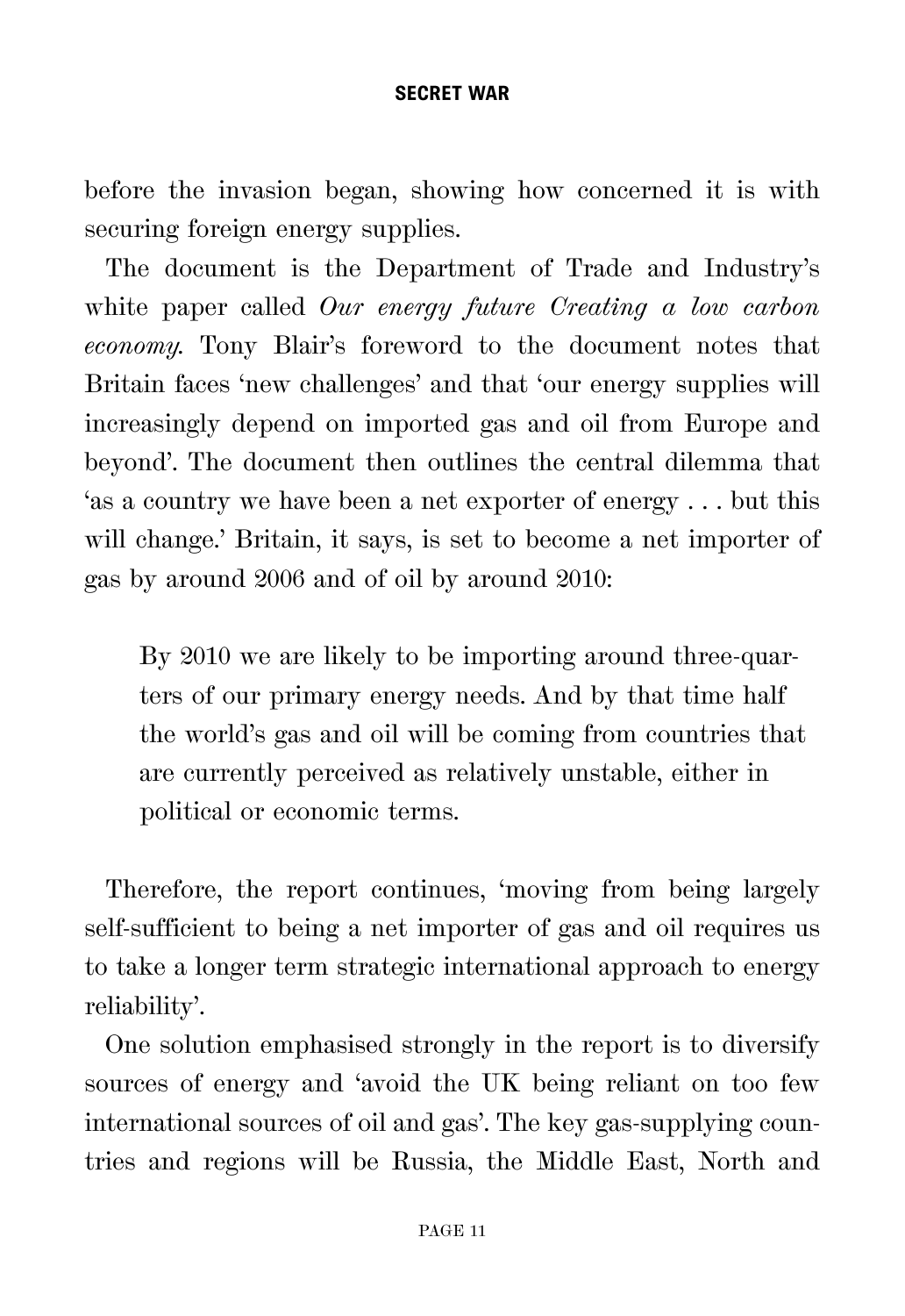West Africa, and the Caspian Sea region. For oil, which accounts for 40 per cent of global energy consumption, the major producers will be Saudi Arabia, other Gulf states, South and Central America, Africa, Russia and the Caspian region. Of particular importance to ensuring diversity of oil sources, the report notes, are non-OPEC suppliers such as Russia, the Caspian region and West Africa. Therefore, 'we will continue to promote good relations with existing and new suppliers in the Middle East, Russia, the Caspian and Africa'.

Overall, the report states that 'we need to give greater prominence to strategic 'energy issues in foreign policy' across the government. 'Our aims are to maintain strong relations with exporting countries' while 'in promoting diversity we will also work to minimise the risk of disruption to supplies from regional disputes'.

This document goes a long way to explaining the close relationships between London and the regimes discussed in part three of this book, notably Russia, Colombia, Indonesia and Nigeria – with all of whom Britain is maintaining 'good relations', while they exterminate sections of their populations. All are important producers of oil and gas offering alternative sources of supply to the Middle East. Russia, which has the world's largest gas reserves, is especially important following the recent signing by BP and Shell of investment agreements in the Russian energy sector worth billions of pounds.

Nor is it fanciful to suggest that a factor in the British intervention in Sierra Leone – universally described as 'humanitarian'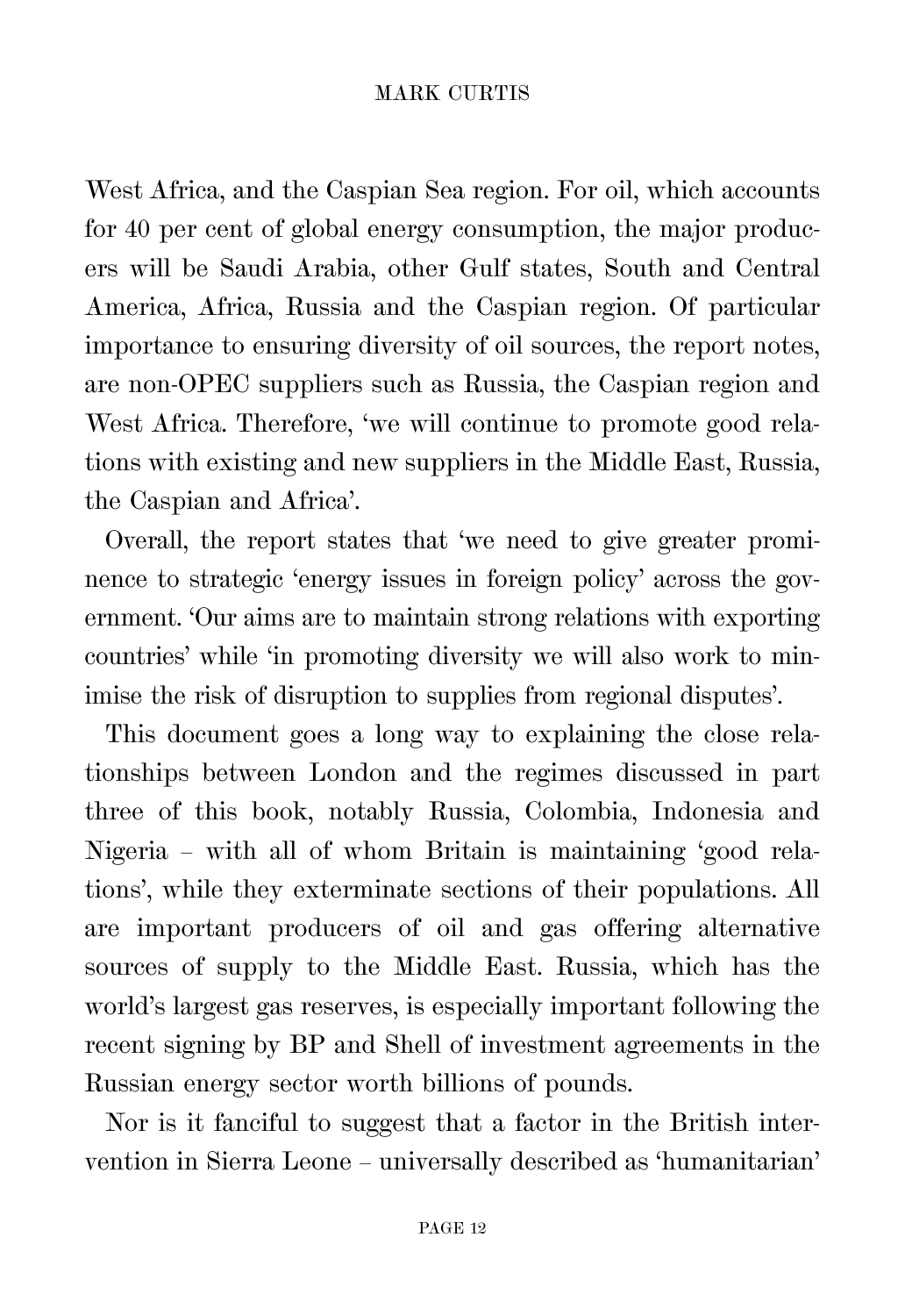– was to ensure regional 'stability' (i.e., pro-Western governments) partly to ensure continued access to oil in Nigeria and elsewhere in West Africa (see Chapter 7). As regards the Caspian, the desire to secure Western control over the region's oil and gas reserves, in rivalry with Russia, was a likely factor in the Anglo-American bombing of Afghanistan, as I argued in [my previous book]Web of Deceit.

US strategy could hardly be clearer. In 2003 the Pentagon announced that it was moving 5,000-6,000 troops from bases in Germany to new bases in various countries in Africa. The express purpose was to protect US oil interests in. Nigeria, which in future could account for 2.5 per cent of US oil imports. Undersecretary of State for African Affairs, Walter Kansteiner, had previously said that African oil 'has become a national security strategic interest'. The Bush administration's national energy policy, released in May 2001, predicted that West Africa would become 'one of the fastest growing sources of oil and gas for the American market'. Currently the region supplies around 12 per cent of US crude-oil imports; the US National Intelligence Council estimates that this share will rise to 25 per cent by 2015'.

US officials, including Secretary of State Colin Powell, have recently visited African oil-producing countries such as Gabon, Sao Tome and Angola while the US has stepped up military ties to Nigeria at the same time as pressing it to pull out of OPEC. The political advantage of these states to the US (and also to Britain) is that none of them, apart from Nigeria, belongs to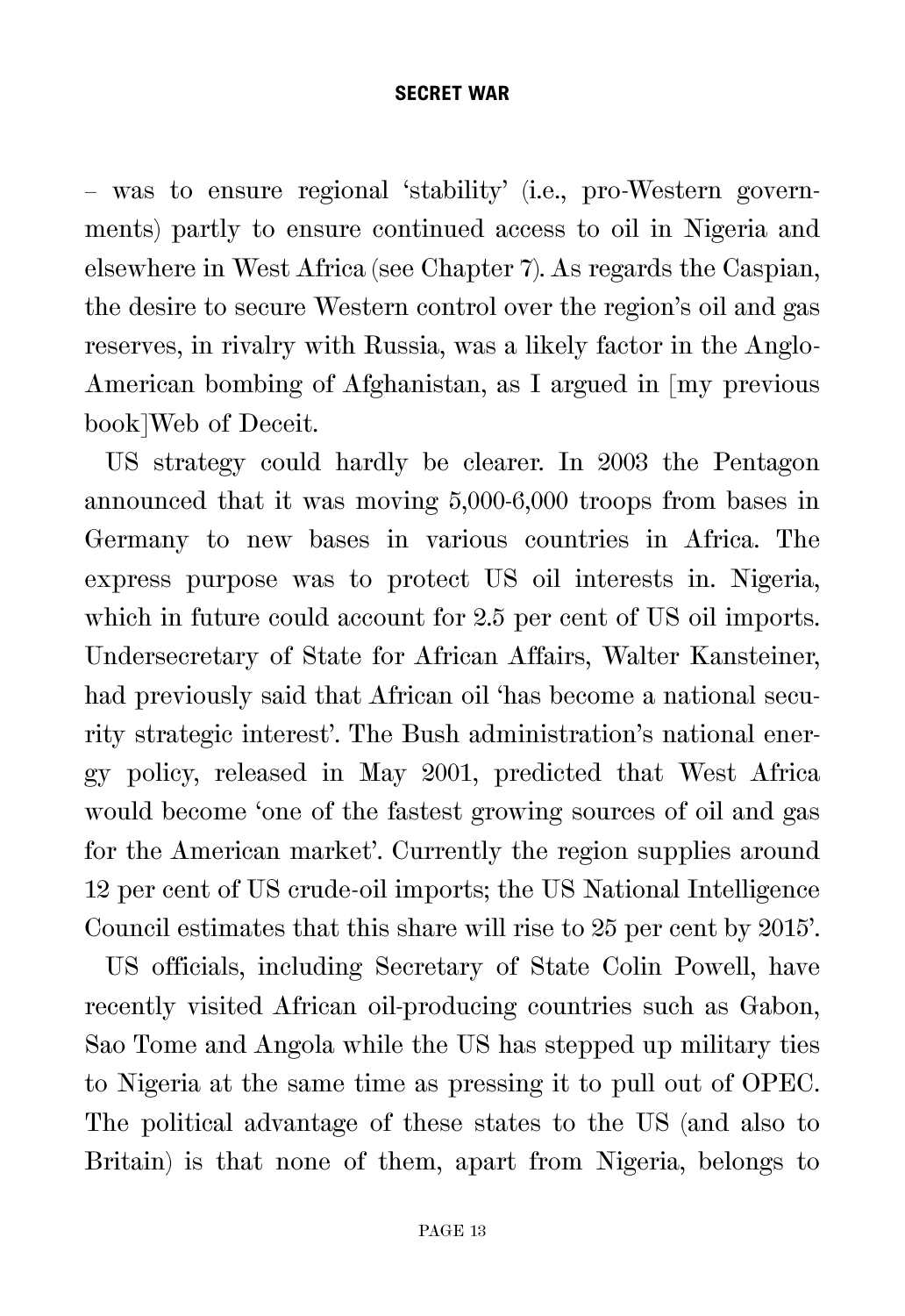OPEC. As Robert Diwan, a managing director of the Petroleum Finance Company, has noted, 'there is a long term strategy from the US government to weaken OPEC's hold on the market and one way to do that is to peel off certain countries'. US oil companies were set to invest around £10 billion in African oil in 2003.

Documents leaked to the *Guardian* in late 2003 provided further evidence of a joint Anglo-American strategy to 'secure African oil'. A US report to the President and Prime Minister noted that:

We have identified a number of key oil and gas producers in the West Africa area on which our two governments and major oil and gas companies could cooperate to improve investment conditions, good governance, social and political stability, and thus underpin long term security of supply.

These areas included Nigeria, Sao Tome, Equatorial Guinea and Angola. British officials were charged with developing 'investment issues facing Africa that could be ripe for US-UK coordinated attention'.

The report also stated that Britain and the US 'have noted the huge energy potential of Russia, Central Asia and the Caspian' and that 'in our discussions on how to move forward in approaching Russia and the Caspian/Central Asian countries, we have concluded that we have similar political, economic, social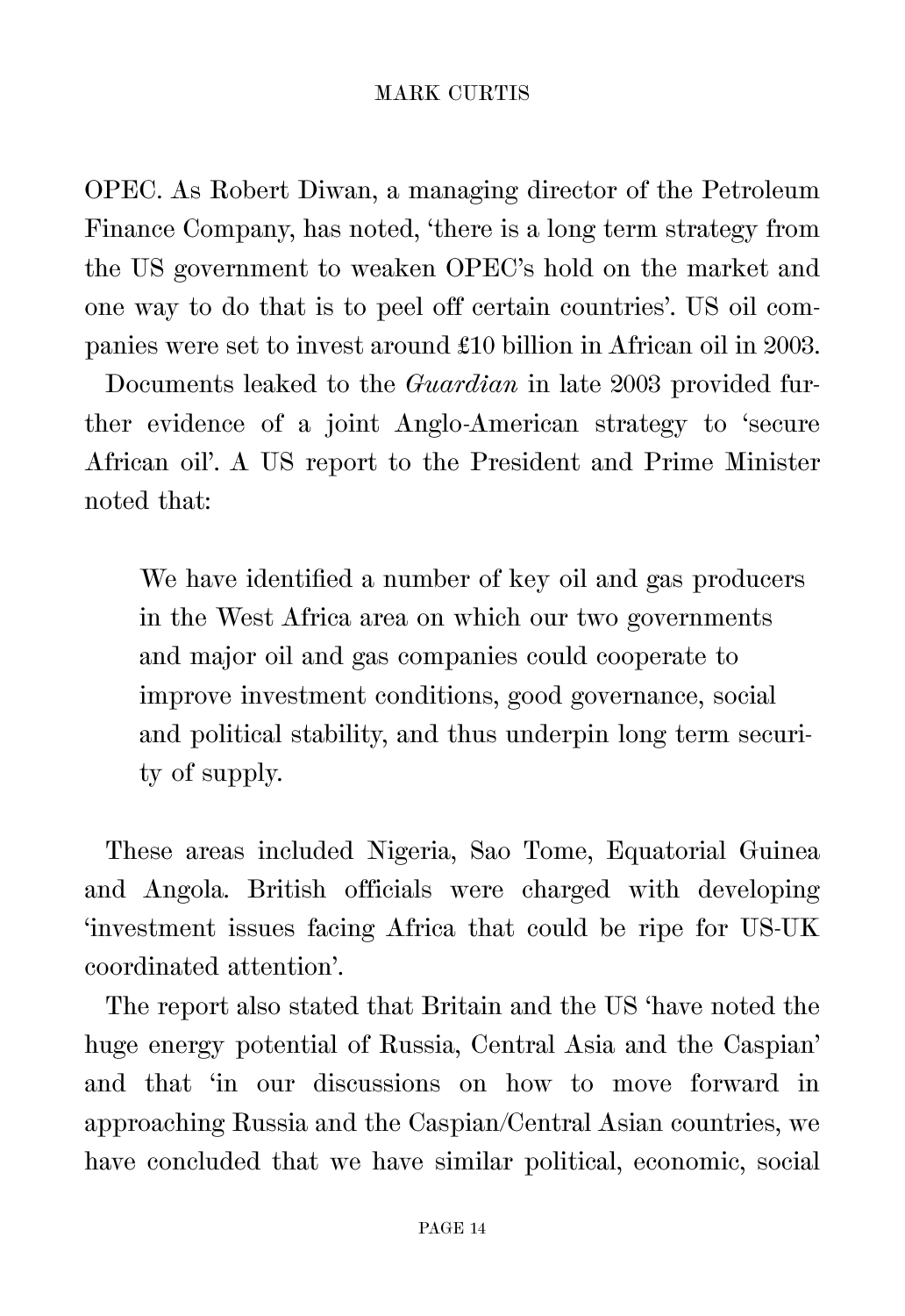and energy objectives.'

Many post-war British interventions and policies are rooted in the need to exercise continued control over, or access to, energy supplies. The recent government documents signify a new phase in the ongoing policy defined in the declassified British files.

The issue of control of oil, rather than simply access, is more dearly the motivation for the US, which currently satisfies threequarters of its energy demand from domestic sources. But control of oil has also been a critical factor for Whitehall particularly given British companies' huge role in the international oil industry and their vast investments in many countries. As Foreign Secretary Rab Butler told the Prime Minister in April 1964:

It is not that we are frightened of oil being cut off by unfriendly local governments, but the profitability of the oil companies' operations and the supply of oil to consumer countries including our own on acceptable terms, is most important for our economy and our balance of payments. This depends in part on the diversity of political control of the main sources of oil (eg, if Iraq controlled Kuwait, we might all be held to ransom). This would be especially dangerous for the UK for we draw 6o% of our oil requirements from the area.

Similarly, the Treasury noted in 1956 that, given Britain's dependence on oil: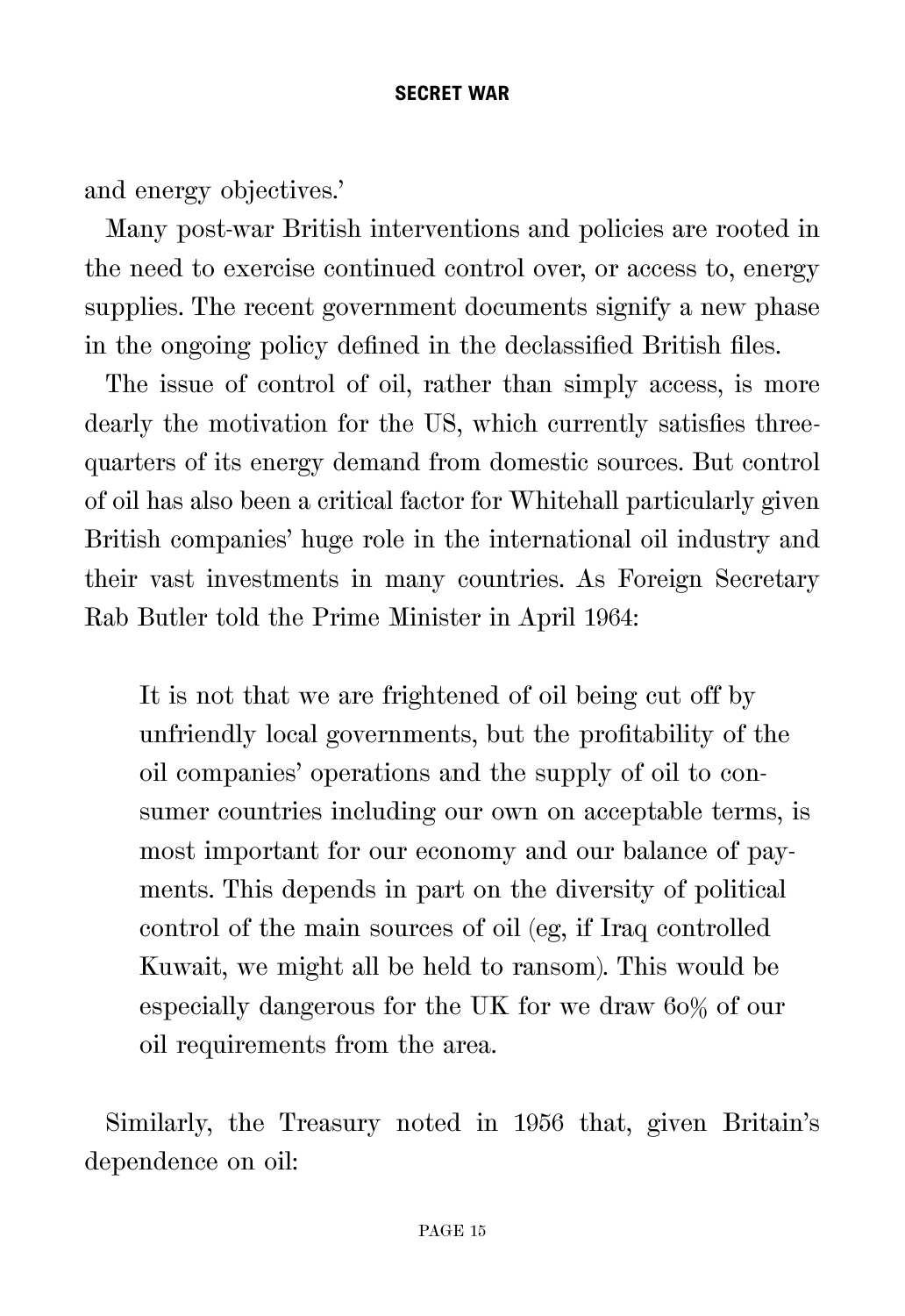It is highly desirable that we should not have to rely on oil which is increasingly controlled by other powers, including even the USA, whose interests are not necessarily identical with our own. Further, the large investments of British companies in the Western hemisphere provide a partial insurance against the interruption of supplies from the Middle East.

A Cabinet Office report of 1960 noted that 'there is a particular United Kingdom interest at stake' in the Middle East, namely 'the profits made by the United Kingdom oil companies from their operations in the area'. The overall strategy was therefore to be 'continued control of sources of oil with consequential profits to United Kingdom' [sic].

The files show the huge profits made in the past by British oil companies in the Middle East. The Treasury noted in 1956 that the benefit to the British balance of payments generated by British oil companies was around £200 million a year in recent years. In 1964 the Foreign Office similarly noted that 'our balance of payments depends significantly on oil operations' in the region. It calculated that British oil companies continued to earn the balance of payments £200 million per year 'and might be much more'. No wonder that the, British strategy was 'to preserve as long as possible the advantageous arrangements under which we obtain our oil from the Middle East'.

The Foreign Office noted in March 1967 that oil supplied 40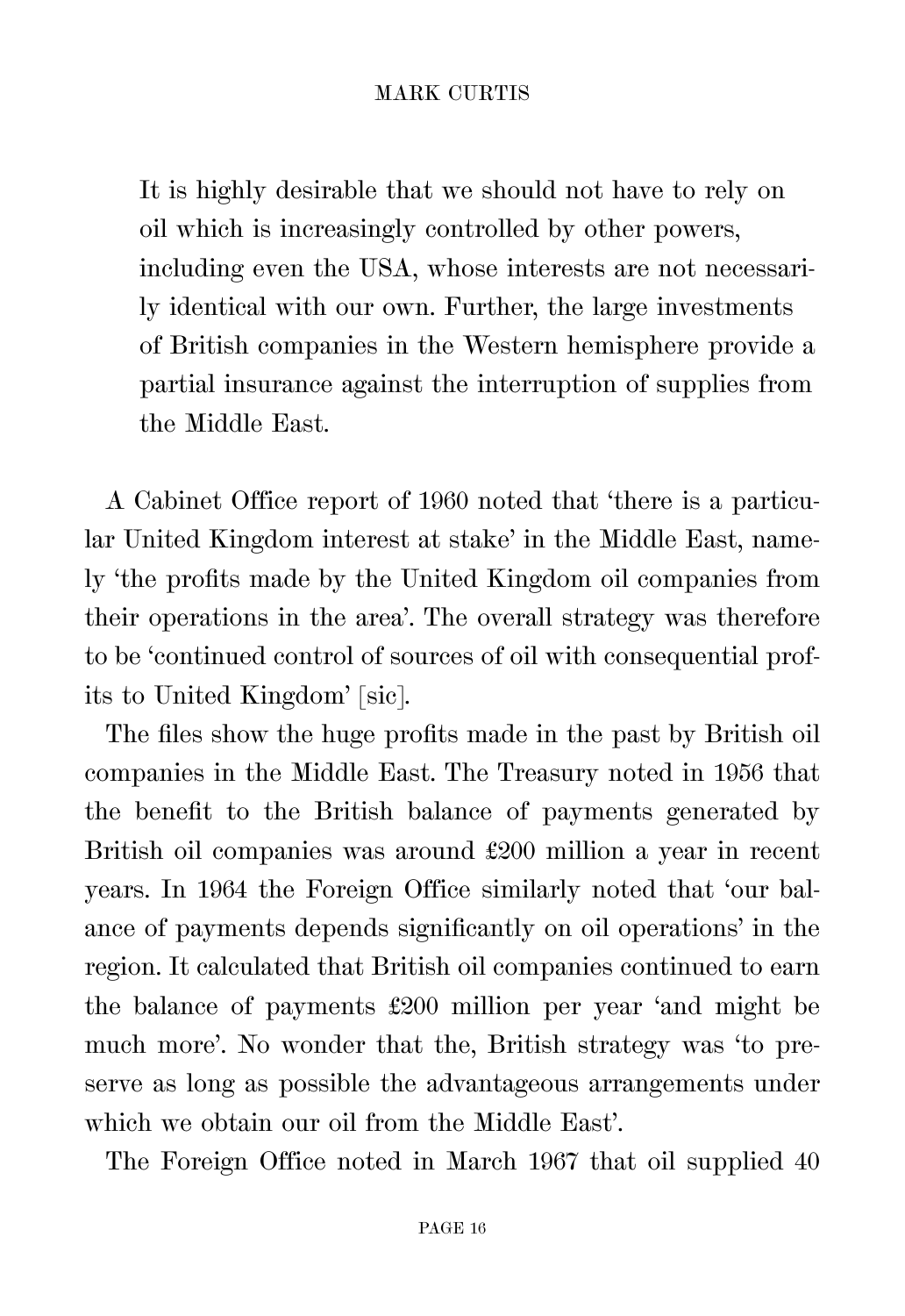per cent of the world's energy needs and that the international trade in oil was controlled by eight companies, two of which, Shell and BP, were British. It stated that 'the United Kingdom has a stake in the international oil industry second only to that of the United States'. The overseas book value of British investments was £2,000 million. Also:

From our massive stake in the international oil industry, we enjoy two major advantages for the balance of payments: our oil costs a good deal less in overseas payments than it would if we bought it all from foreign companies; we get large invisible earnings from the business of producing and selling oil in other countries.

The Foreign Office estimated that the 'earnings' for the balance of payments in the second category alone were £142 million in 1961, £I79 million in 1962, £201 million in 1963, £155 million in 1964 and £158 million in 1965. It also stated in this secret report that 'this information has never been officially published and the calculations and estimates are highly confidential'.

The level of secrecy is unsurprising: these profits resulted from British control of local resources, and were thus a form of plunder of poverty-stricken populations. This was recognised by foreign-policy planners, as was the need to continue the state of affairs. Explicit British policy was to oppose any suggestion that oil resources be used primarily for the benefit of local popula-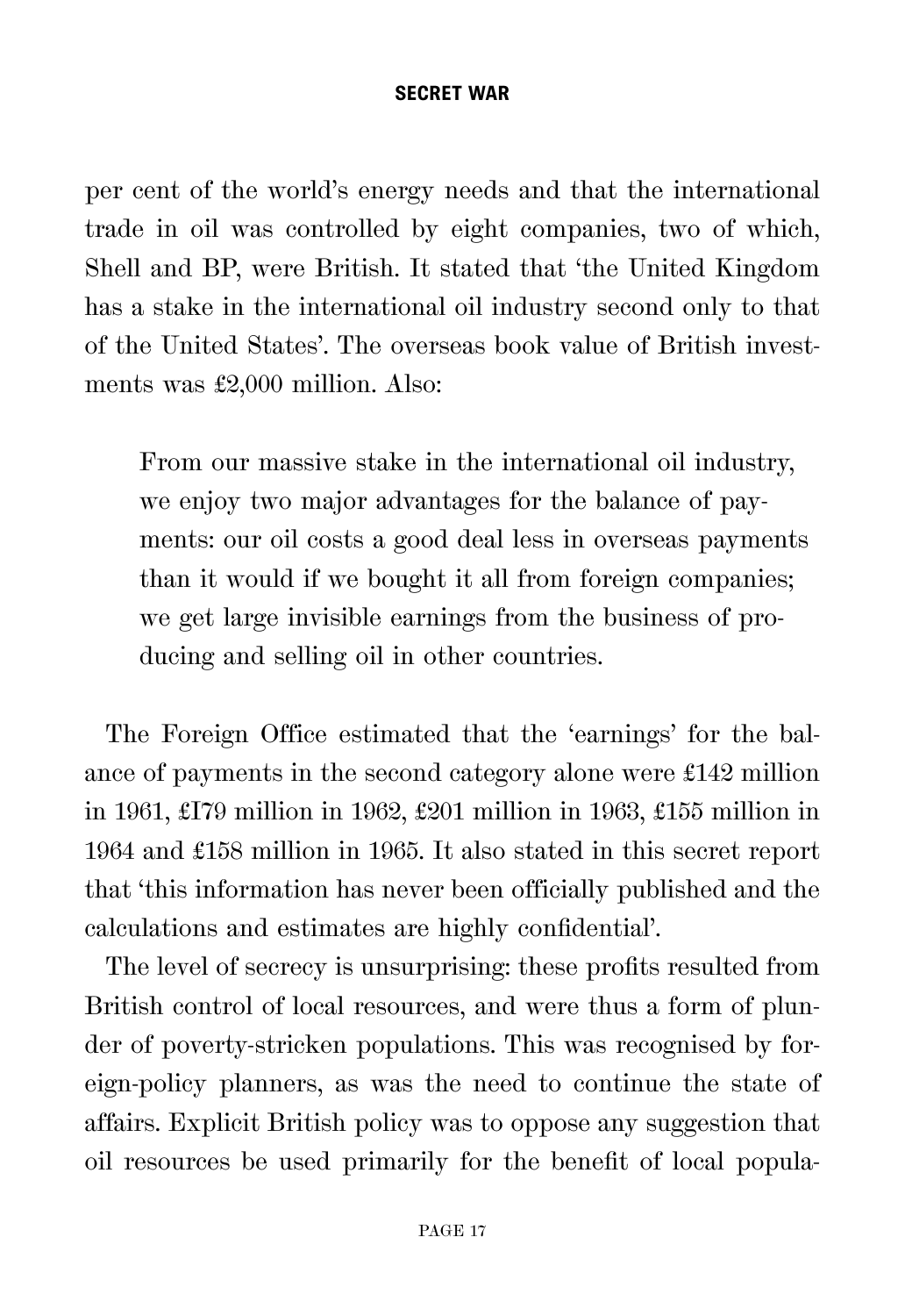tions; the threat of nationalism has always been regarded as the most dangerous one in the Middle East.

Control over Middle Eastern oil was (and is) to be secured through dose relations with the repressive feudal families of the Gulf sheikhdoms, in turn aided by British arms exports and military training. Then as now, policy was 'to ensure the maintenance of our oil supplies by defending the rulers of the oil states, particularly Kuwait', as the Cabinet Secretary said in 19 63 -'o The 'energy future' document recently produced by the Blair government is merely the latest attempt to promote these basic British goals.

### *Iraq as mission one*

In December 2.003 the government produced another extraordinary public document, this time outlining its military strategy. It counts as one of the most worrying pieces of government literature I have ever seen, even including the declassified files. Nine, months after the invasion of Iraq, the New Labour government delivered a very dear message: from now on, it will be more of the same.

The document is a Defence white paper, entitled Delivering security in a changing world – a formulation worthy of Orwell. It surpasses the military strategy outlined in the government's Strategic Defence Review (SDR) produced in 1998, which stated that the priority in future will be 'force projection' and that 'in the post cold war world we must be prepared to go to the crisis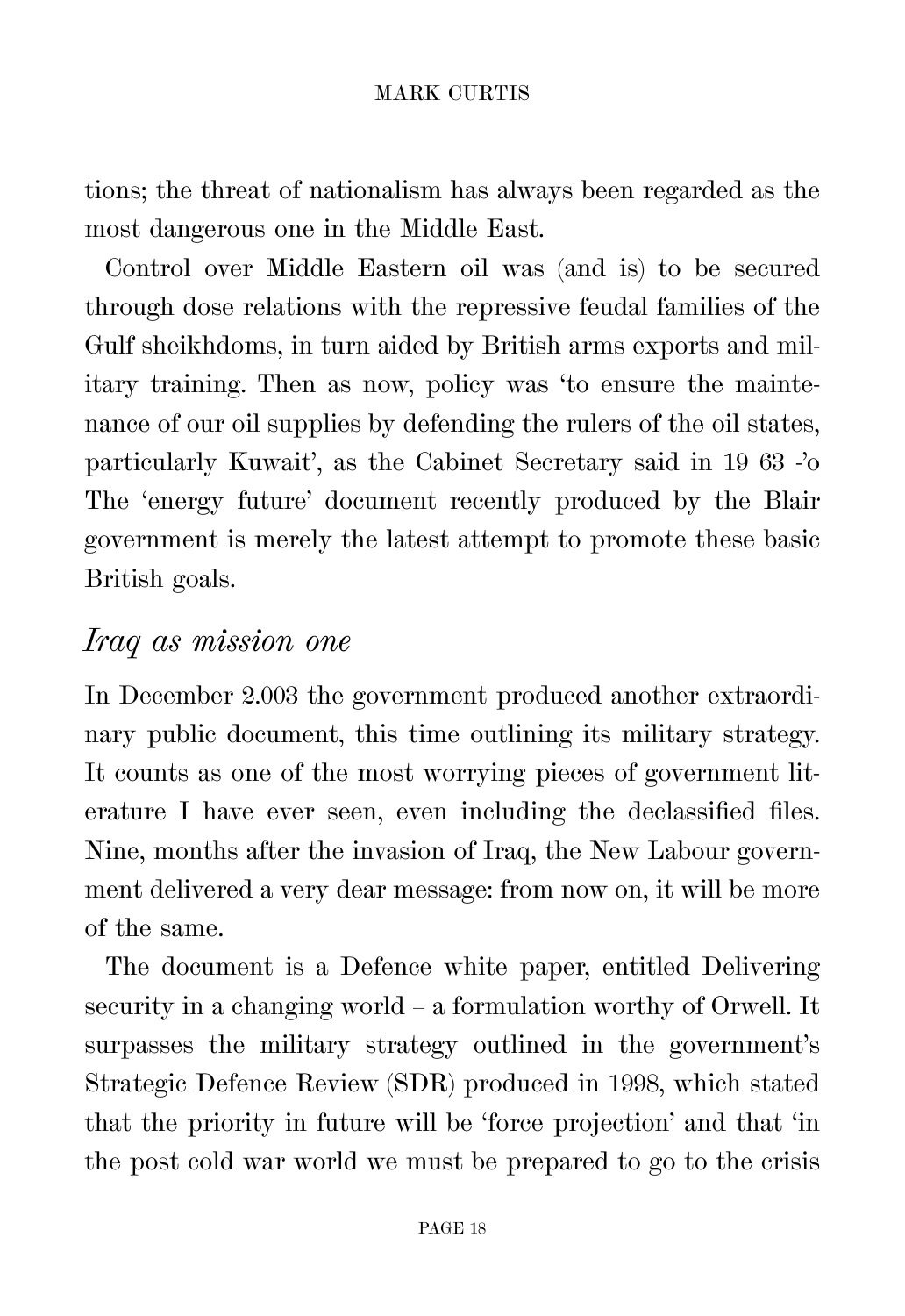rather than have the crisis come to us'. This involved plans to buy two larger aircraft carriers 'to power more flexibly [sic] around the world'.

Other new weapons systems would be a new generation of attack helicopters, submarines equipped with cruise missiles, and fighter and bomber aircraft. It stated that 'for the next decade at least' the air defence of Britain would be a low priority but 'long-range air attack will continue to be important both as an integral part of warfighting and as a coercive instrument to support political objectives'. A key aspect was the government's retention of nuclear weapons with which Britain should be 'retaining an option for a limited strike' and which would be able 'to deter any threat to our vital interests'.

A new chapter added to the SDR in July 2002 noted 'the emphasis on expeditionary operations', and the need for 'rapidly deployable intervention forces' And 'force projection and strike capabilities'. Noting that the government spending review in 2002 envisaged 'the biggest sustained real increase in defence spending plans for 20 years', the report states that:

Experience since 1998, and since the 11 September attacks, suggests that we may need to deploy forces further afield than Europe, the Gulf and the Mediterranean (which the SDR identified as the primary focus of our interests) more often than we had envisaged.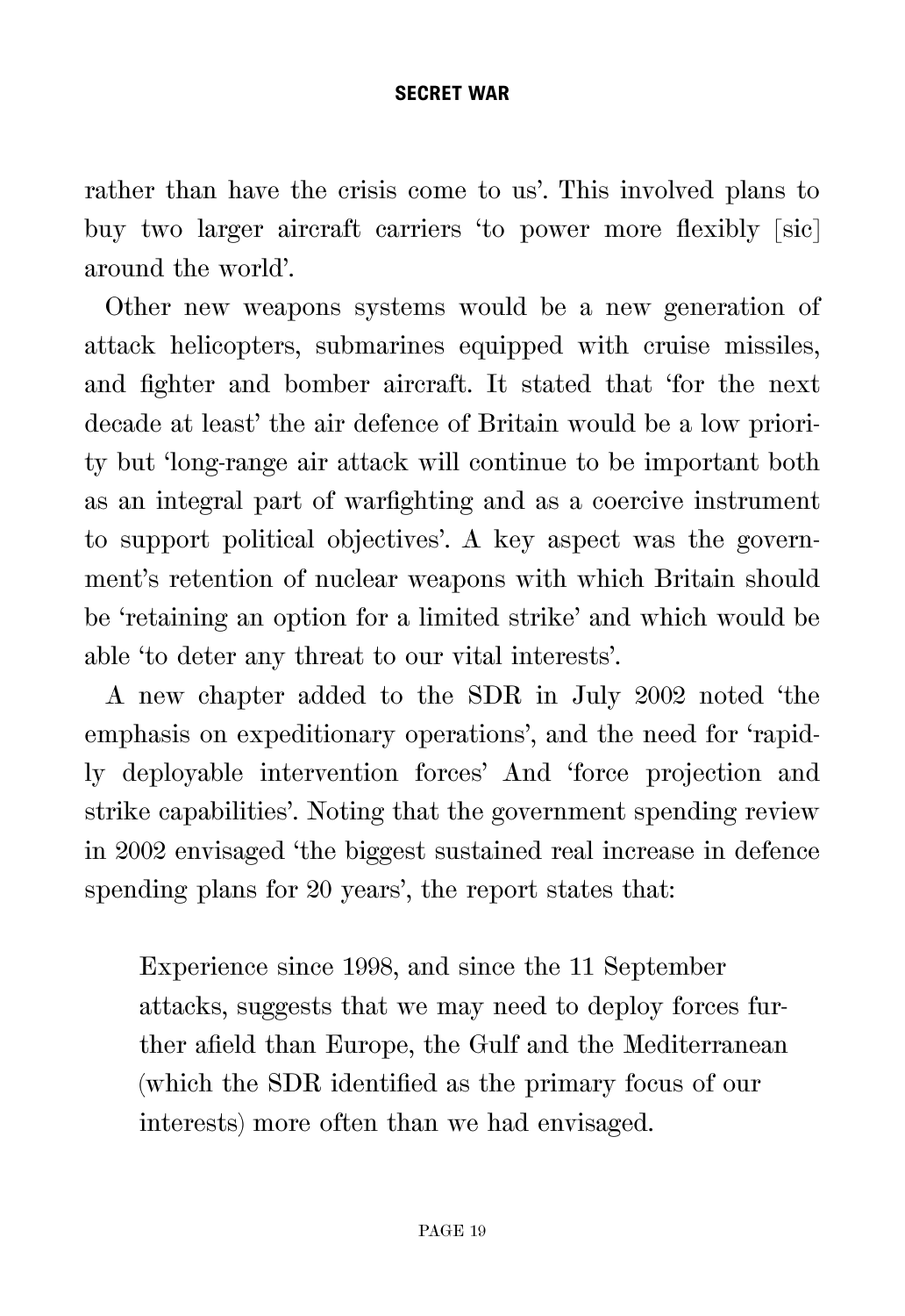In this, 'we wish to work more closely with our most important ally, the US'. Out of the spending increase, around £i billion was intended for equipment and capabilities for the 'additional challenges'.

One especially revealing passage demonstrates very clearly the utility of the 'war against terrorism' for achieving these British military goals:

The capability priorities which have emerged from our work on countering international terrorism are entirely consistent with the requirements generated by other likely demands on our forces. They reinforce the thrust of our existing plans. Extra strategic lift and communications, for example, have much wider utility across a range of operations beyond counter terrorism. So it makes sense to think of these as components of all rapid reaction forces, rather than as dedicated counterterrorism capabilities.

Translated: the new intervention capabilities we say are needed for the 'war against terrorism' can be used for the wider need to intervene.

This strategy was applied in the invasion of Iraq. The MoD report, *Operations in Iraq: Lessons for the future*, states that:

The operation in Iraq demonstrated the extent to which the UK armed forces have evolved successfully to deliver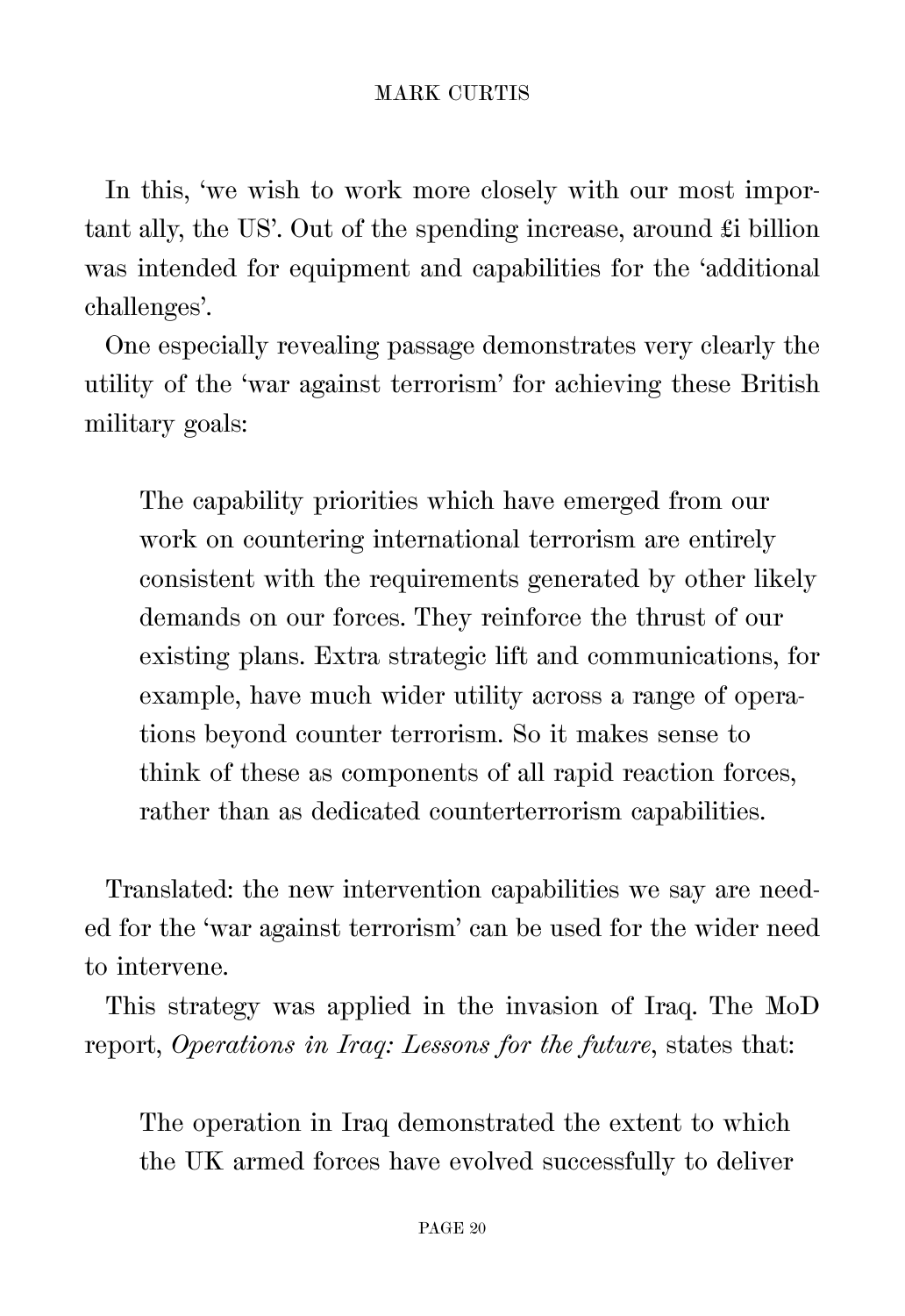the expeditionary capabilities envisaged in the 1998 Strategic Defence Review and the 2002 New Chapter.

The latest document, the December 2003 white paper, says that British intervention capability needs to go beyond even that envisaged in these two earlier documents. It states that 'we must extend our ability to project force further afield than the SDR envisaged including in 'crises occurring across subSaharan Africa and South Asia' and arising from 'the wider threat from international terrorism'. 'The threat from international terrorism', it notes, 'now requires the capability to deliver a military response globally'. It calls for the British military to conduct 'expeditionary operations' while 'rapidly deployable forces' are needed for 'a range of environments across the world'. 'Priority must be given to meeting a wider range of expeditionary tasks, at greater range from the United Kingdom and with everincreasing strategic, operational and tactical tempo'.

The forces needed include cruise missiles which 'offer a versatile capability for projecting land and air power ashore', and two new aircraft carriers and combat aircraft which will 'offer a step increase in our ability to project air power from the sea. These are key elements in a 'modem expeditionary strategy'. It reiterates 'the need to confront international terrorism abroad rather than waiting for attacks within the UK'.

In all this, the report states that 'our armed forces will need to be interoperable with US command and control structures'. At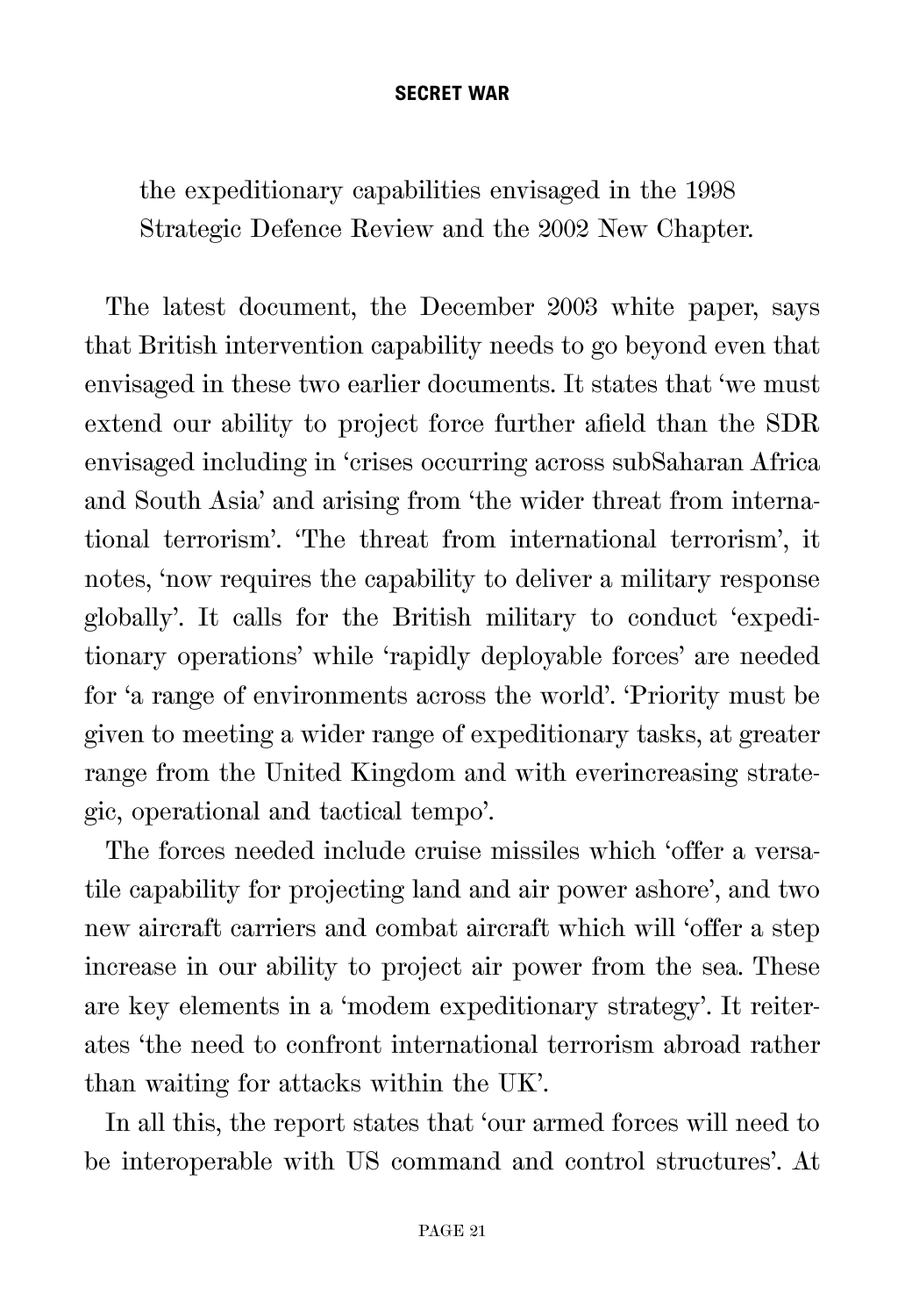the same time, it notes that 'we do not believe the world community should accept the acquisition of nuclear weapons by further states' – only the exclusive dub of which Britain is a member has this right.

The report continues:

Whereas in the past it was possible to regard military force as a separate element in crisis resolution, it is now evident that the successful management of international security problems will require ever more integrated planning of military, diplomatic and economic instruments.

Translated: we will increasingly threaten those who do not do what we say with the prospect of military force.

Elsewhere, the report highlights the importance of 'effects based operations', which means:

that military force exists to serve political or strategic ends ... Our conventional military superiority now allows us more choice in how we deliver the effect we wish to achieve.

While terrorism is meant to provide the rationale for this increased force-projection capability, the report notes in a section called 'UK policy aims' that: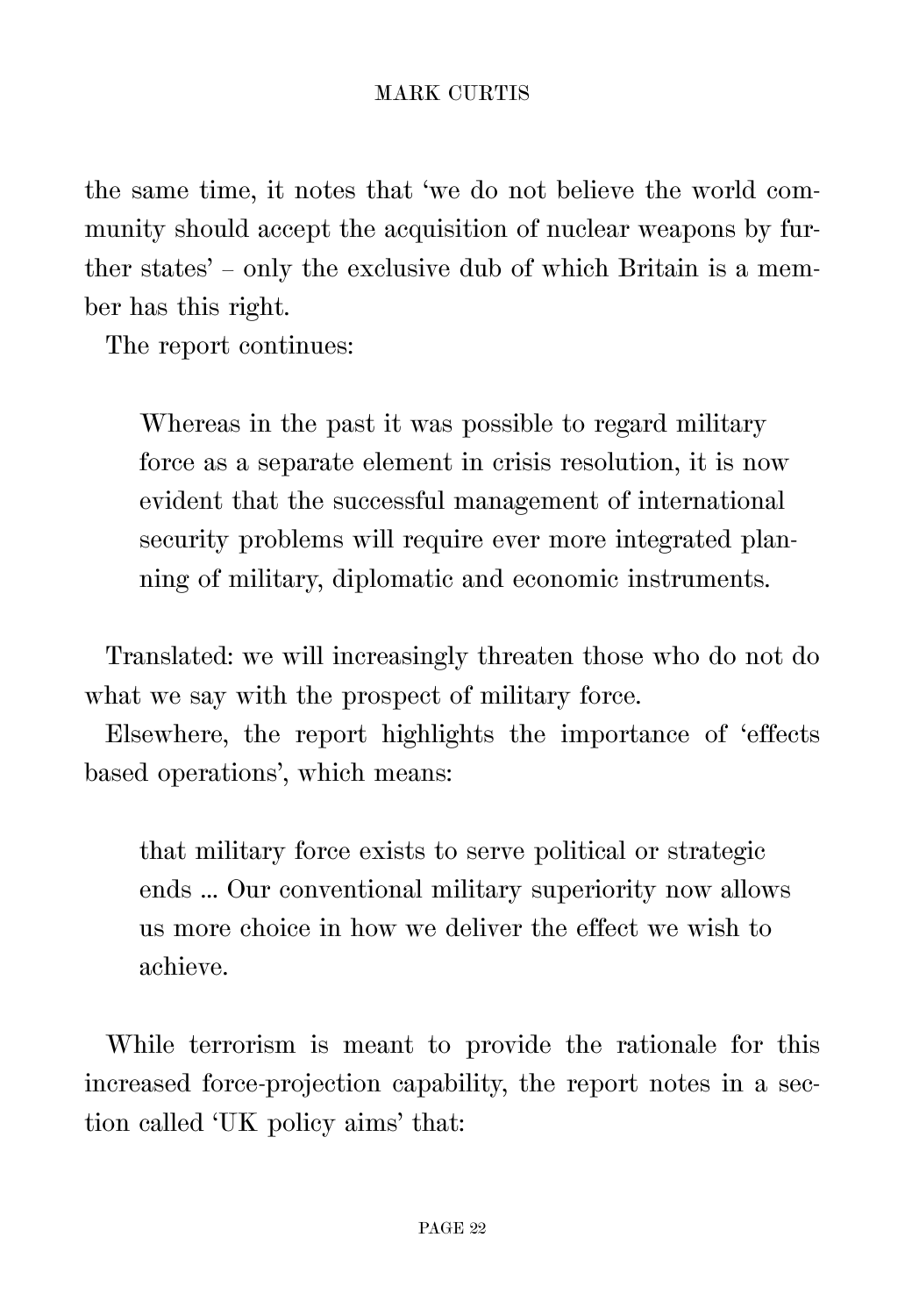more widely the UK has a range of global interests including economic well-being based around trade, overseas and foreign investment and the continuing free flow of natural resources.

At the same time as the MoD was producing this strategy paper, the Foreign Office released a report on 'UK international priorities', stating that 'our ability to project armed force will be a key instrument of our foreign policy' and that 'early action to prevent conflict' played an important part' in this. The context was the identification of 'eight international strategic priorities' for British foreign policy, one of which was 'security of UK and global energy supplies'. It was also reported that the Prime Minister's strategy unit, based in the Cabinet Office, was conducting a review of 'how to create a consensus on legitimacy of external interventions' in 'failed states'.

This strategy of enhanced intervention is confirmed various speeches given by Defence Secretary Geoff Hoon, who has said that the British military is being equipped 'for more frequent operations' and 'higher numbers of concurrent smaller operations' in regions beyond Europe. Indeed, Hoon has observed that since the SDR in 1998 there has been 'a new operation arising on average about once a year'.

It was Britain not the US that first committed itself to strategy that is mislabelled 'pre-emption'. A better description would be 'preventive': it means that military force will be undertaken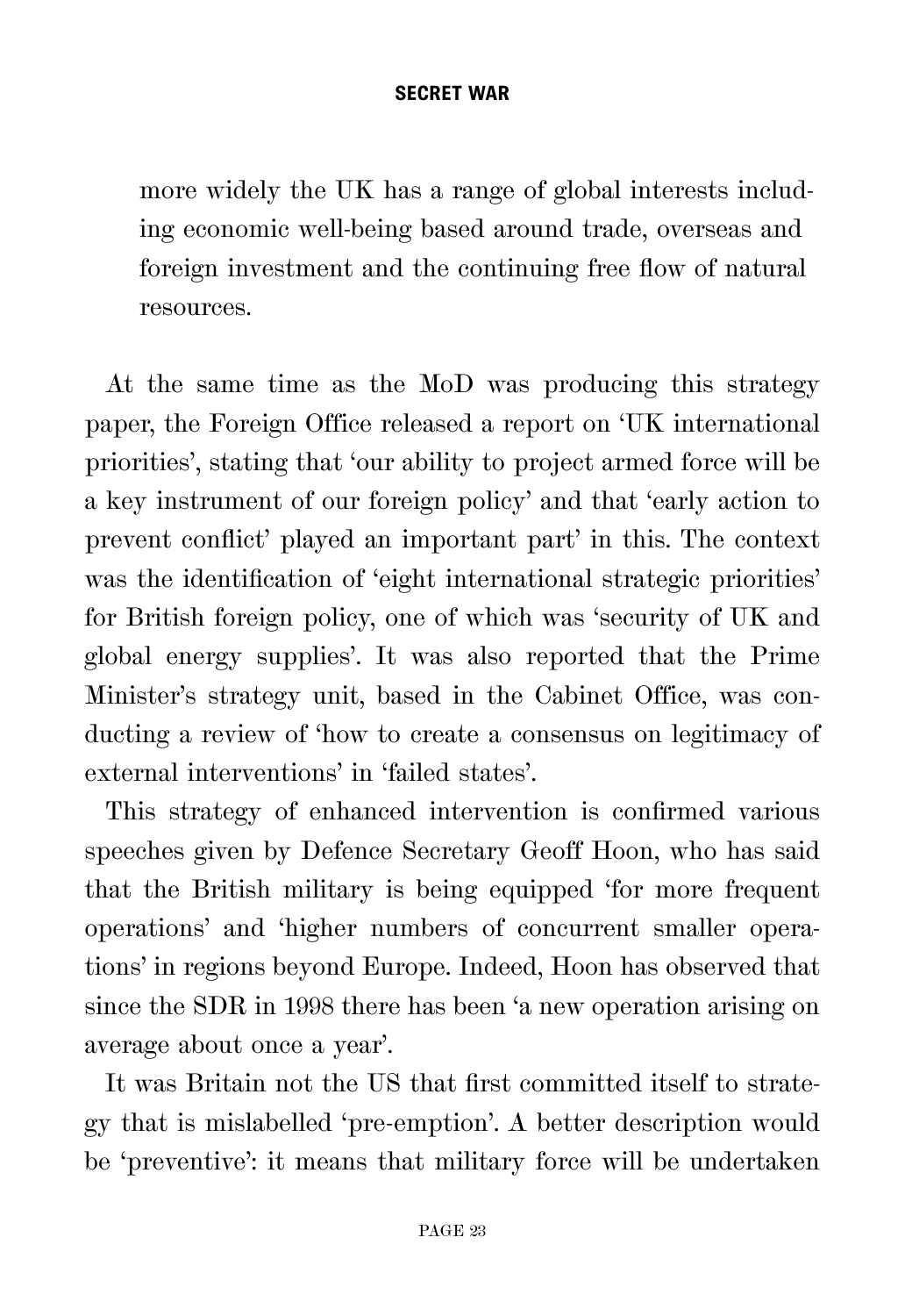not in response to an imminent threat, but before a threat materialises. The first is a kind of self-defence; the 'threat' posited in the latter is open to interpretation and can easily be used to justify offence, as in the invasion of Iraq.

Indeed, these. documents amount to a reconfiguration of British military strategy to an overt focus on offensive operations; Britain now has a Ministry of Offence. 'Defence' was always a misnomer intended largely for public relations: Britain has always had a strong intervention capability and has conducted numerous offensive operations which have had nothing to do with defending Britain or the interests of the public. But now this is barely even being hidden. Geoff Hoon has said that 'long experience indicates that a wholly defensive posture will not be enough'; the key 'is to take the fight to the terrorist'. This 'terrorist' threat is the cover for greater and more frequent interventions. While the media have been sidetracked by issues such as who named David Kelly when and at what meeting, the Defence Secretary has been pushing ahead with plans for a new 'expeditionary strategy' that envisages more Iraqs all over the world. Presumably, only the current humiliation in Iraq, together with public opposition, is holding the Blair cabal back.

The intellectual justification for this new phase in imperial strategy comes from 'liberal imperialists' such as Robert Cooper, a senior British diplomat close to Tony Blair. Cooper has written, apparently without irony, that 'the challenge to the postmodern world is to get used to the idea of double standards'.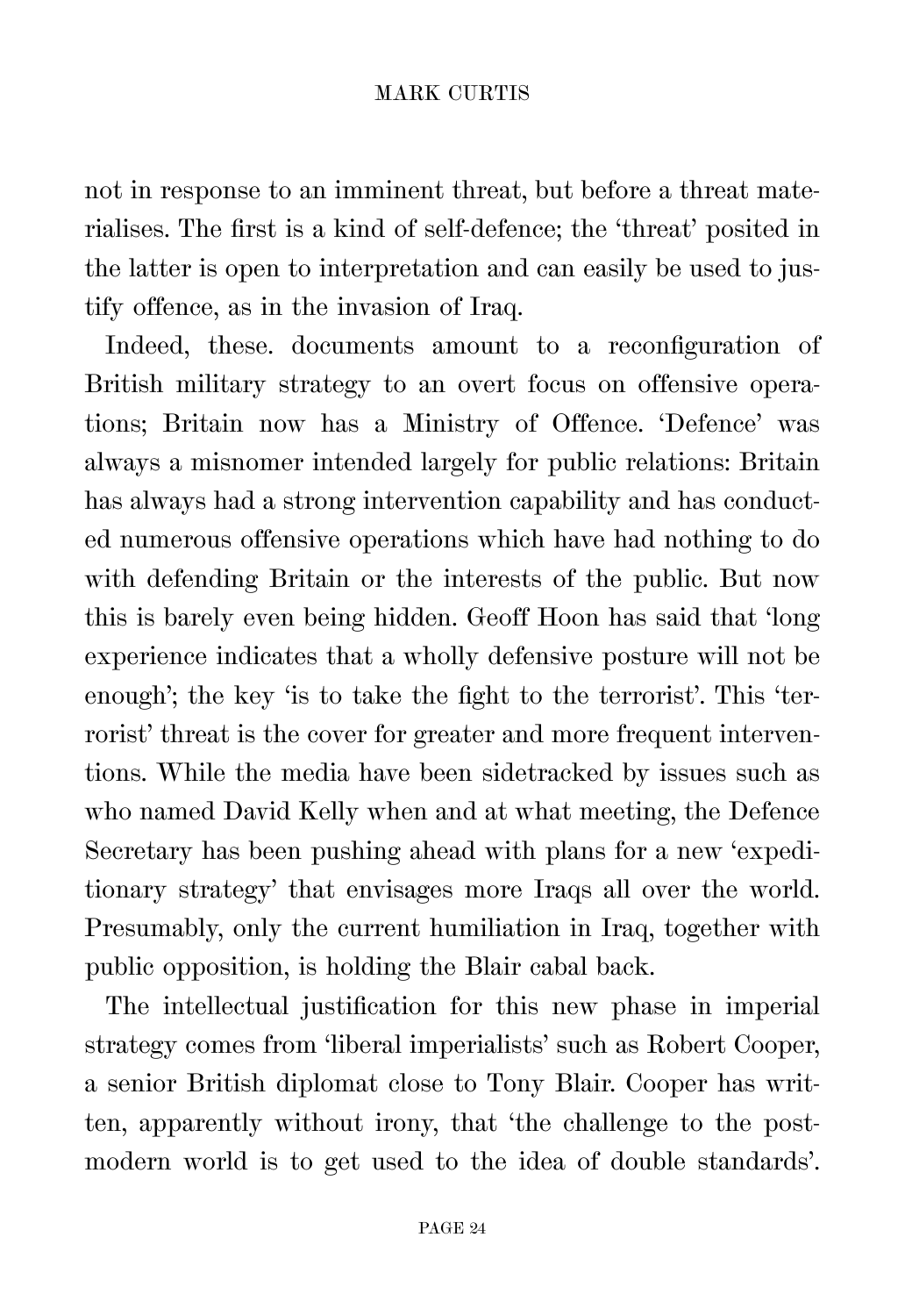'Among ourselves', he believes, 'we operate on the basis of laws and open cooperative security'...

But when dealing with more old-fashioned kinds of states outside the postmodern continent of Europe, we need to revert to the rougher methods of an earlier era – force, pre-emptive attack, deception, whatever is necessary to deal with those who still live in the nineteenth century world of every state for itself. Among ourselves, we keep the law but when we are operating in the jungle, we must also use the laws of the jungle.

The comparison of declassified files and recent government publications suggests that basic strategies alter very little over time; only the pretexts change. The February 2003 report on securing foreign energy supplies and the December 2003 strategy for enhanced global intervention are two sides of the same coin. The earlier document is a clearly stated rationale for the latter – a new period of global intervention, which provides a more plausible motivation for the invasion of Iraq than the proclamations about 'humanitarian intervention', terrorism and WMD parroted by many media commentators and academic analysts.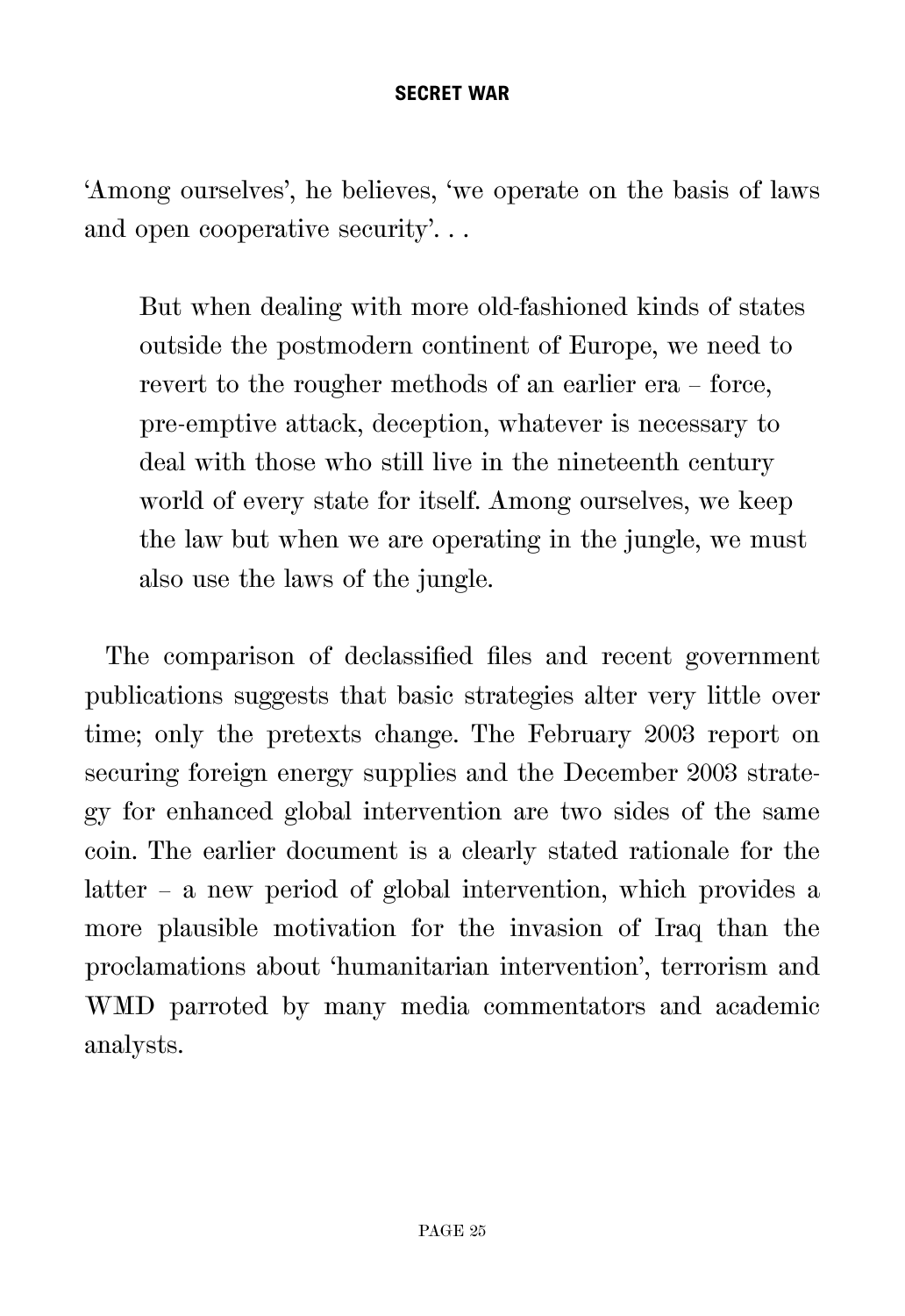# Massacres in Iraq: The secret History

ritain has long been complicit in aggression and human-rights abuses in Iraq. Indeed, many of the roots of the current crisis in the country can be found in the horrific events of the 1960s.<br>Massacres in Iraq: Formerly sec and human-rights abuses in Iraq. Indeed, many of the roots of the current crisis in the country can be found in the horrific events of the 1960s.Massacres in Iraq: Formerly secret British files tell the story of British backing for

repression and killings by regimes in Baghdad well before the arrival of Saddam Hussein. They reveal stunning levels of complicity in aggression against the Kurds, including in the use of chemical weapons – policies which are the roots of the later Western support extended to Saddam.

At the moment, London and Washington are bent on maintaining in power a friendly regime in Baghdad. It is a policy with a long historical precedent, and a background which does not bode well for the future of Iraq.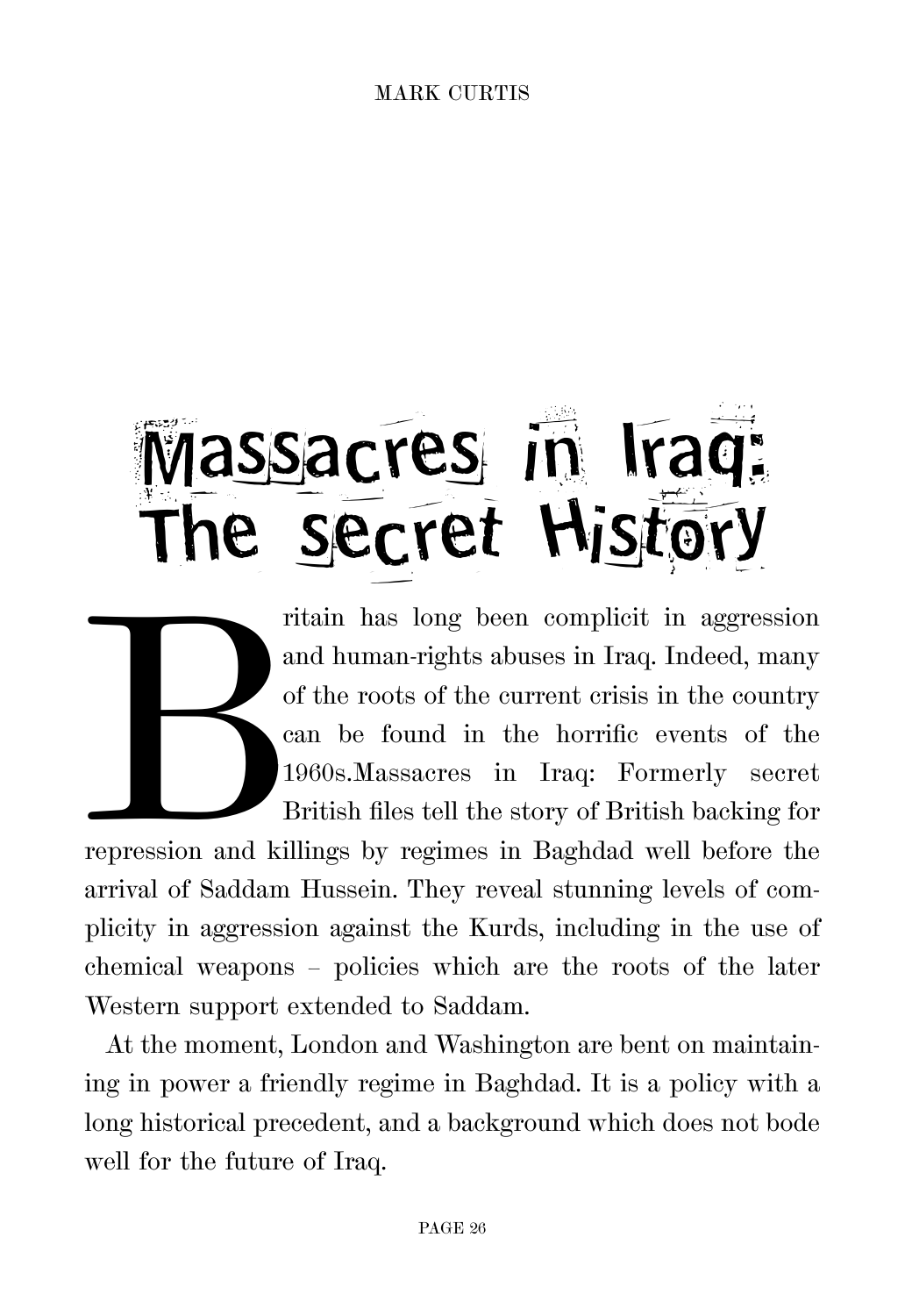## *The fall of the monarchy*

The British-backed monarchical regime of King Faisal and Prime Minister Nuri El Said was 'overthrown in an Arab nationalist revolution on 14 July 1958, which established a republic under Brigadier Abdul Karim Qasim. Said and the royal family were killed and the British embassy, long known to be the power behind the throne, was sacked by a mob with the loss of one British life. British embassy officials described it as 'popular revolution' based on 'pent-up passions of hatred and frustration, nourished on unsatisfied nationalist emotion, hostility to autocratic government, resentment at Western predominance, disgust at unrelieved poverty'.

The regime Britain had supported for so long was one of the most unpopular in the history of the Middle East. The British were well aware of its repressive features. A Foreign Office brief noted, for example, that 'wealth and power have remained concentrated in the hands of a few rich landowners and tribal sheikhs centred round [sic] the Court.'

Three months before the revolution, Sir Michael Wright, Britain's ambassador in Baghdad, had told Foreign Secretary Selwyn Lloyd that 'the constitutional position in Iraq is very like what it was in the United Kingdom at the accession of George III'. Political power resided in the palace, the King appointed and dismissed prime ministers at will while 'the opposition may not hold public meetings or express opposition to the regime itself in the press'. Wright also noted that 'the efficiency of the Iraqi secu-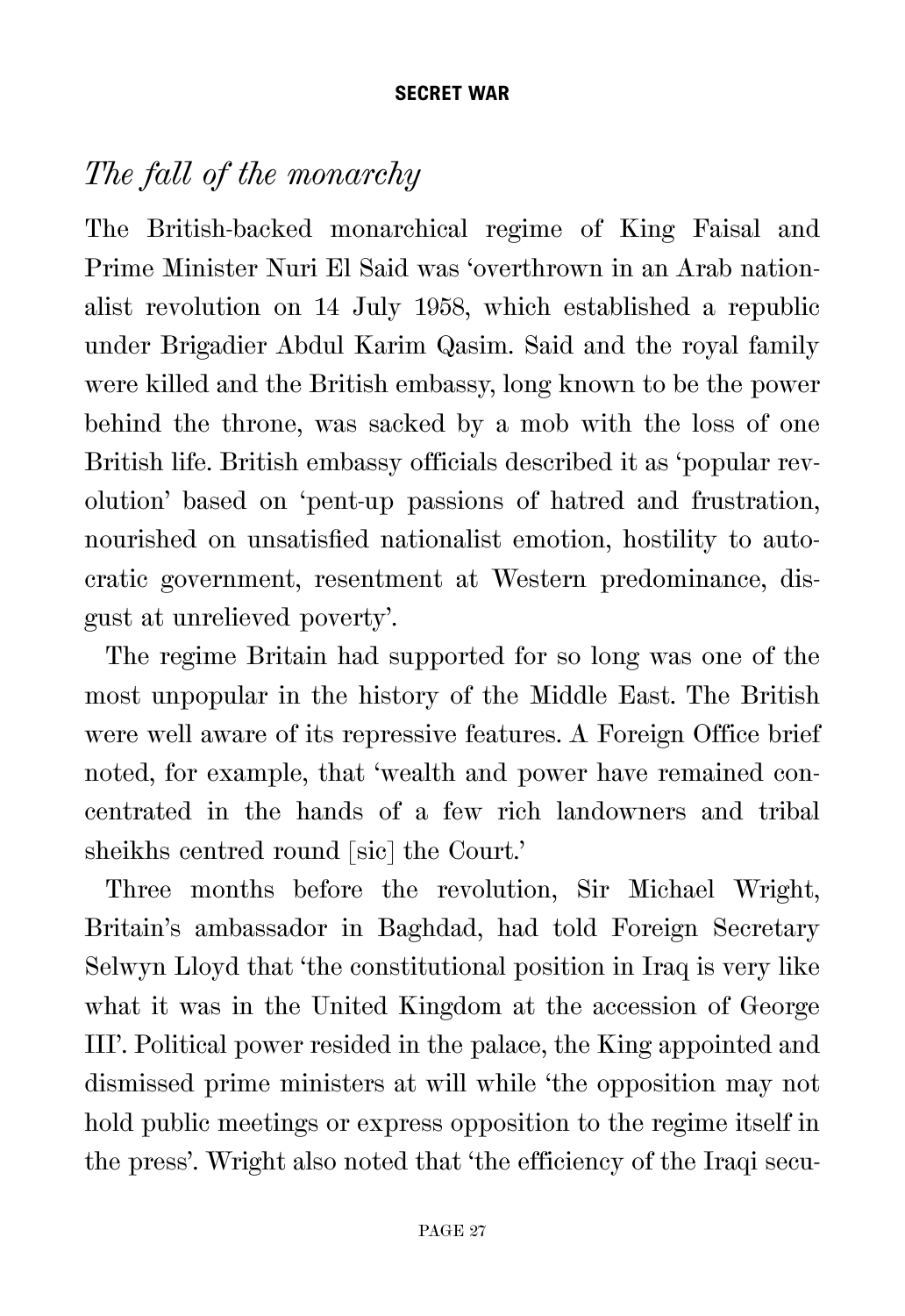rity service has increased materially in the last year, thanks largely to British assistance with training and equipment'; the situation had been one of 'complete political suppression'. Wright then outlined his opposition to democracy by saying that 'a complete relaxation of present controls on freedom of expression coupled with completely free elections' would 'produce chaos and possibly a revolution'; his recommendations extended no further than to allow the formation of political parties.

In one stroke, the popular nationalist revolution removed a pro-British regime and a key pillar of British imperial policy in the Middle East. Still worse, Qasim was conceded by Whitehall to be personally 'extremely popular'. His rule was certainly autocratic and his police force often savage in its repression, but compared to the previous Said regime, Qasim's was relatively benign. Although in the early days, Qasim was tolerated by Britain, he soon joined the ranks of Sukarno in Indonesia, Jagan in British Guiana and Nasser in Egypt as popular, nationalist enemies to British interests in the Third World.

The threats posed by Qasim were aptly summed up by a British member of the Iraq Petroleum Corporation, which controlled Iraq's oil, in a memo to the Foreign Office just months before the regime was overthrown. Qasim, he wrote:

wished to give Iraq what he considered political independence, dignity and unity, in brotherly cooperation with other Arabs and in neutrality between the World power blocs; he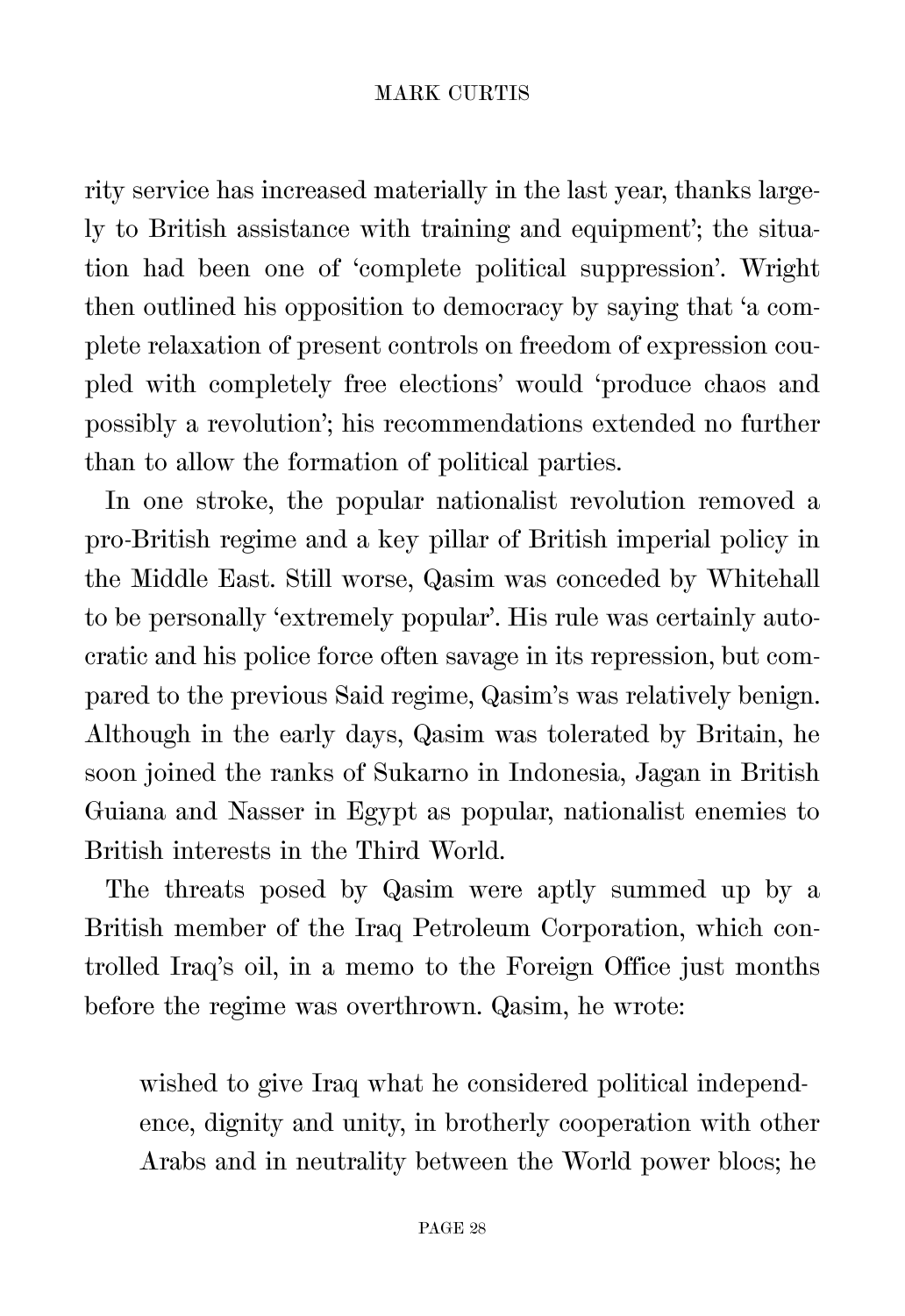wished to increase and distribute the national wealth, partly on grounds of nationalist and socialist principle, partly out of simply [sic] sympathy for the poor; on the basis of economic prosperity and justice he wished to found a new society and a new democracy; and he wished to use this strong, democratic, Arabist Iraq as an instrument to free and elevate other Arabs and Afro-Asians and to assist the destruction of 'imperialism', by which he largely meant British influence in the underdeveloped countries.'

Qasim's policy on oil is the subject of a huge amount of correspondence in the declassified files and a major reason why Whitehall wanted him removed. The background was that in 1961 Qasim announced that the Iraqi government wanted to take more than 50 per cent of the profits from oil exports; he had also complained that the British companies were fixing the oil prices. In a law in December, he purported to deprive the IPC of about 99.5 per cent of its concession, the expropriated areas including valuable proven oil fields. A draft law setting up a new Iraqi National Oil Corporation had been published in October 1962 but had not come into force by the time of the coup that removed Qasim in February 1963.

Also of major concern to Britain was Iraq's claim to Kuwait. In 1961, Britain landed troops in Kuwait supposedly to defend it from an imminent Iraqi attack. The declassified files, however, show that British planners fabricated the Iraqi threat to justify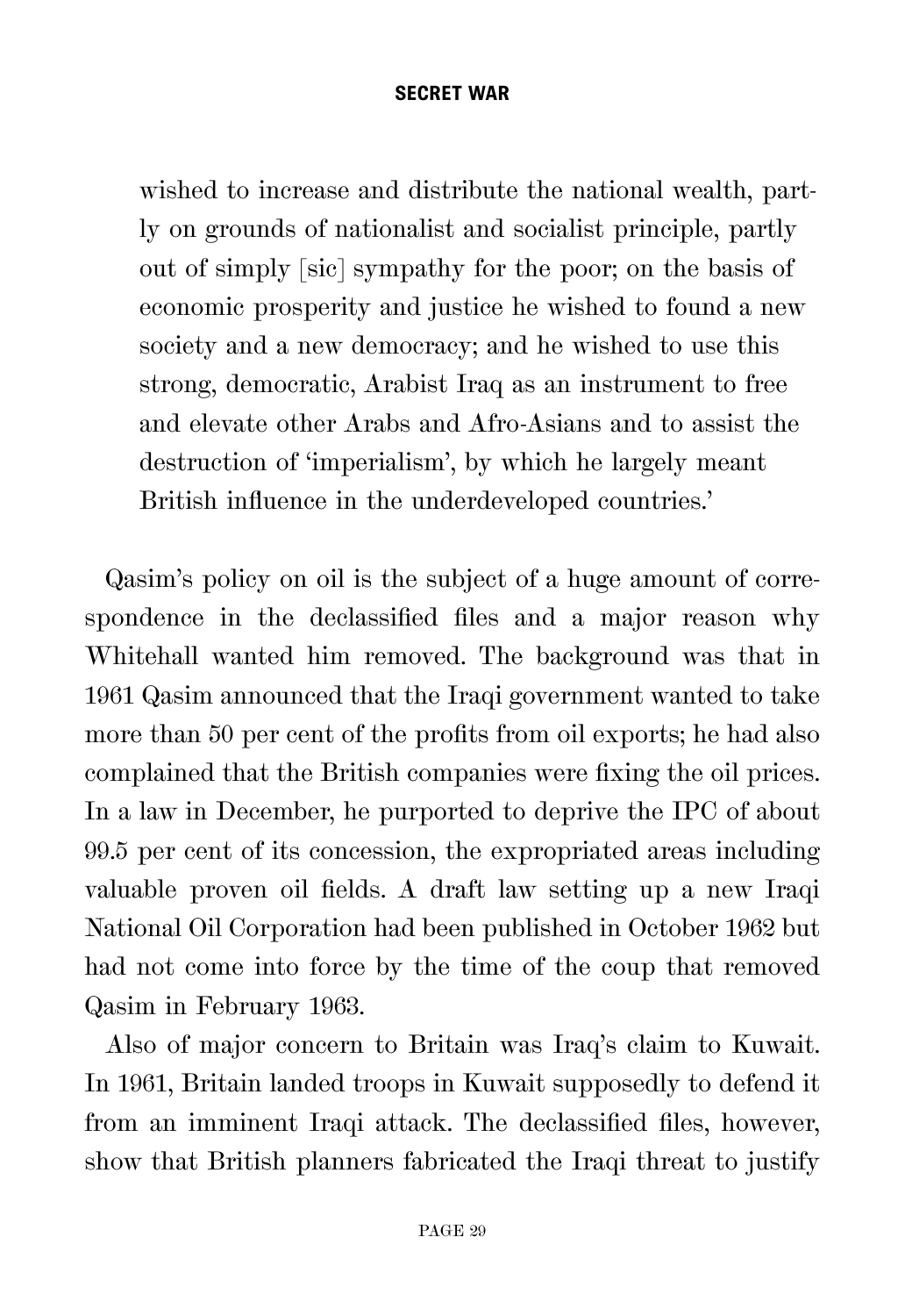a British intervention in order to secure the reliance of the leaders of the oil-rich state on British 'protection', as described in *Web of Deceit.* 

### *The 1963 massacres*

The Qasim regime fell, its leader executed, on 8 February 1963 in a coup under General Abdul Arif and Prime Minister General Abdul al-Bakr of the Baath party, which thus secured power for the first time. The coup was the result of substantial CIA backing and organisation and was masterminded by William Lakeland, stationed as an attache at the US embassy in Baghdad. The US had previously actively conspired to murder Qasim, and the CIA's Health Alteration Committee, as it was called, once sent Qasim a monogrammed, poisoned handkerchief, though it either failed to work or to reach its intended victim.

According to author Said Aburish, the US had insisted beforehand on implementing a detailed plan to eliminate the Iraqi Communist party as a force in Iraqi politics, meaning physical extermination of its members. The CIA provided the February coup leaders with a list of names, around 5,000 of whom were hunted down and murdered. They included senior army officers as well as lawyers, professors, teachers and doctors. There were pregnant women and old men among them, many of whom were tortured in front of their children. The eliminations mostly took place on an individual basis, house-to-house visits by hit squads who knew where their victims were and who carried out on-the-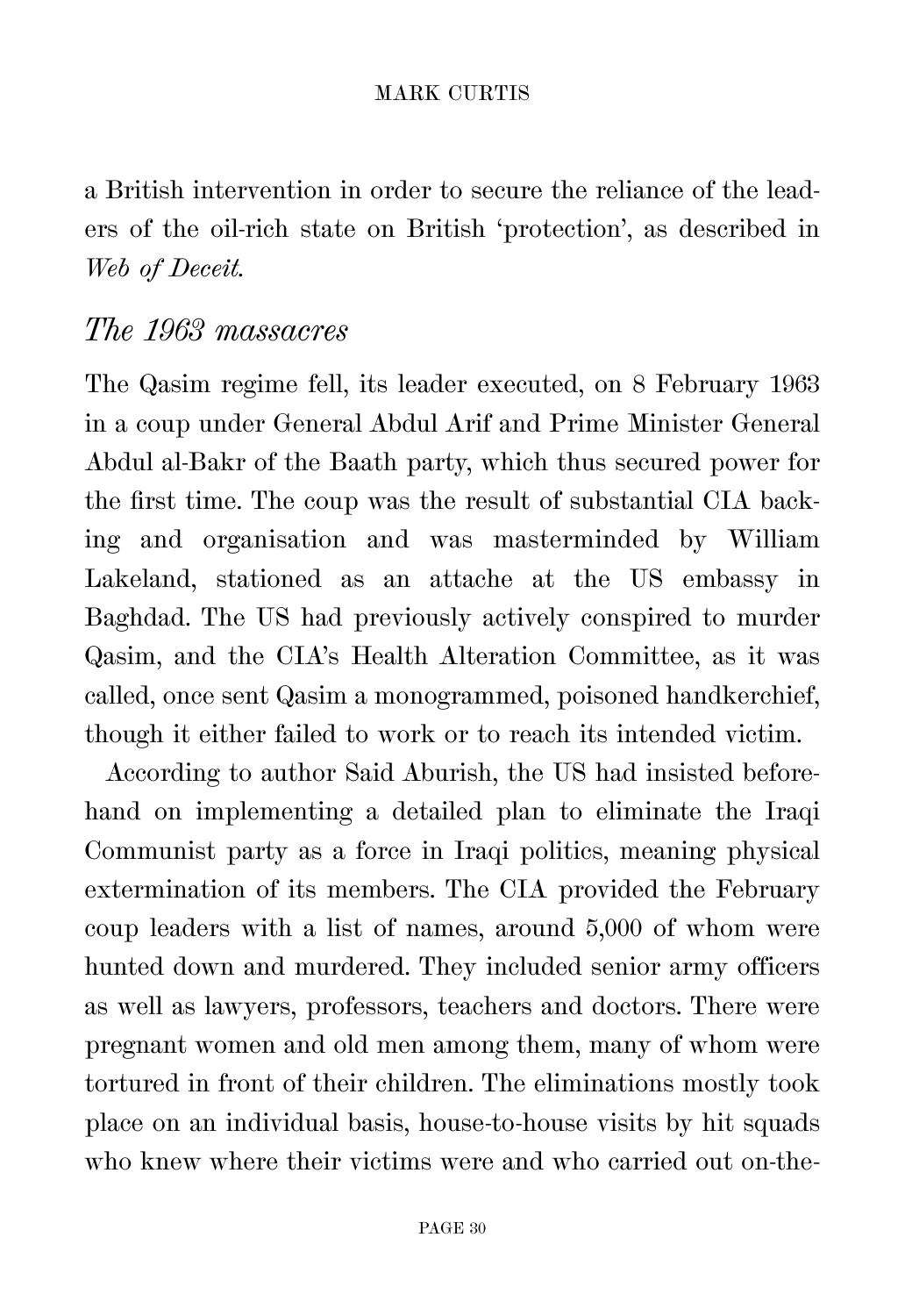spot executions. 'The coup is a gain for our side', Robert Komer, a member of the National Security Council, told President Kennedy immediately after.

Saddam Hussein, then a junior Baath party member, was closely involved in the coup. As an Iraqi exile in Cairo he and other plotters had since 1961 benefited from contacts with the CIA arranged by the Iraqi section of Egyptian intelligence. During the coup Saddam had rushed back from Cairo and was personally involved in the torture of leftists during the massacres.

Britain had also long wanted to see the fall of Qasim. The declassified files contain mentions of British willingness to be involved in his ousting, and several of the files from this period have not been declassified. It appears that Britain may have known of the coup in advance, but there is no direct evidence that Britain was in contact with the plotters.

Five months before the February coup, a note by a Foreign Office official refers to the British ambassador's view 'that the sooner Qasim falls the better and that we should not be too choosy about doing things to help towards this end'. The ambassador, Sir Roger Allen, was also reported to be supporting 'a forward policy against Qasim'. One note from Allen five weeks before the coup refers to a plot against Qasim, stating that 'we have been assured that the plot is carefully worked out in detail and that the names of all those destined for key positions has been chosen'; but this note does not suggest that General Arif, who eventually led the coup, would be its figurehead. Allen also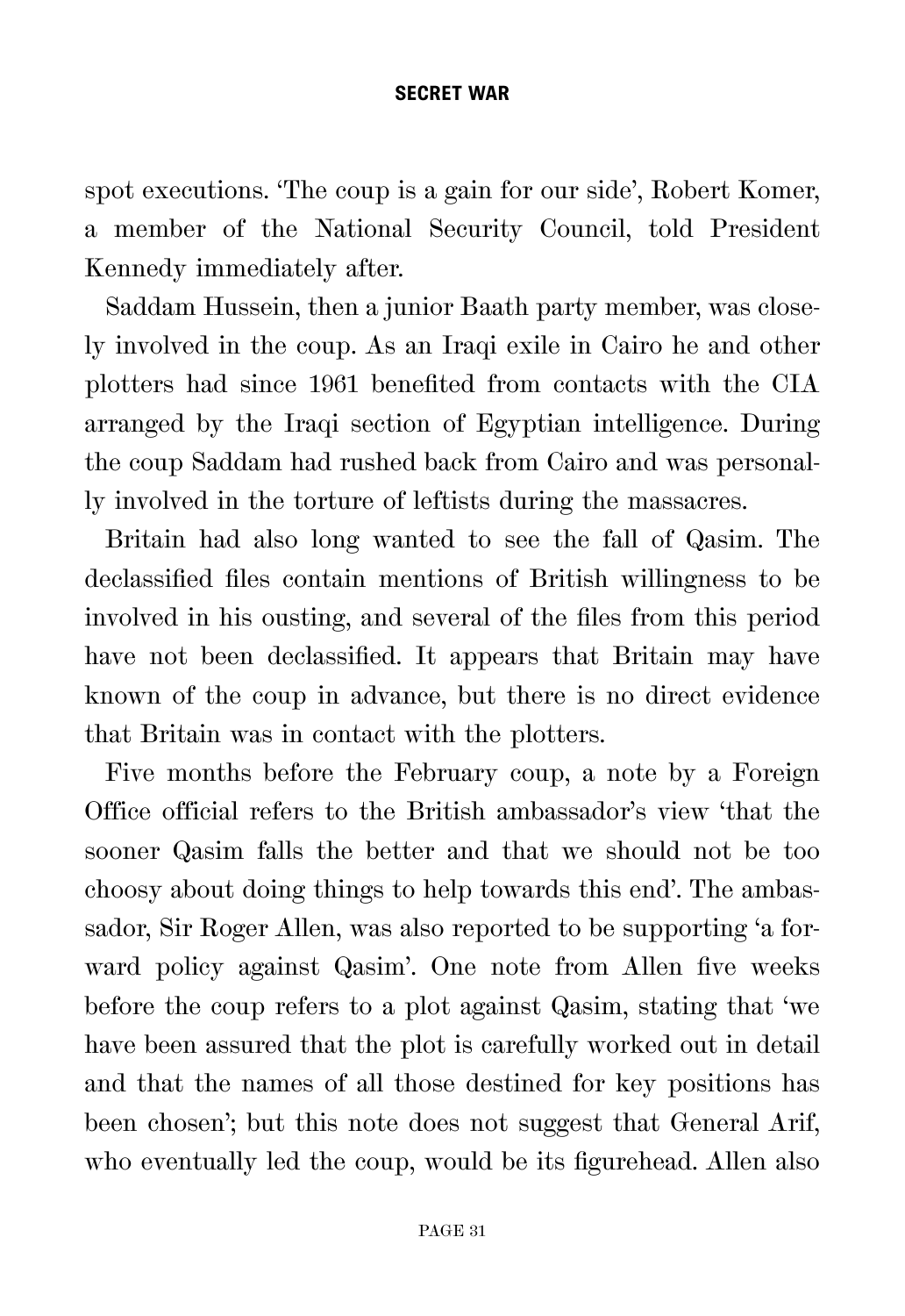notes the importance of his staff in Baghdad not 'appearing to be aware or mixed up in plotting and I have recently emphasised again to members of the staff, including the new Air Attache, that we must always act with the greatest caution'.

Eleven days before the coup, Ambassador Allen was told by the US charge d'affaires in Baghdad that 'it was time to start building up a credit with Qasim's opponents, against the day when there would be a change of government here'. Allen concluded that 'for the first time since I have been here, I have the feeling that the end may just possibly come in the foreseeable future'. This does seem like a tip-off, at least, from the US, whose embassy was closely conniving with the plotters. Indeed, one day after the coup, on 9 February, Roger Allen cabled the Foreign Office that the new Minister of Defence 'was expected to become Air Force Commander in the event of a coup' – indicating some kind of advance knowledge.

What is indisputable is that British officials in Baghdad and London knew of the massacres and welcomed the new regime carrying them out. The files make clear that Roger Allen and another embassy official were monitoring Iraqi radio reports on the first two days of the coup. Messages from the new regime called on people to 'help wipe out all those who belong to the Communists and finish them off'. They urged people to 'destroy the criminals' and to 'kill them all, kill all the criminals'. These announcements were all repeated several times. Allen told the Foreign Office on 11 February that 'the radio has been exhorting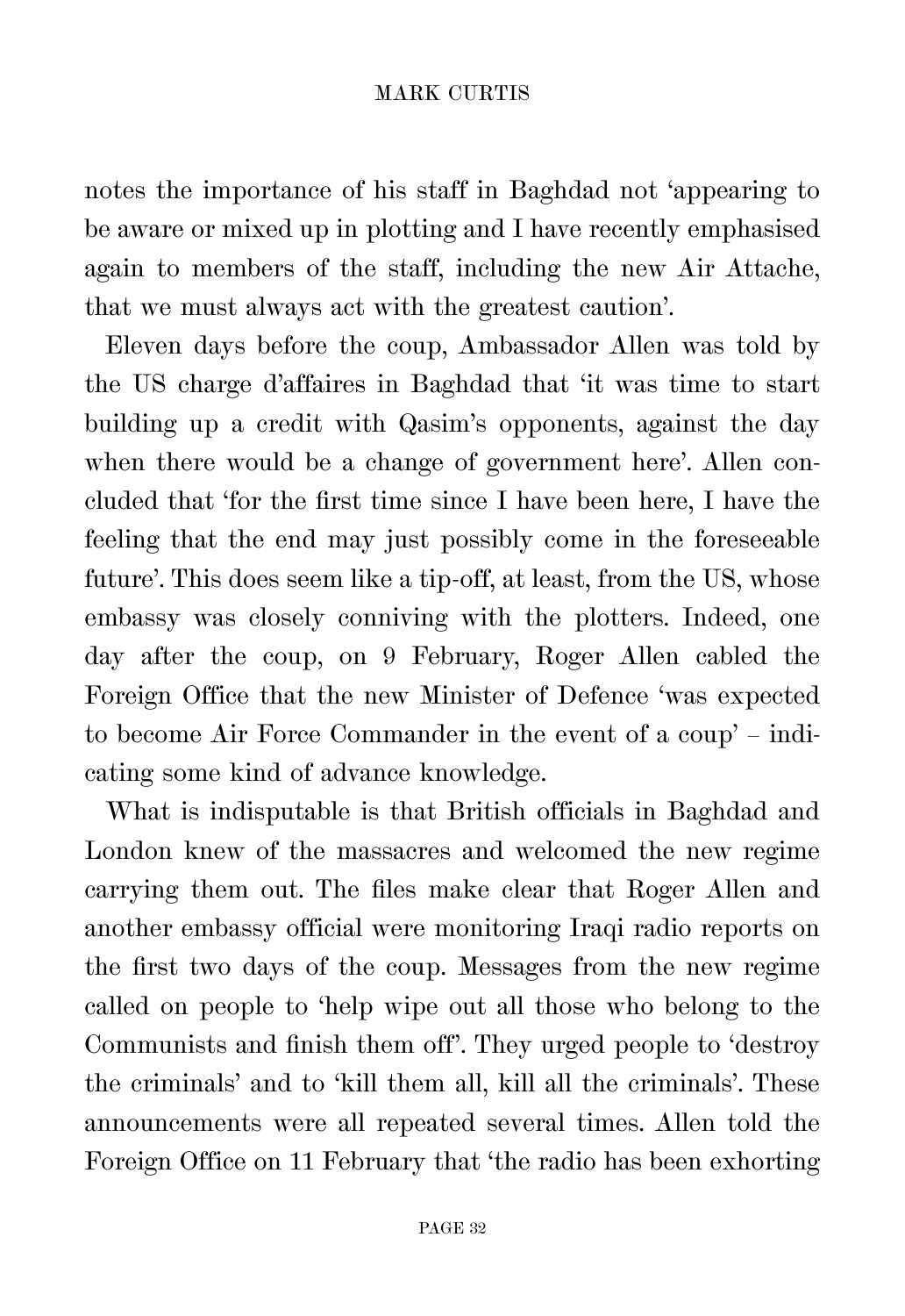people to hound down the communists. Such fighting as had taken place seems to have been directed at any rate in part against communist sympathisers'. He sent a transcript of all these messages to the Foreign Office on 15 February.

Britain's military attache in the Baghdad embassy said in a despatch of 19 February that on 9 February there had been 'firing throughout the city' and the 'rounding up of communists', adding: 'since the embassy is in a communist stronghold area, considerable small arms firing was heard throughout most of the day'. On 10 February the embassy was telling the Foreign Office of the 'rounding up of Communists' and 'some sporadic shooting in various parts of the city'. On the same day, the Foreign Office noted that 'strong action is being taken against the Communists'.

On 11 February, the embassy was reporting 'some firing' in outlying districts where there were believed to be Communists, with 'stories of heavy casualties, presumably among civilians, but these are not confirmed'. By 26 February, the embassy was saying that the new government was trying 'to crush organised communism in Iraq' and that there were rumours that 'all the top communists have been seized and that fifty have been quietly executed', although adding that 'there may be no truth in this'.

The following month, a letter from the Iraq Petroleum Corporation to the Foreign Office referred to 'the hunt for communists' and that 'it remains to be seen how far they will be physically destroyed'. Writing six weeks after the coup Foreign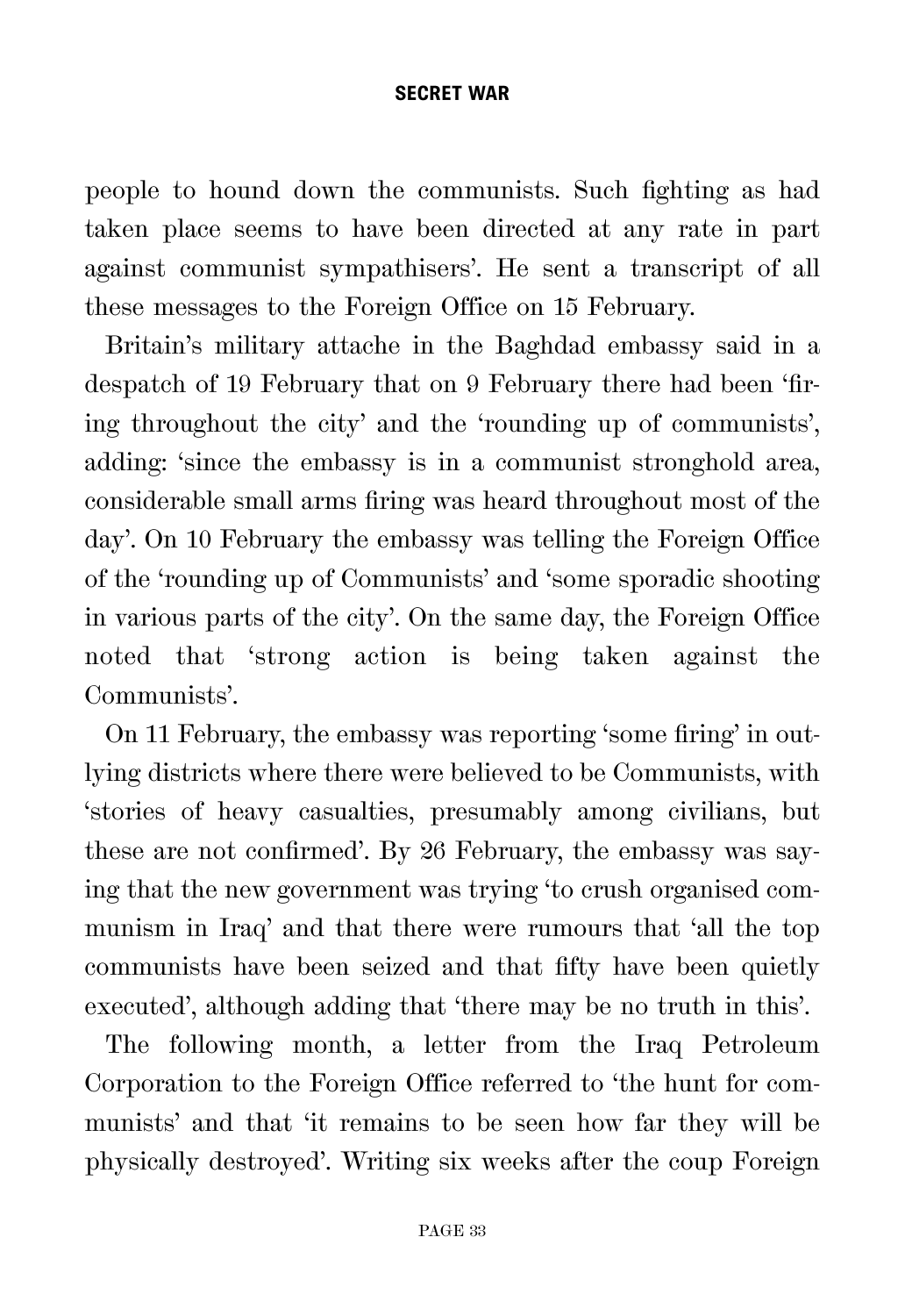Office official refers to a 'bloodbath' and 'we should not wish to be seen publicly to advocate such methods of suppressing communism'. 'Such harshness', the official noted, 'may well have been necessary as a short term expedient'.

'The communist menace was tackled with determination,' Britain's ambassador to Iraq reflected in a note to Alec Douglas-Home in May, adding that the Iraqi government said there were now 14,000 political prisoners and that 'the prisons are still overflowing with political detainees'. By June, Foreign Office official Percy Cradock – later to become chair of the Joint Intelligence Committee – noted that 'the Iraqi regime is continuing its severe repression of communists', with executions recently announced.

It was recognised by the Foreign Office that the massacre of the Communists was an entirely offensive operation. It noted on 9 February, for example, that killings were occurring at 'a time when there is no indication of a Communist threat or of any effective opposition to the new government'.

British officials in effect supported these massacres. Roger Allen told the Foreign Office a week after the coup that 'the process of winkling out Communists in Baghdad and the towns is continuing' but that 'a Communist problem will remain':

The present government is doing what it can, and therefore it is my belief that we should support it and help it in the long term to establish itself so that this communist threat may gradually diminish.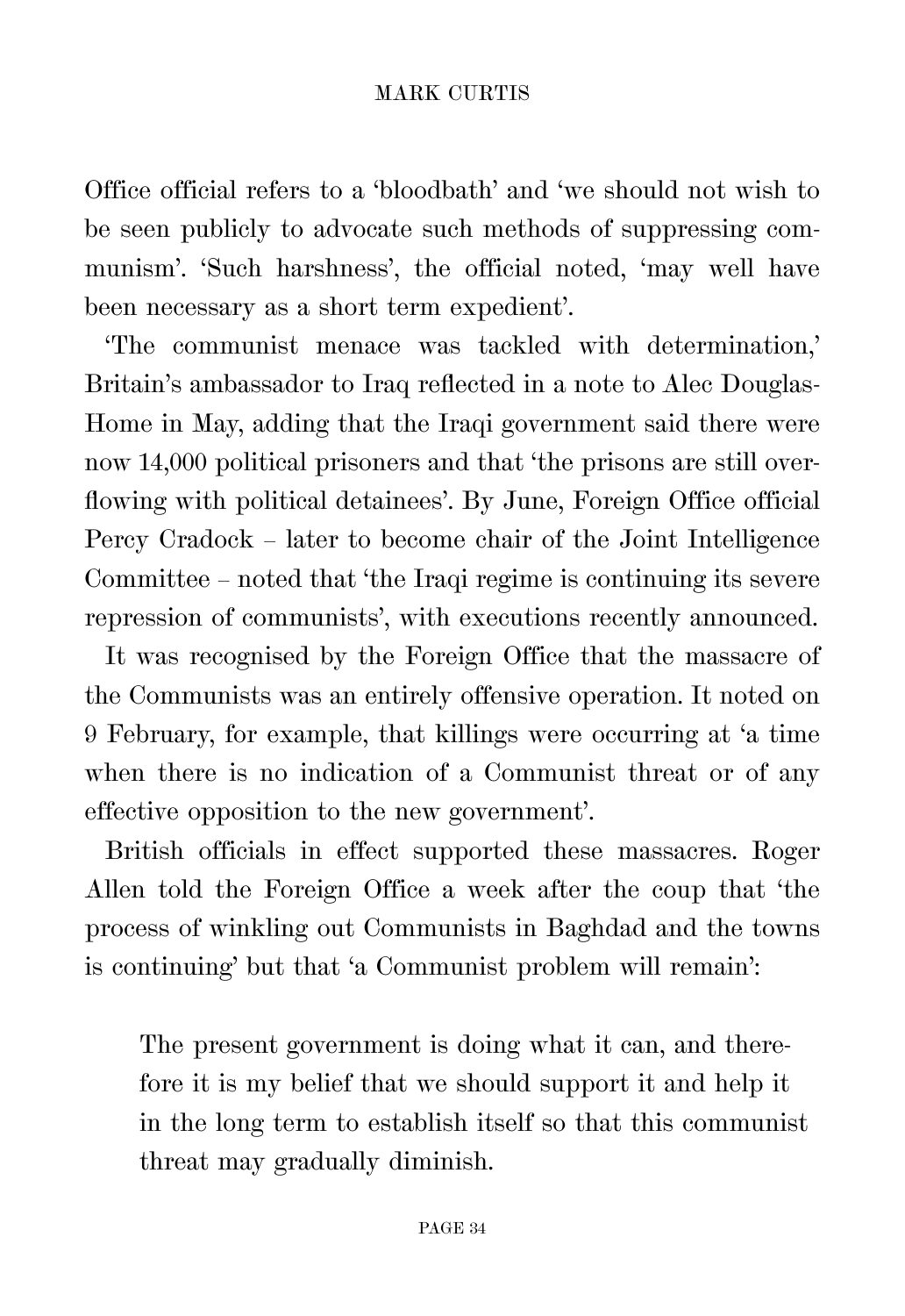The new government, he wrote, 'probably suits our interests pretty well'. In a different despatch on the same day he wrote that since 'communist opposition is likely to continue' and that, in his view, there was no alternative to this government, 'it is therefore essential for it to get consolidated quickly'. It will 'need all the support and money it can get'.

By this time the Foreign Office had already sent round a memo to various embassies explaining the British attitude to the coup. It said that the new regime 'has already taken strenuous action against local communists' and that 'repression of the local communists' will probably be maintained, while one of its other key problems will be 'the pacification of the Kurds'. 'We wish the new regime well, the memo stated, after referring to the deterioration of British relations with the previous Qasim regime.

An internal Foreign Office brief also commented that the new rulers 'have shown courage and steadfastness in hatching and executing their plot' and that they should be 'somewhat friendlier to the West'.

Allen met the Foreign Minister of the new military regime two days after the coup. There is no mention in his record of having raised the subject of the killings; the meeting is described as 'extremely friendly'. Indeed, there is no mention in any of the files that I have seen of any concern whatever about the killings – the only response they prompted from the British government was support for those conducting them.

Thus officials noted that they should 'examine all possible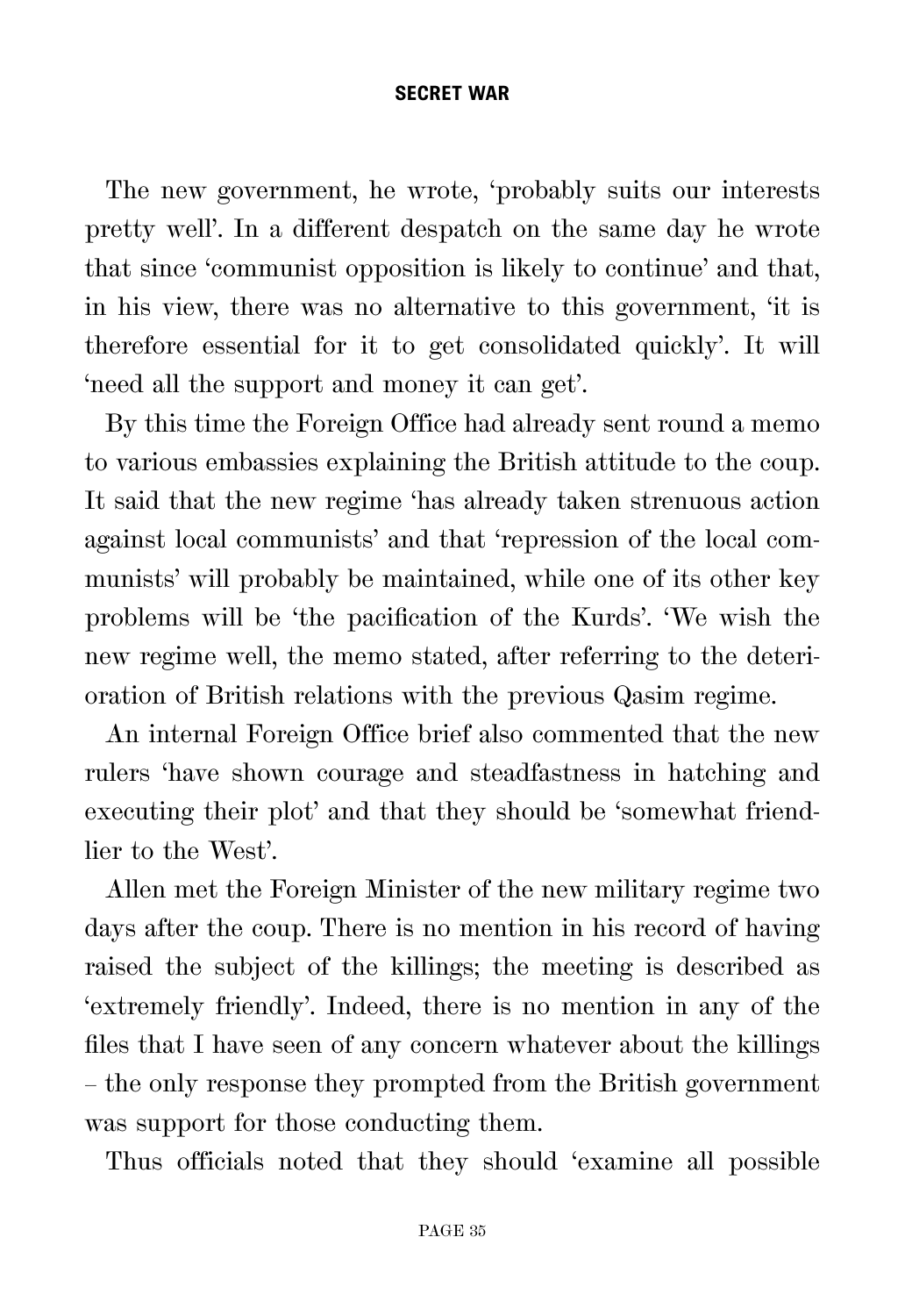means of profiting from the present anti-communist climate in Iraq' and to make 'a major effort to establish links with the new rulers'. The Foreign Office recommended various ways 'to make gestures' to the new regime, including 'to be helpful over the supply of arms' and to 'provide military training courses if the Iraqis want them'. This memo was written on the same day that Allen sent the Foreign Office the radio transcripts urging Iraqis to 'kill the criminals'.

The embassy in Baghdad similarly recommended 'some kind of warm-hearted gestures' to 'those who had suffered in the process of dismantling Communism in Iraq' – that is, to those who had suffered in overcoming the Communists, not those who were victims of the massacres. This would be done in 'appreciation of the anti-communist effort here'.

London's policy was to provide diplomatic recognition to the new regime right away and to establish 'a business relationship' with it. It was also to 'make friendly contact as soon as possible with the Baathist and nationalist leaders' and to invite members of the National Guard (that is, the organisation which had helped to carry out the massacres) to London. But this needed to be done 'under some other heading' to keep it secret, so as to avoid being seen publicly to identify with any particular group. The policy was shared with the US, where a senior state department official told the Foreign Office that if the coup 'resulted in a regime of Baathist complexion its policies were more likely to be acceptable to the United States government'.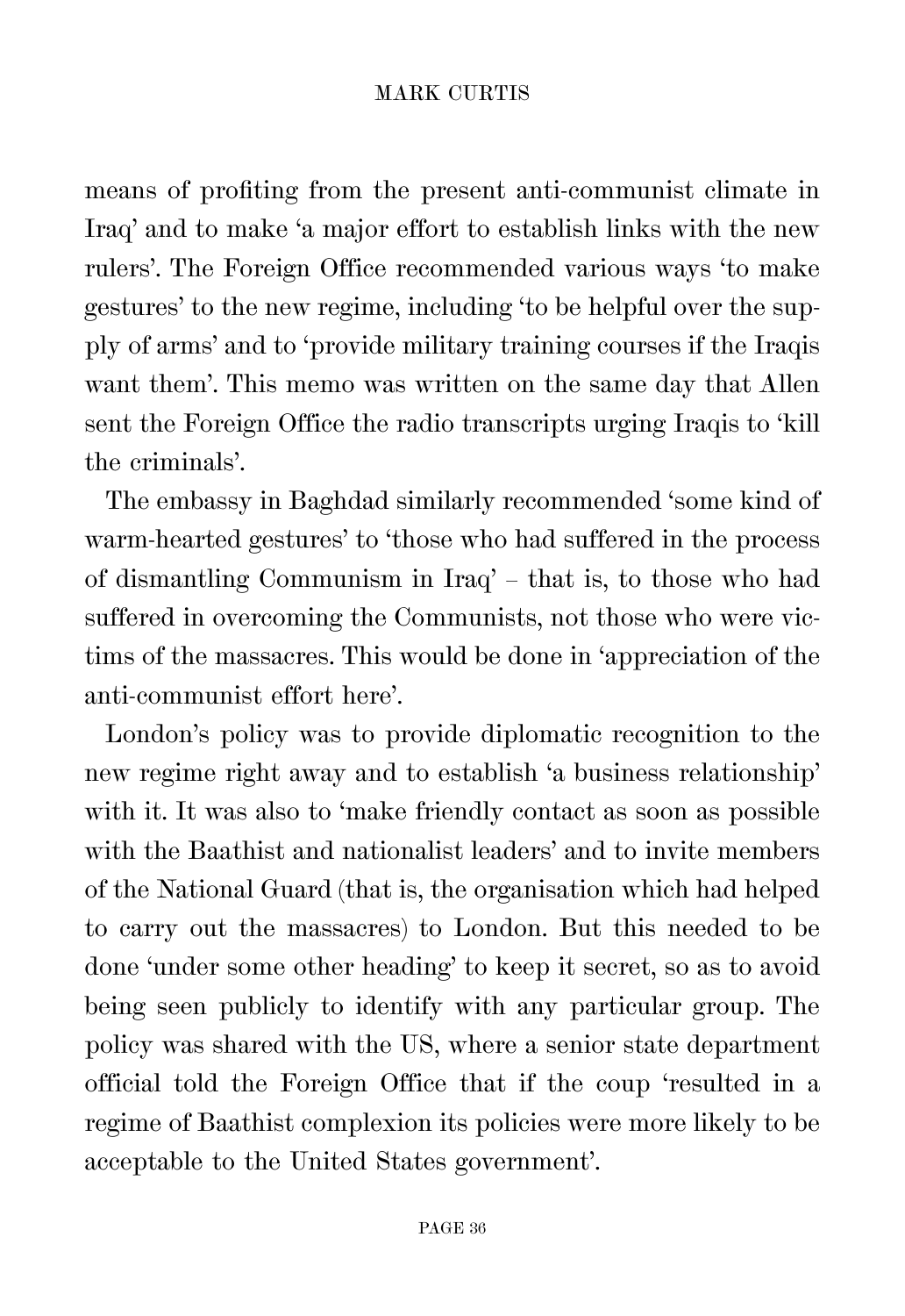It was hoped that one advantage of the new regime was 'a chance for a new period in the oil companies' relations with the government' and to replace Qasim's previous oil policies, which had clearly been threatening the Western oil corporations' domination of the Iraq Petroleum Corporation.

A week after the coup, Roger Allen was happily reporting that things are 'almost back to normal', hoping that the 'period of frustration' under Qasim was now over 'and that there will be scope for relatively constructive work here'. This was in full recognition that 'the problem of the communists and the slum dwellers is not yet, however, by any means removed' – therefore, the repression of Communists by the regime would presumably continue. By April, Allen could refer to 'our record of friendship for the new regime'.

The Foreign Office also mentioned the need to 'keep track' of a new organisation set up by Labour MPs called the British Committee for the Defence of Human Rights in Iraq, which had the idea of visiting Iraq and investigating the killings. The embassy also 'warned' the Foreign Office 'of similar human rights activities by Lord Bertrand Russell, described as a 'source of irritation' in Anglo-Iraqi relations.

Another advantage to the British was the new regime's stance towards Kuwait. After Qasim was overthrown the British advised Kuwait to pre-empt any future threat to their independence by the new regime by bribing it. The Kuwaitis paid the new Baath government £50 million which, according to Said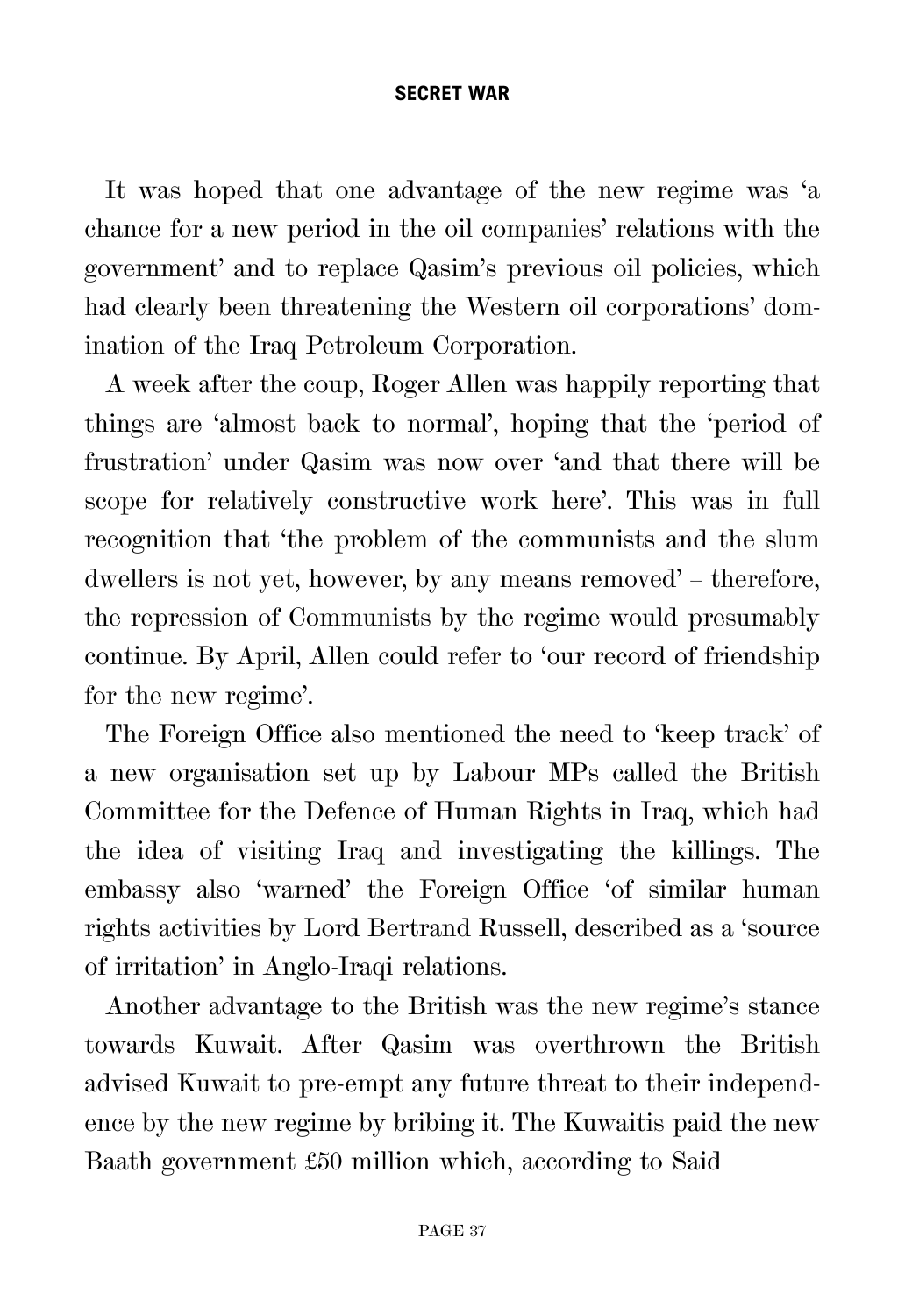Aburish, goes a long way towards explaining Saddam's attempt to intimidate Kuwait in 1990-1991, before invading, and force it to pay him money to meet Iraq's financial needs.

## *Armed Aggression*

British complicity in violence in Iraq goes well beyond the February coup, however. Also in 1963, Britain supported the same Iraqi government's aggression against the Kurds. The precedent set by this episode plays an important part in understanding how Saddam Hussein got away with a campaign of such horrific violence against the Kurds in the 1980s.

On 10 June 1963, the Iraqi military began a vicious attack on the Kurds, whose struggle for autonomy against Baghdad had been stepped up in 1961. The Kurds were also calling for a share in Iraqi oil and the exclusion of Arab troops from Kurdistan, the northern region of Iraq.

British officials noted the 'Iraqi intention to carry out terror campaign' [sic]. Within ten days of operations, they wrote: 'the army are now apparently engaged in the clearing out and destruction of Kurdish villages in the Kirkuk neighbourhood'. With two-thirds of the Iraqi army deployed in the north, the Office reported that 'the Iraq [sic] government is now clearly making an all-out effort to settle the Kurdish problem once and for all'. 'Ruthless tactics' were being employed by the Iraqi military, including air strikes.

The British embassy in Baghdad reported to London on 22 June: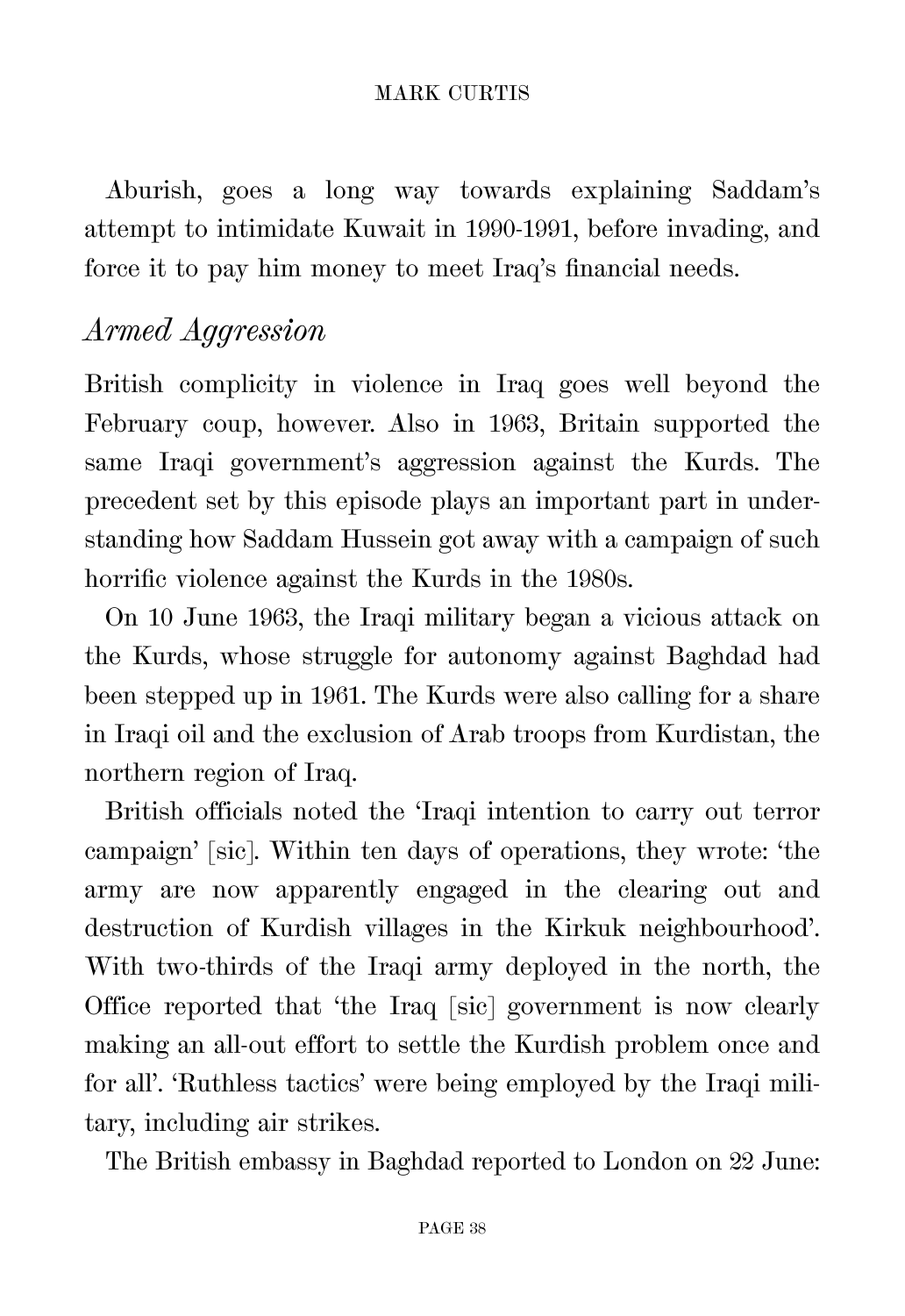The brutality of the methods used by the army is likely to mar Arab/Kurdish relations for some time to come. The army has succeeded in clearing the Kurdish villages in lowland areas around vulnerable points ... The method adopted is to take the villages one by one, shelling them from a safe distance with tank guns and field artillery, giving sometimes little or no warning to the inhabitants. After a safe interval the National Guard or governmentpaid Kurds move in to loot ... In some cases, eg in the Kurdish quarters of Kirkuk, bulldozers have been used to knock down houses. The result is that the men take to the hills, women and children are often left to fend for themselves and the village is left abandoned and, for the time being, quiet.

The Foreign Office recognised there were certain dangers in this campaign for British interests. These were: that 'unsuccessful hostilities could jeopardise the present Iraq regime'; that fighting might increase the opportunities for Russian troublemaking in Kurdistan; that the Kurdish unrest could spread to Turkey, Iran and Syria; and there was also a risk of damage to the IPC's oil installations and of interruptions in the flow of oil. Glaringly absent from this Foreign Office list was the effect the fighting would have on the Kurdish people. The files indicate that the ambassador encouraged Baghdad to negotiate a settlement with the Kurds, but once the campaign was launched,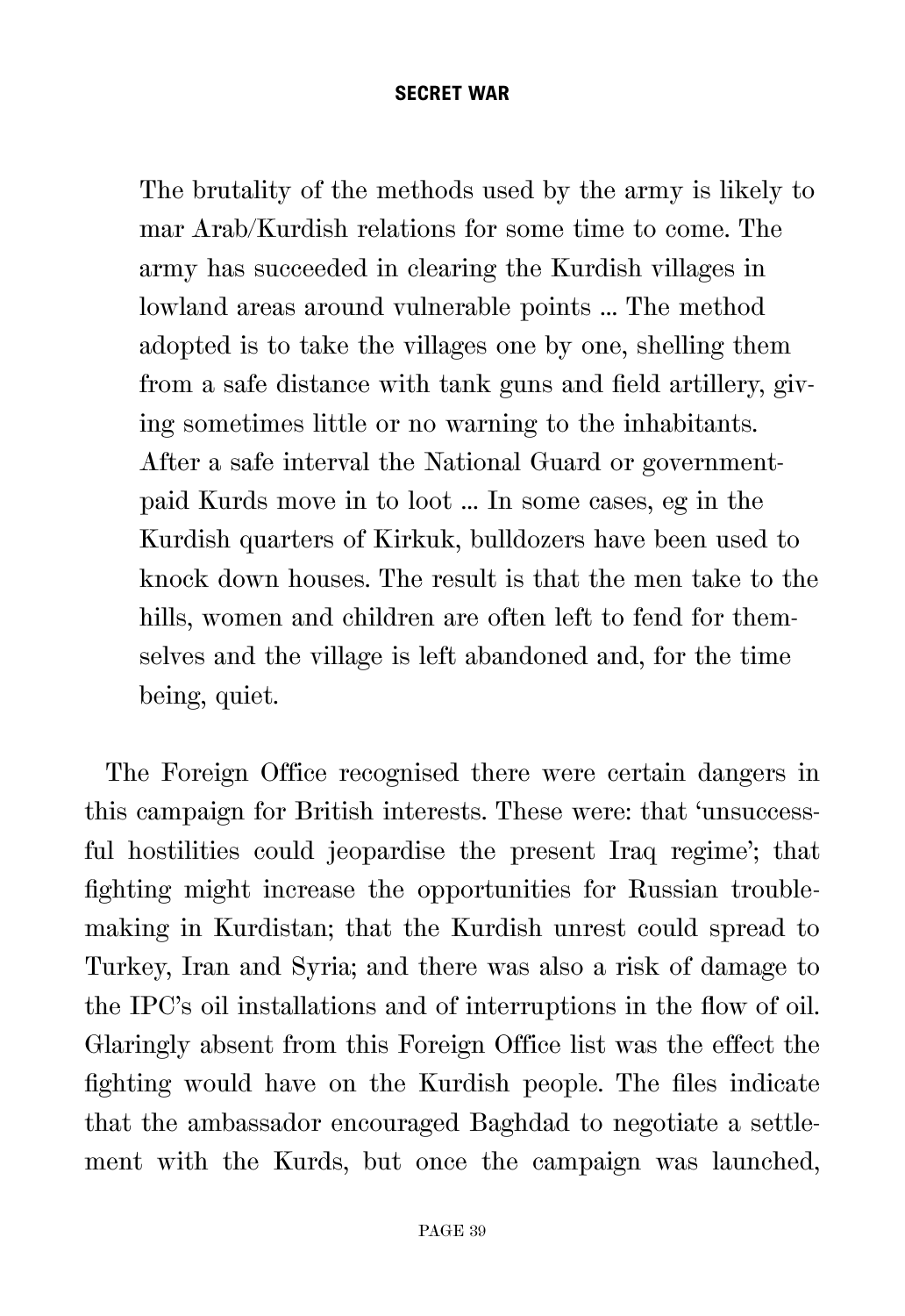Britain provided outright support for the Iraqi government.

Before Baghdad began operations, Britain had already approved major arms exports which they knew would be used against the Kurds. Douglas-Home 'is anxious that in general Iraq's arms requirements should be met as quickly as possible', one file reads. On 11 April, ministers approved the export of 250 Saracen armoured personnel carriers which, it was recognised, were 'possibly for use if needed against the Kurds'. Also approved were exports of artillery ammunition, 22 Hunter fighter aircraft and rockets for Iraq's existing Hunters, 'again possibly for use against the Kurds'. 'There are considerable commercial advantages to be gained', a ministerial committee commented, and 'the scope for military exports is considerable' – the deal was worth £6 million.

Officials decided to delay the supply of some of the rockets since:

We must give the Iraqis some of their requirements in order to enable them to hold their own vis-a-vis the Kurds, but it may be inadvisable to give them too generous supplies, since this might only encourage them to be more intransigeant [sic] with the Kurds and, if fighting breaks out and there are indiscriminate rocket attacks, there might be parliamentary and public criticism.

After Baghdad attacked Kurdistan, the British government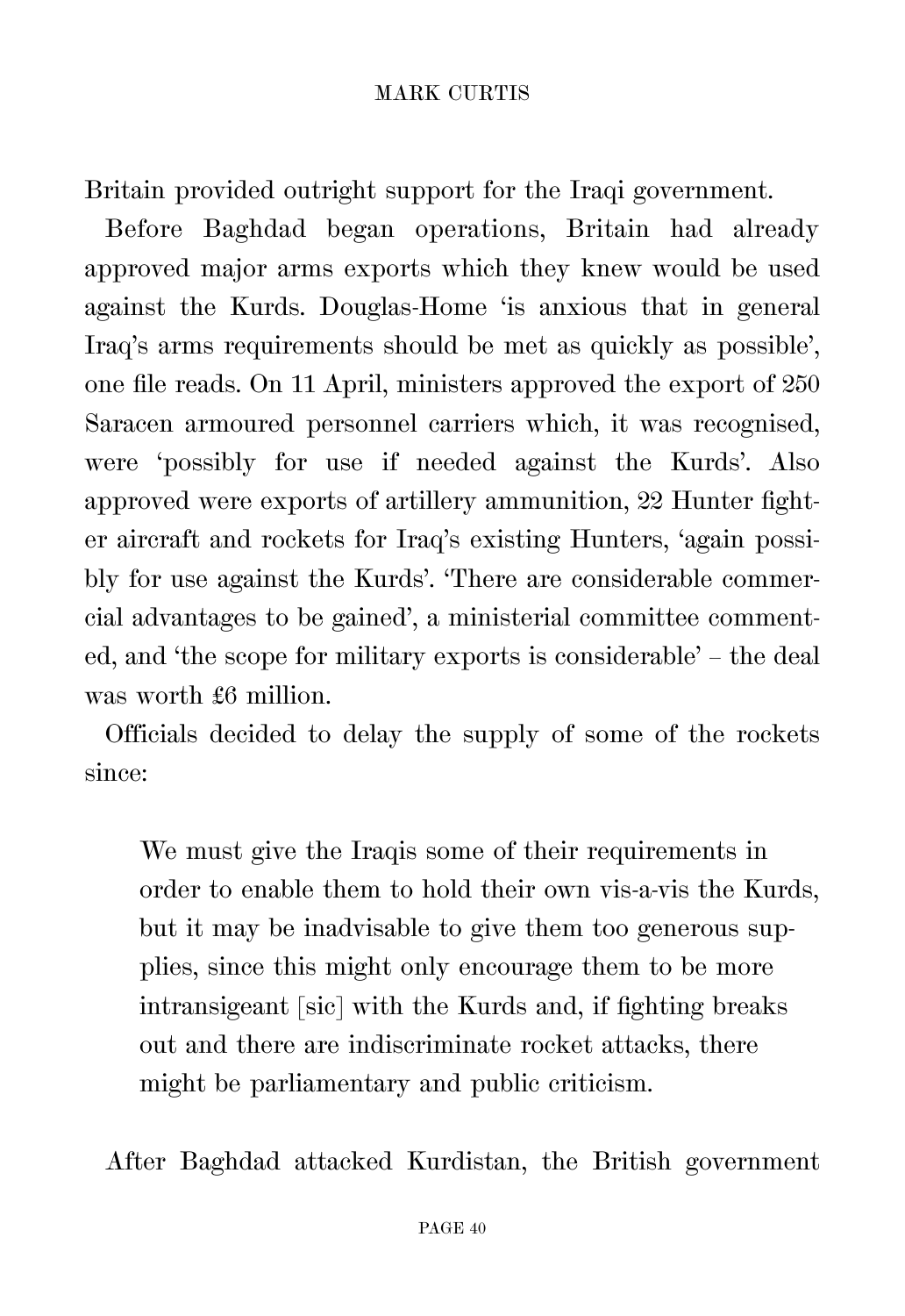further deliberated on whether to deliver the rockets, a 'sensitive item' since they 'are intended for use against the Kurds'. In the files, there is no consideration of the humanitarian consequences, merely the effect on public relations: 'The news of the fighting may provoke public criticism of our decision to supply Iraq with arms', a briefing for the Cabinet reads.

Two weeks into the campaign, the Foreign Office wrote that 'we are ready to do our best to meet Iraqi requirements in the field of arms and training', though ministers were still keen to delay the supply of rockets, for which the Iraqis were pressing. In July, ministers approved the export of 500 of these 'high explosive rockets'. A senior Iraqi air-force commander, Brigadier Hilmi, had told the British ambassador that he 'needed these weapons now in order to bring their war against the insurgents to a quick and successful conclusion'. When told that Britain would be delivering the rockets, Hilmi was 'genuinely grateful', according to the ambassador, who further commented that the commander 'would be delighted at our gesture'.

A Foreign Office brief to embassies explaining British policy said that 'we have throughout thought it possible that any arms we supply might be used against the Kurds, but we have had to weigh this argument against other factors, which were to develop good relations with the new Iraqi rulers and to wean them away from Soviet military supplies.

By the end of August 1963, the Iraqi air force had collected 500 Hunter rockets, a further 1,000 were to be delivered on 1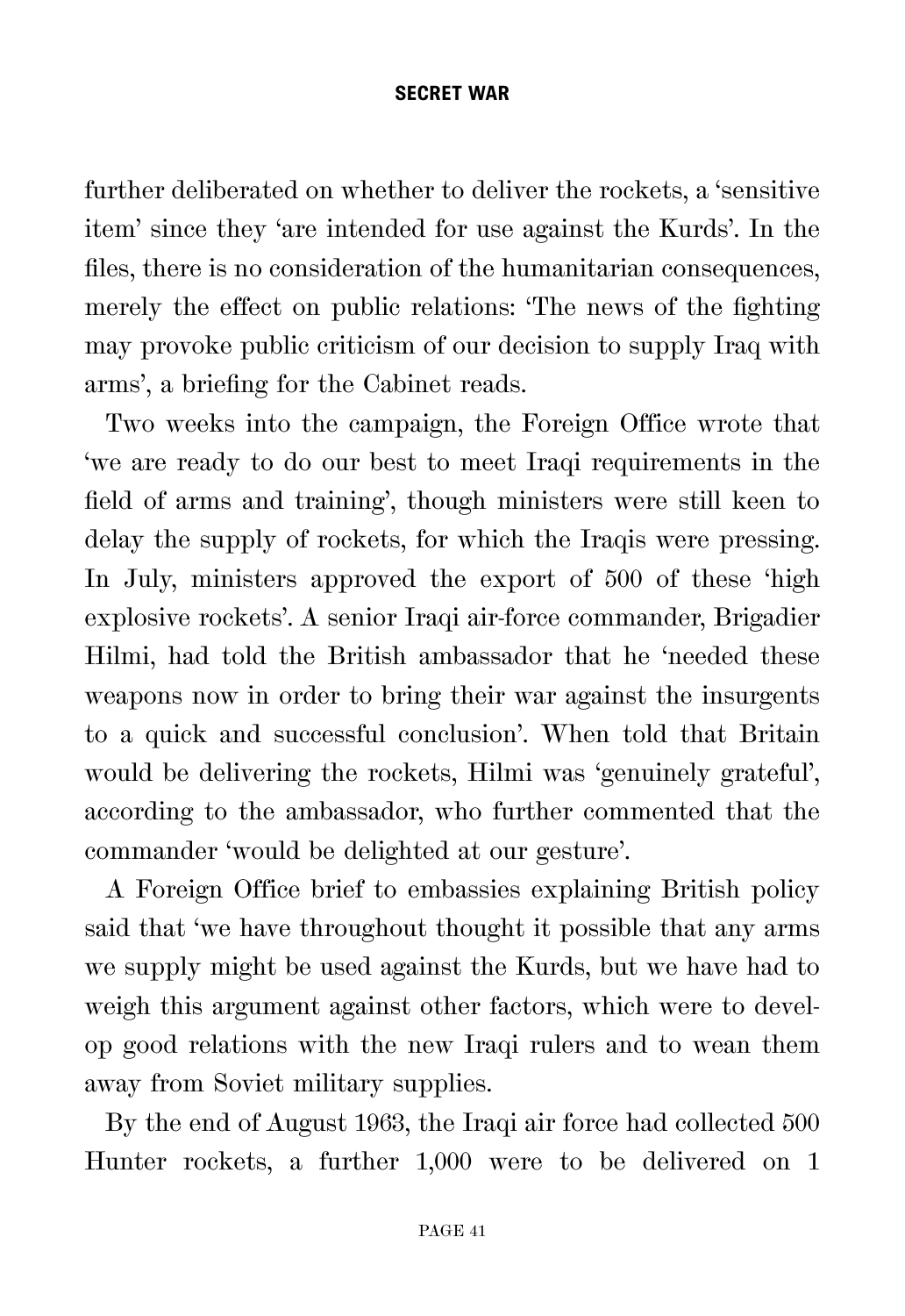September and another 500 on 1 October. A further 18,000 to be provided later. Following this, approvals were given to supply 280,000 rounds of ammunition for Saracen cars, mortar bombs, 25-pounder shells, armed helicopters and sterling submachine guns."

Britain also agreed to requests to send a team to Iraq to mend the guns on Centurion tanks which had been supplied by Britain. The 'one tricky political point', the Foreign Office observed, was the continuation of Iraqi operations against the Kurds. British officers could not be seen to be going near the areas of fighting; therefore, 'if tanks guns [sic] break down in the North, the tanks would simply have to be brought to Baghdad and repaired there'.

There is no doubt that ministers knew exactly what they were authorising. In October, for example, a Foreign Office official approved the export of demolition slabs on the understanding that these 'will probably be used not only to destroy captured Kurdish strong points but also for the demolition of Kurdish villages' This complicity in the destruction of Kurdish villages was the forebear of the same British policies with regard to Iraqi aggression in the 1980s and Turkish terror against Kurds in the 1990s.

Indeed, British officials were aware that the Iraqi aggression they were supporting may have constituted genocide. The Foreign Office noted in a minute in September that 'Iraq's methods have been brutal and might sustain a charge of attempting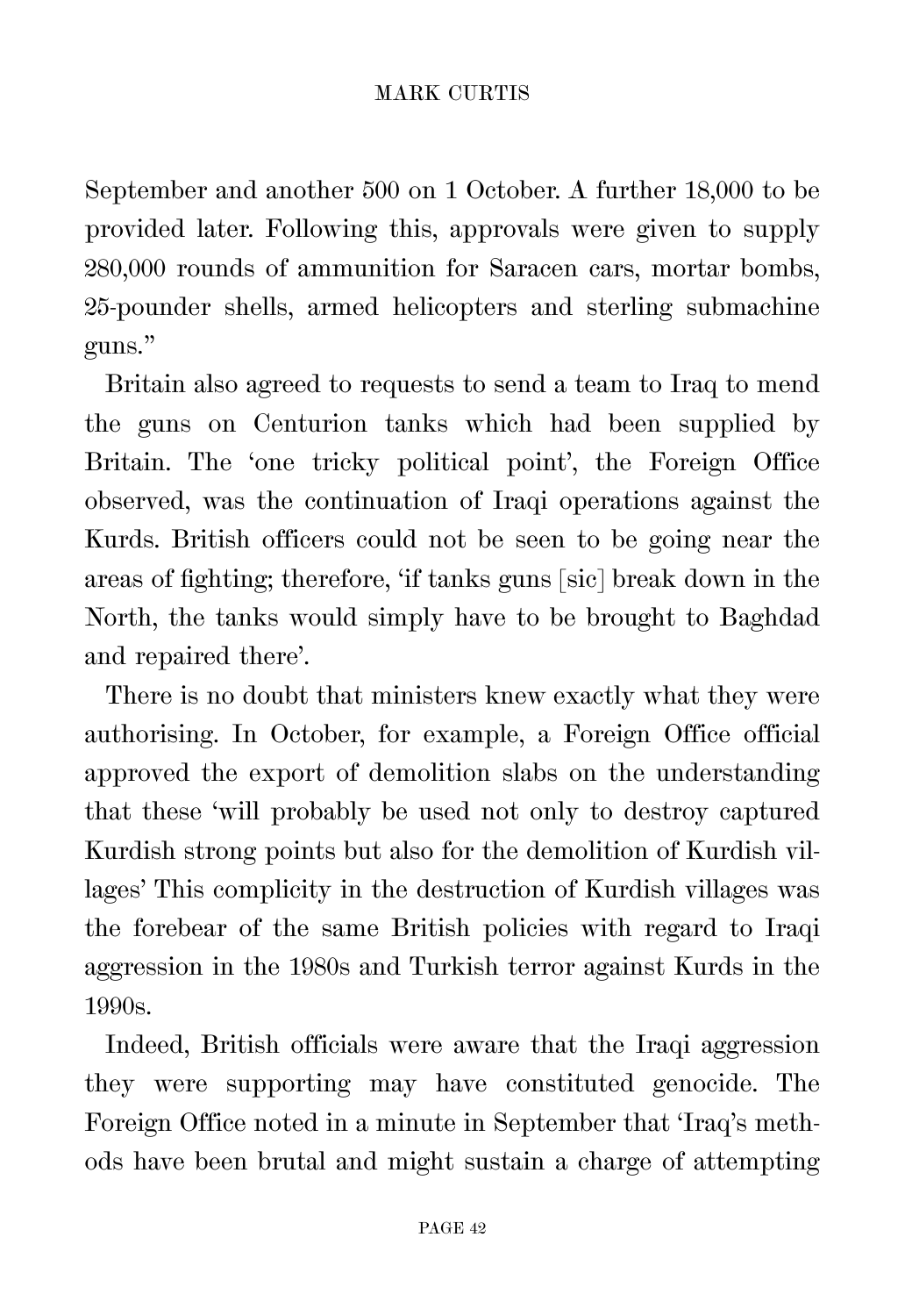to destroy or reduce the Kurds as a racial minority'. The British embassy in Baghdad had told the Foreign Office on 6 July that:

the Kurds tend to be shot rather than taken prisoner. We have had some indications from officials that this may be deliberate policy …We have since heard reports of an intention drastically to reduce the Kurdish population in the North and to resettle the area with Arabs and of at least one Arab officer's disgust with the methods employed as inhuman and ill-advised in the long term. There is no doubt at all of the government's deliberate destruction of villages ... The government of Iraq ... have resorted to the use of force without the normal civilised safeguards against undue loss of civilian life and perhaps even with some intention of reducing the size of the Kurdish minority in Iraq, or at least cowing it permanently.'

The date of this memo is important: most of the British arms exports to Iraq for use against Kurds were approved after this date; policy was thus similar to the increased British support given to the Saddam regime after the chemical-warfare attacks on Kurdistan in March 1988.

Another similarity between 1963 and 1988 was British attempts to ensure there would be no international action taken against Iraq. In 1963, British officials worked to ensure that the UN would not discuss allegations of genocide in Iraq. A draft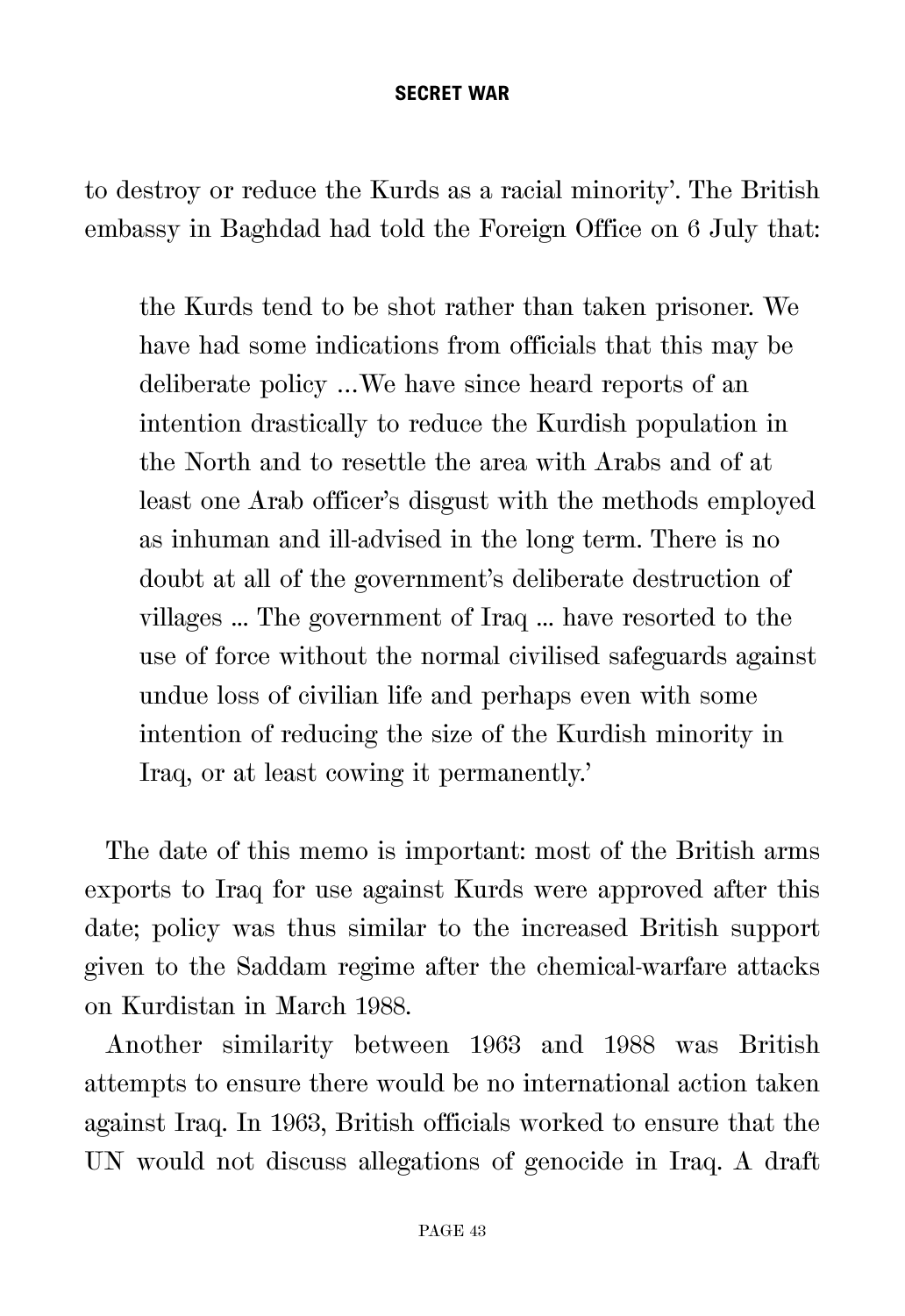Foreign Office brief dated 12 September 1963 is entitled: 'The policy of genocide carried out by the government of the republic of Iraq against the Kurdish people: Reasons for opposing inscription'. This brief provides instructions for Britain's delegation to the UN, saying: 'it is obviously HMG's wish to get rid of this item as quickly as possible'. Foreign Office official William Morris suggested that if the question of genocide did come up at the UN 'our best fine would be to abstain from voting' and to 'avoid saying anything at all if we possibly can'. Morris also explained that raising the charge of genocide meant the UN concerning itself with the internal affairs of member states, which was contrary to its charter and 'would be most unwelcome to us in the context of any trouble in our dependent territories'. British arms exports and training could also help in 'internal security', i.e., supporting the military regime in domestic repression. British help in mending Iraq's Centurion tanks was acknowledged to be specifically for this purpose: 'the two Centurion regiments form the backbone of their internal security in Baghdad'. The supply of Hunter aircraft went ahead in the knowledge that 'it may strengthen the ability of Iraqis to be masters in their own house (the Iraqi air force played an important part in overthrowing Qasim and achieving control of Baghdad).

Indeed, during the February coup, British-supplied Hunter aircraft had been used to attack the Ministry of Defence building where Qasim had taken refuge, a scenario repeated ten years later in Chile when British-supplied Hunters were also used suc-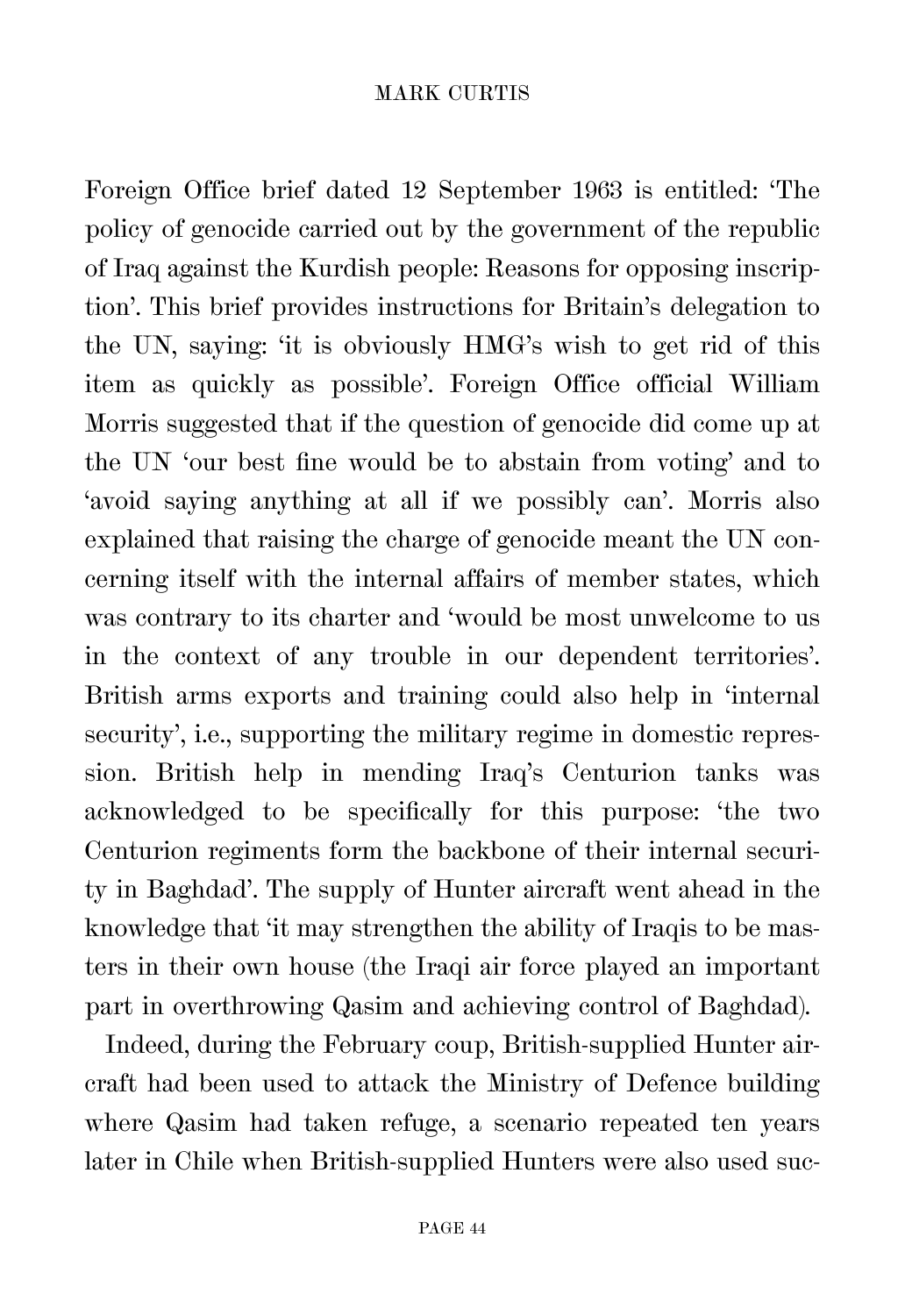cessfully to attack the palace where democratically elected president Salvador Allende was holding out (see Chapter 14).

The offensive against the Kurds continued throughout 1963, before in effect reaching a stalemate. In April 1965, the Iraqis resumed what was to be another year-long offensive with similar levels of brutality, until an agreement was signed in June 1966 giving the Kurds some autonomy. The British embassy noted in July 1965 that 'Kurdish casualties have been mainly among the civilian population who are again being subjected to considerable suffering through indiscriminate air attack'; indiscriminate air attack, that is, from the Iraqi air force's 27 Hawker Hunters, thousands of rockets and other ammunition supplied by the Douglas-Home and Wilson governments. It was also known that napalm was being 'evidently dropped from the Iraqi Hunters'. Villages continued to be razed to the ground along with 'the forcible de-Kurdisation' of some areas in Kurdistan.

British arms exports continued to flow with the change from the Conservative to the Labour government in 1964. The latter defied a mid-1965 call in parliament to stop arms exports to Baghdad while noting that 'Her Majesty's Government had no intention of withholding normal assistance to the Iraq government in the form of arms supplies'. Huge orders were by then in the pipeline, including 17,000 Hunter rockets to be delivered from July, again in the knowledge that they would be used against Kurds. The Wilson government also agreed to supply the Iraqis with 40 Lightning fighter aircraft.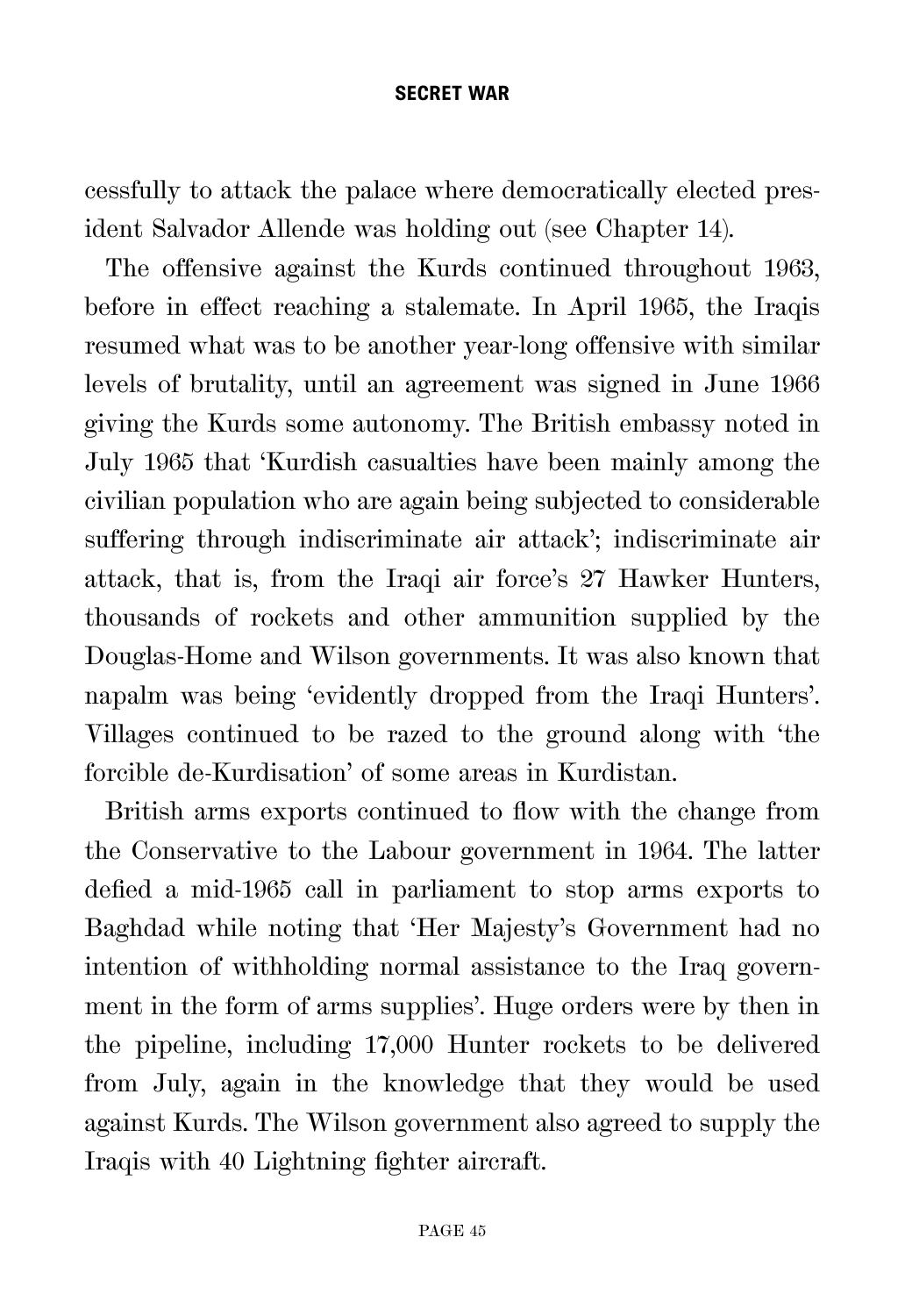A June 1965 Foreign Office brief noted that 'we have maintained our arms supplies to Iraq, even during periods of Kurdish fighting' for the reasons of maintaining links with the military, described as 'the Iraqi governing class, to reduce Iraqi arms supplies from the Soviet Union and Nasser's Egypt, and since 'they bring us considerable commercial benefit'. Meanwhile, 'we have no official dealings with the Kurds and give them no assistance'.

The declassified files also reveal that the Wilson government provided a more terrifying precedent to the rulers in Baghdad: Saddam Hussein was not the first Iraqi leader to use chemical weapons against the Kurds. – This had also occurred in the middle 1960s.

In August and September 1965, Mustafa Barzani, president of the largest Kurdish group in Iraqi Kurdistan, claimed to the British Prime Minister that Iraq had purchased 'large quantities of toxic gases for use against Kurdish inhabitants'. Barzani appealed to Wilson to stop arming Baghdad and to intercede with the regime to 'prevent the latter carrying out their alleged intention of launching gas attacks against the Kurds'. No British reply was sent to this letter, or to others sent by Barzani; the British refused to have any formal contacts with the Kurds.

This refusal came despite the understanding that the Kurds had good intelligence connections in the Baghdad regime. It also came in the knowledge that in September 1964 the Iraqi Ministry of Defence had approached the British, West German, US and Soviet governments with a preliminary enquiry for an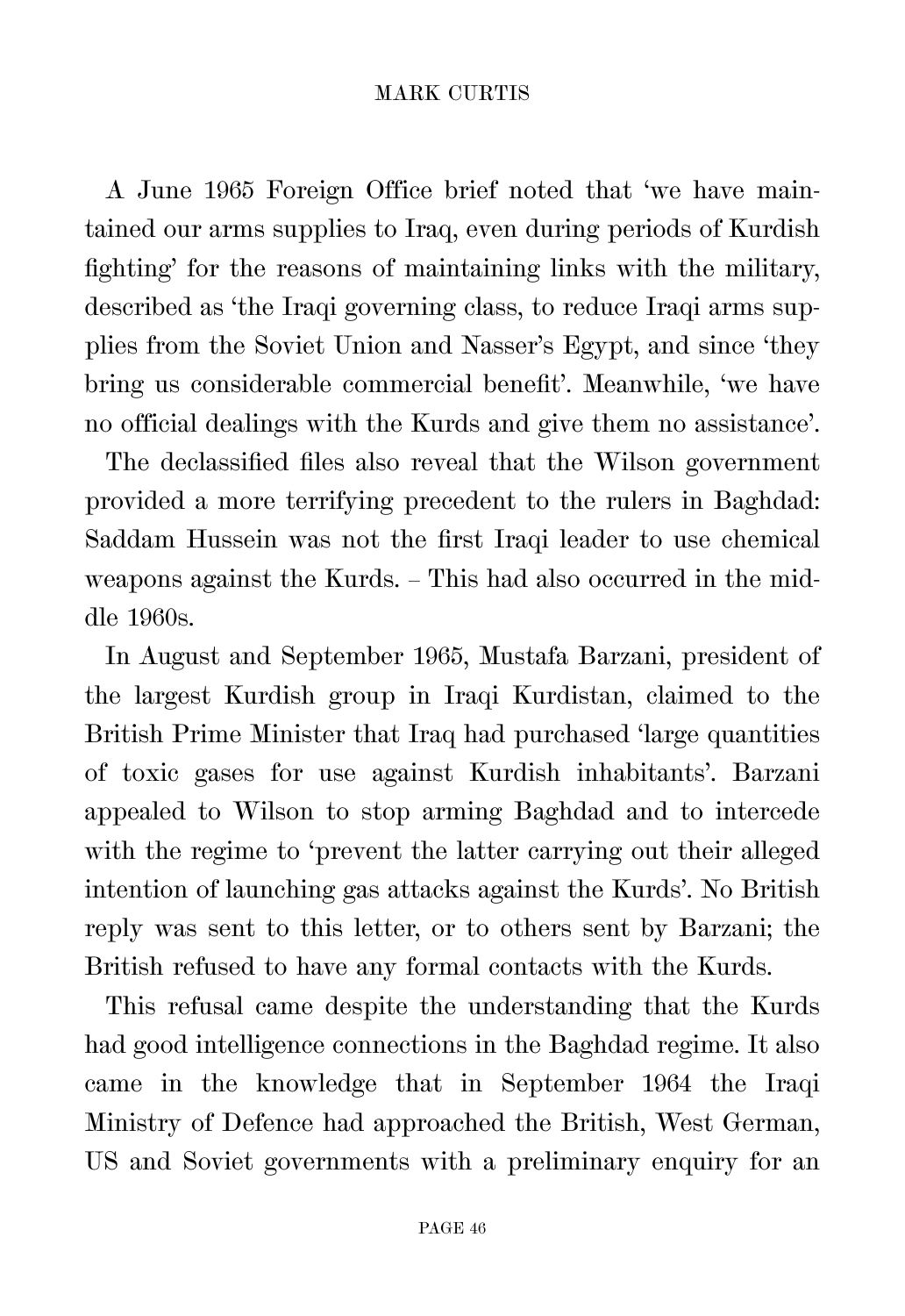order of 60,000 gas masks 'for urgent delivery'. Finally, British officials received 'an account which we believe to be reliable, of the Army's plan for putting an end to the Kurdish problem'. Moreover, the British embassy wrote in September that:

The Iraqis would have little humanitarian compunction about using gas if things were (as they are) going badly for them. They would probably believe they could hush up the incidents and might not worry very much about world opinion. They are certainly showing a strong current interest in chemical warfare. We believe they may well have stocks of some gas (probably of the riot control variety) and likely looking cylinders have actually been seen.

Although the memo went on to say that it was difficult to see the Iraqis using gas in current circumstances, it also stated that, 'on the other hand there is ample evidence that the Kurds are genuinely worried at the possibility that gas will be used'. The interesting revelation from this is British unwillingness to intercede with Baghdad anyway even given major concerns and evidence.

The Baathist regime that came to power in Iraq for the first time in February 1963 was itself overthrown in another military coup in November. By this time, Britain had reduced much of its earlier backing for the regime; but the record clearly states that this was not for humanitarian reasons.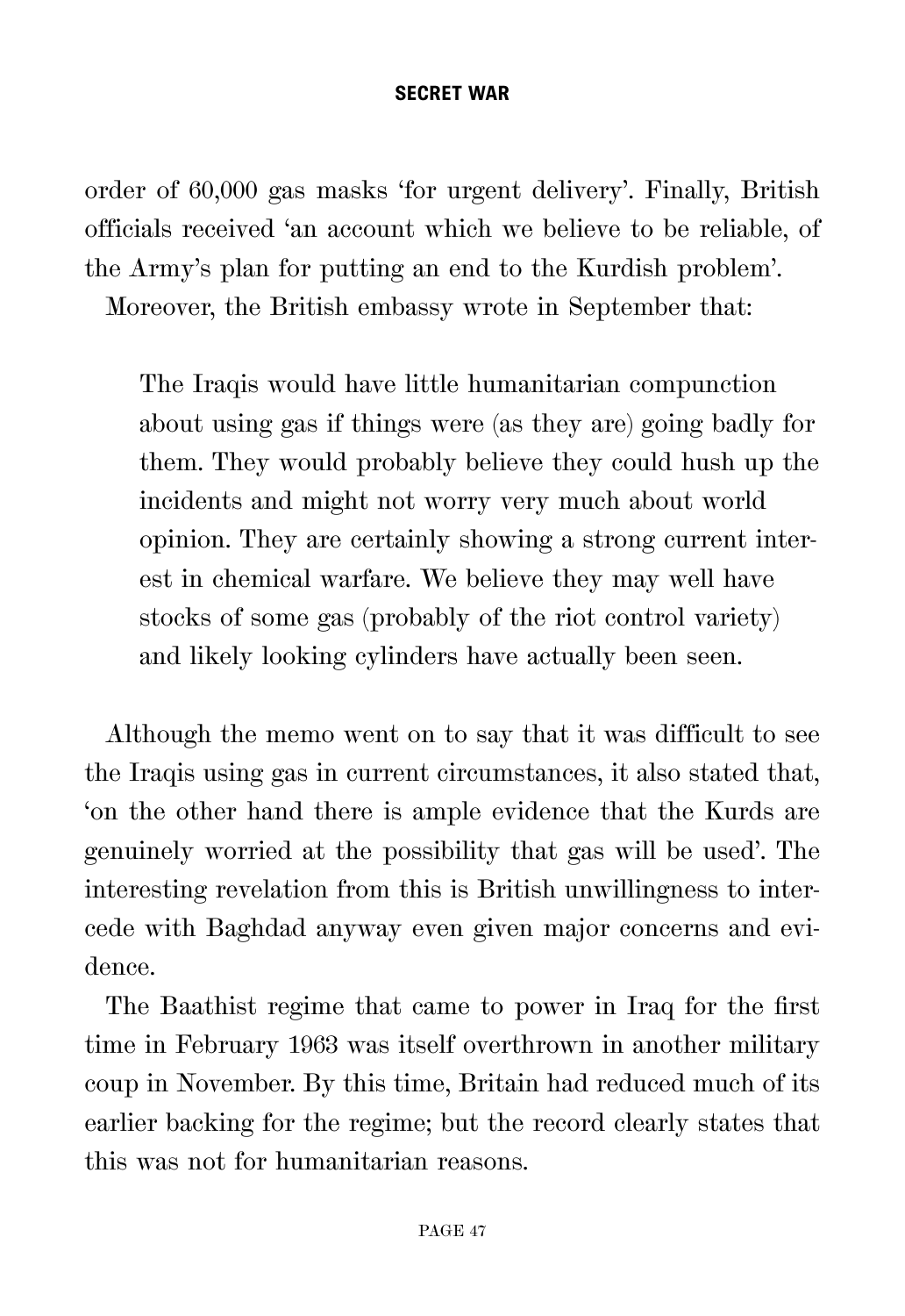'They began well', the British ambassador said in December 1963 after the regime had been replaced. The problem was that the Baathists. eventually pursued similar policies to Qasim, including an Arab nationalist attempt to unite Syria, Egypt and Iraq in the United Arab Republic. Before long, the new regime had 'alarmed the business community with their hints of nationalisation of industry, banking and trade'.

It was not until 1968 that the Baath party, following a succession of governments through the 1960s, took power again – and this time held it until the invasion of Iraq in 2003. The 1968 coup brought into power the Baathist General Ahmed al-Bakr, who had been Prime Minister after the February 1963 coup. Saddam Hussein became Vice President, before taking over from al-Bakr in 1979. The 1968 coup was also backed by the CIA, which immediately developed close relations with the ruling Baathists.

The Baath regime of 1968 was also immediately welcomed by Britain: 'The new regime may look to the United Kingdom for military training and equipment and we should lose no time in appointing a defence attache', the ambassador in Baghdad wrote. The regime's new Defence Minister, General Tikriti, was invited to the Farnborough Air Show and was told by the ambassador that 'it seemed to me we now had an opportunity to restore Anglo/Iraqi relations to something of their former intimacy'. In reply, General Tikriti said that during the Baathist regime of 1963 he had greatly, appreciated the cooperative attitude of HMG.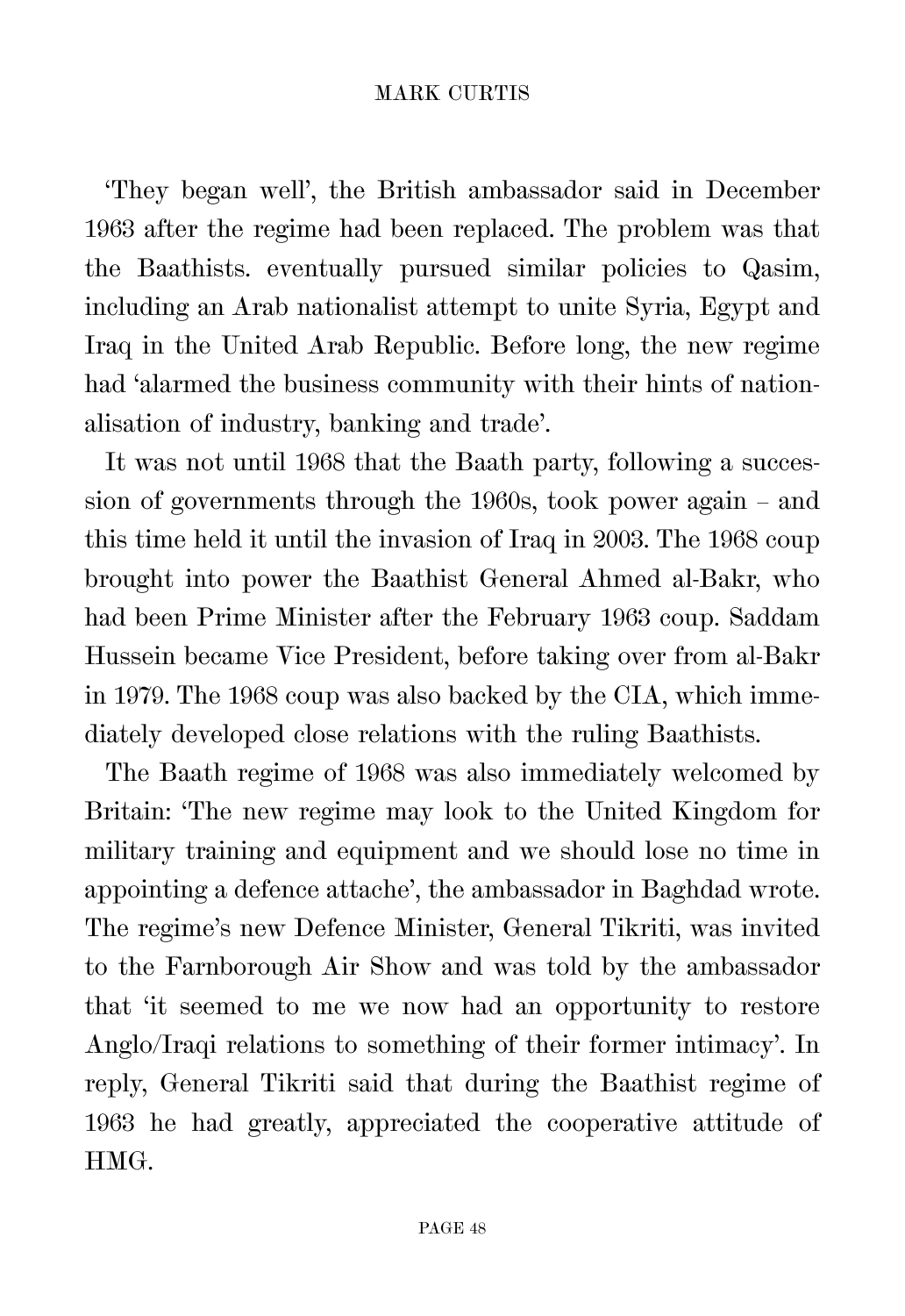From these roots emerged the Saddam regime, and Britain's support for it.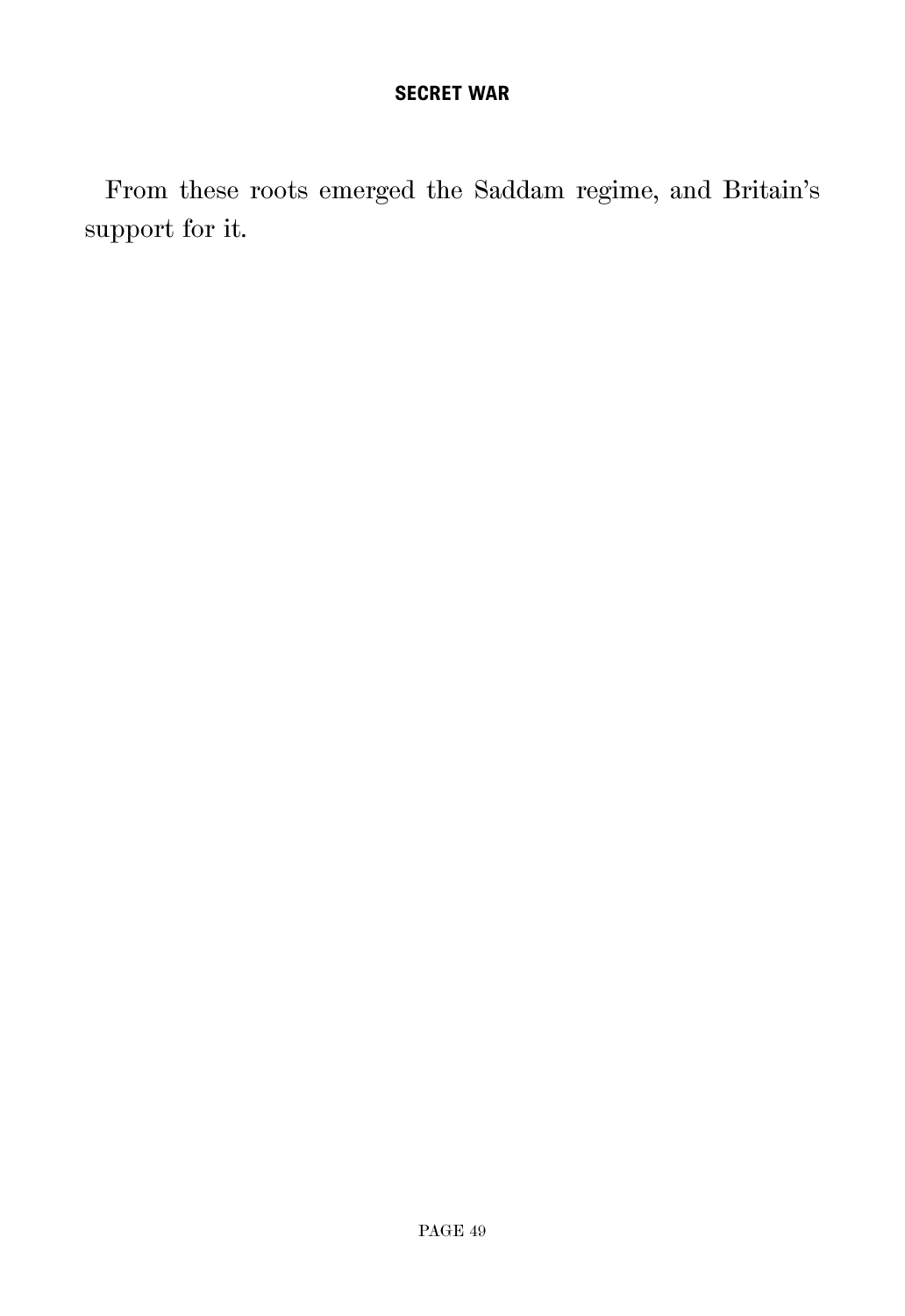

# If you'd like to read more, buy the book:

# **GET IT ONLINE AT:**

Canada – www.pagesbooks.ca; www.amazon.ca

- UK www.bookmarks.uk.com; www.amazon.co.uk
- USA www.powells.com; www.amazon.com